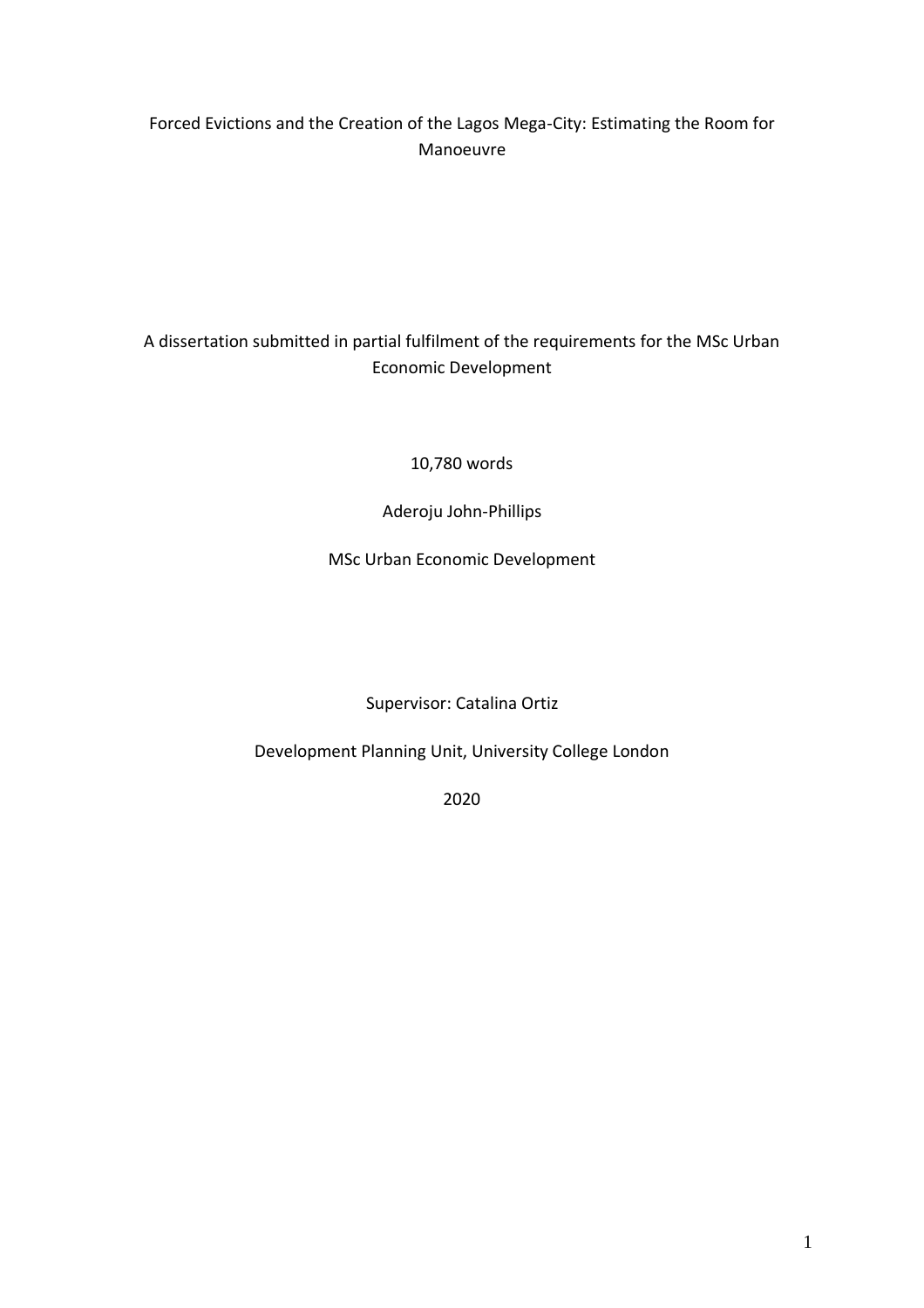# **Table of Contents**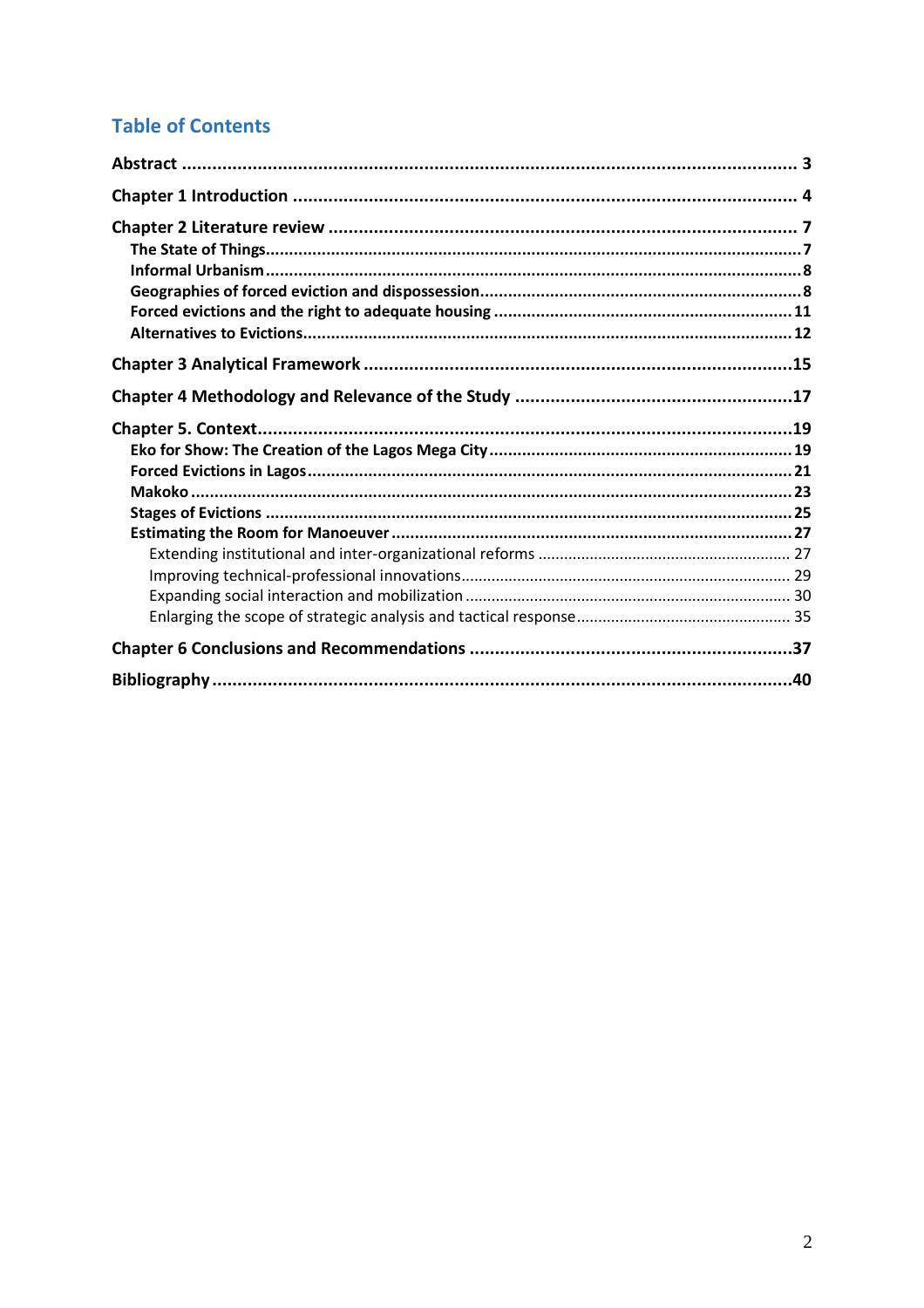# <span id="page-2-0"></span>Abstract

On the 9<sup>th</sup> of October 2016, the Lagos State government announced plans to demolish all waterfront informal settlements in Lagos within 7 days. While forced evictions are not a new mechanism in the states toolbox, the new wave of evictions of waterfront settlements have been influenced by the government's aim to transform Lagos into a model megacity. These evictions reflect the deep socio-spatial inequalities present in urban society and are a gross violation of human rights, particularly the right to adequate housing. Despite the frequency and scale of these evictions in Lagos there is a lack of research and theorisation of practices of evictions and more broadly, dispossession. Thus, while evictions are commonly viewed as the state engaging in accumulation by dispossession, I argue that evictions in cities like Lagos where there is a large presence of informality also serve as a means to resolve the problems posed by slum and informal communities to the preservation and reproduction of capital. This dissertation examines the series of forced evictions enacted on Makoko, an informal waterfront settlement in Lagos and the mechanisms the people have employed in facing these evictions and protecting their community. Based on an in-depth review of the available literature, policy documents and news articles as well as interviews with key informants from the state government, civil society and NGOs, I argue that the case of Makoko provides a unique opportunity for the government to employ alternative, adequate solutions to the housing question by estimating the 'room for manoeuvre' in the areas of community participation, reprioritising the goals and strategies of urban development and redevelopment of institutional frameworks.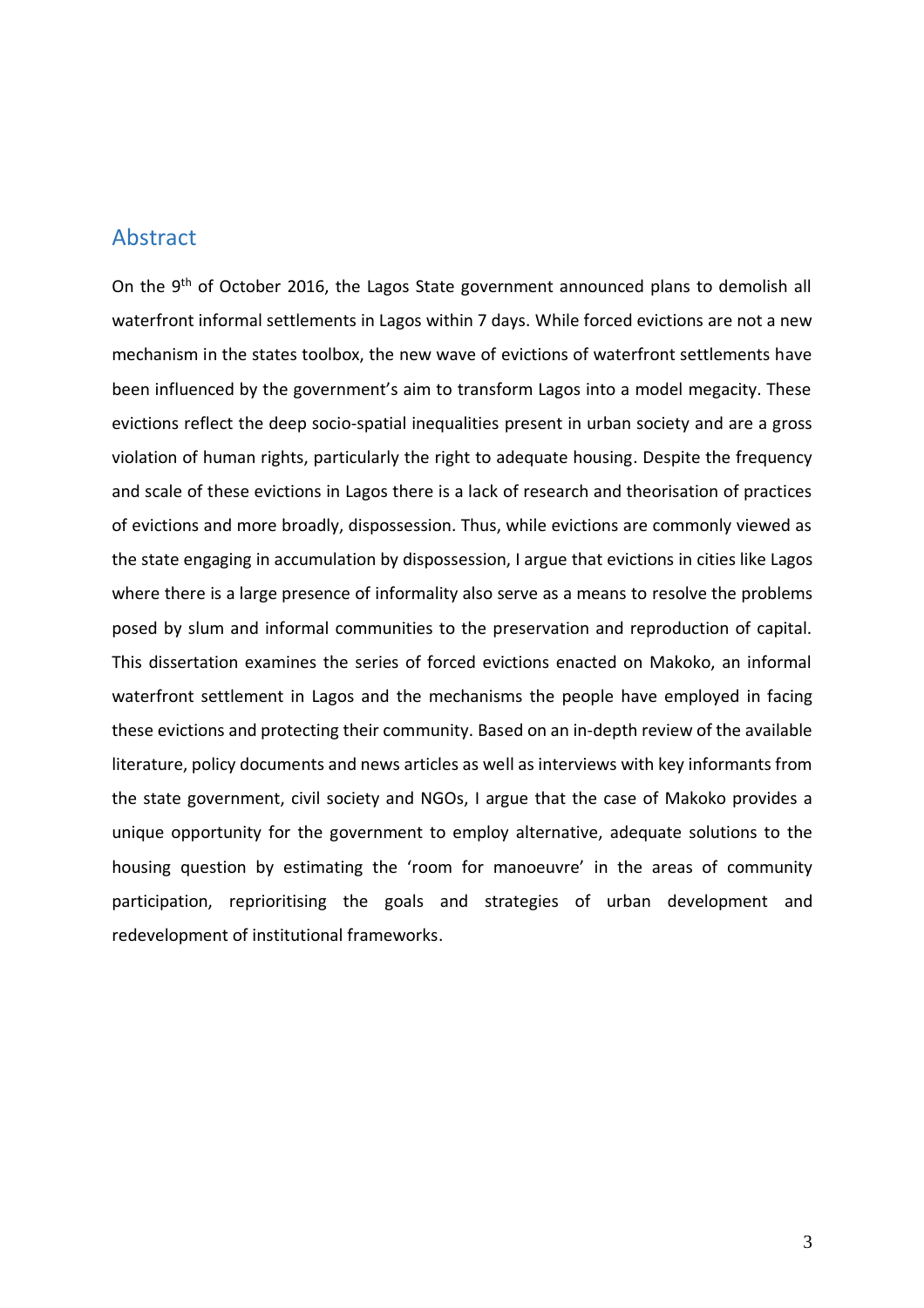# <span id="page-3-0"></span>Chapter 1 Introduction

On the 9<sup>th</sup> of October 2016, the Lagos State government re-stated its intentions to demolish all waterfront settlements in the city. While forced evictions have been re-produced over time as a planning mechanism in Lagos since the colonial period, the current waterfront settlement evictions are part of a wider strategy to develop Lagos into Africa's model mega-city. This neoliberal project seeks not only to attract global capital but to sell a new cosmopolitan experience (Paul, 2004). Despite the frequency and scale of forced evictions in Lagos, detailed studies and city-level analyses of forced evictions and displacements are lacking (Onyebueke, et al., 2020). There is also an insufficient amount or level of theorisation on the process of dispossession in African cities in the literature. Understanding of this process requires theorising the nature of how capital encloses, and requires a critical analysis of the spatial mechanisms of dispossession (Sevilla-Buitrago, 2015). In this dissertation, I view dispossession not only as a means to accrue capital but to resolve the problems posed by the urban commons to the preservation and reproduction of capital (De Angelis, 2007). In particular, I focus on the process of forced evictions and the social conflicts inherent in them with the aim of opening the 'room for manoeuvre' in creating and implementing anti-eviction strategies.

As such, this dissertation seeks to contribute to the discourse on the topic of forced evictions in the Global South through a case study of forced evictions of the Makoko waterfront community. Creating the Lagos mega city requires opening up urban space to create profitable opportunities for capital. However, this process is hindered as cities are the site of intense contestation with various actors seeking to appropriate space for their own needs. In response to this, the state employs extra-economic means to enclose urban space and to achieve its aims of urban (re)development (Gillespie, 2015). In Lagos, the enclosure of urban space takes the form of forced evictions, demolition and clearance, the removal of hawkers from the streets and the subsequent displacement of these communities (Emordi & Osiki, 2008) (Badmos , et al., 2018) (Agbola & Jinadu, 1997) (Ezema, et al., 2016). The recent scale of forced evictions, however, despite the worsening state of housing conditions and biased provision necessitates an assessment of this urban process.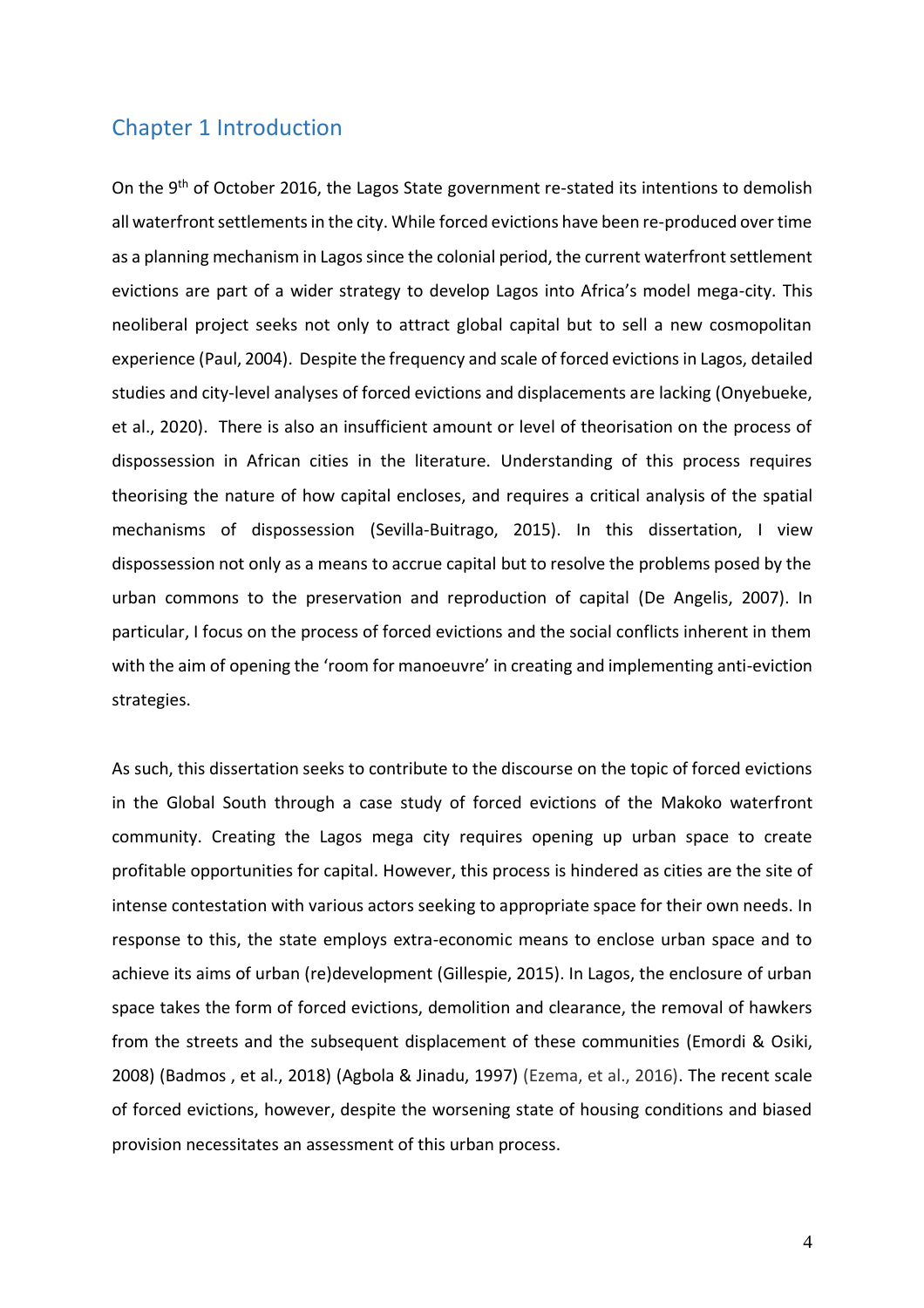A review of forced evictions across Nigeria from 1973-1995 revealed that two-thirds of the 36 cases had occurred in Lagos, affecting an estimate of 460,000 people. (Agbola & Jinadu, 1997) owing to urban redevelopment and beautification projects as well as the clearing of illegal settlements. Furthermore, Lagos is short of approximately 5-9 million houses with demand in areas such as Lagos Island exceeding supply by a multiple of 18 (Federal Government of Nigeria, 2016; World Bank, 2015). Forced evictions of waterfront communities are a gross violation of human rights and deprive many urban dwellers of the right to adequate housing. Thus, exacerbating the housing crisis in Lagos. In many instances, evictions are enacted without applications of adequate guidelines including consultation and reasonable prior warning resulting in the displacement of communities. The UN pledge to 'leave no one behind' reinforces the importance of housing, not as a tool for commodification but as a right. Slater (2009) argues that housing be reframed as a question of social justice – with adequate and affordable housing being a human right and basic human need. The need to re-frame housing in terms of basic human rights stems from the denial of housing rights to people on the basis of race, sex, class, income. In addition, it provides an opportunity to re-assess the response to the inadequacies of housing provision and policy.

Makoko, a waterfront settlement has been the subject of evictions and demolitions since 2005 – a process which seeks to homogenise urban space by creating a unitary identity of a clean and modern mega city. These evictions seek to undermine the strategies which the residents employ to reproduce themselves by expropriating the land and spaces they occupy. In line with this, I argue that the case of Makoko provides a unique opportunity for the government to employ alternative and adequate solutions to the housing question and to estimate the 'room for manoeuvre'. With regards to Makoko, these possibilities lie in the areas of participation and collaboration of state institutions and local residents which can enable the development of context-specific and in re-prioritising the goals and strategies of urban development. This is in line with axis 3 and 4 of the UCLG cities for housing declaration which identify the role of anti-eviction strategies and the co-production of urban planning tools as key to developing inclusive and sustainable cities.

The analytical framework of this dissertation is based upon Safier (2002) four-dimensional model of the "action space" of practitioners and planning agencies in promoting sustainable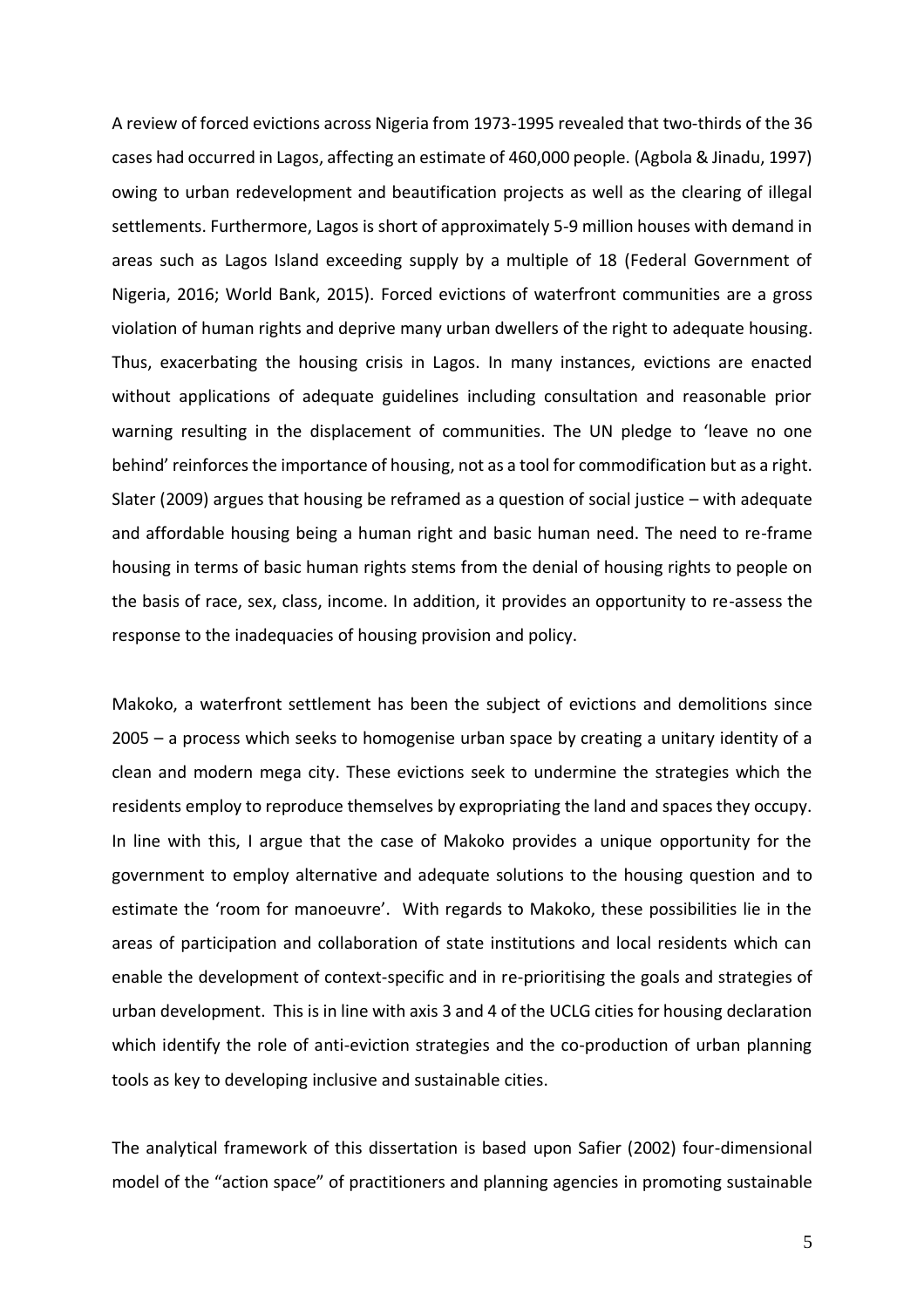and equitable planning practices. Safier identifies these four areas as concerning extending institutional and inter-organizational reforms, 'Improving technical-professional; extending institutional and inter-organizational reforms; expanding social interaction and mobilization and enlarging the scope of strategic analysis and tactical response to the dynamics of urban development in time and place. The methodology adopted in this dissertation consists of a case study approach to situate the practice of forced evictions within the political economy of Lagos as well as semi-structured interviews with two key informants to gain more insight into the practice of forced evictions and planning and to identify the 'room for manoeuvre' where possible and how this can advance the development of anti-eviction strategies in Lagos. In addition to this, an analysis of secondary data, publications and reports will be carried out.

This dissertation is structured as follows. Chapter 2 provides a review of the relevant literature on forced evictions, how forced evictions impact the right to adequate housing, the use of forced eviction as planning, the justifications for this act and how it is framed, as well as alternatives to evictions. Chapter 3 introduces the analytical framework for this study which is then applied to the case of the Makoko settlement in Chapter 4. Finally, chapter 5 includes the discussion and recommendations for the government of Lagos.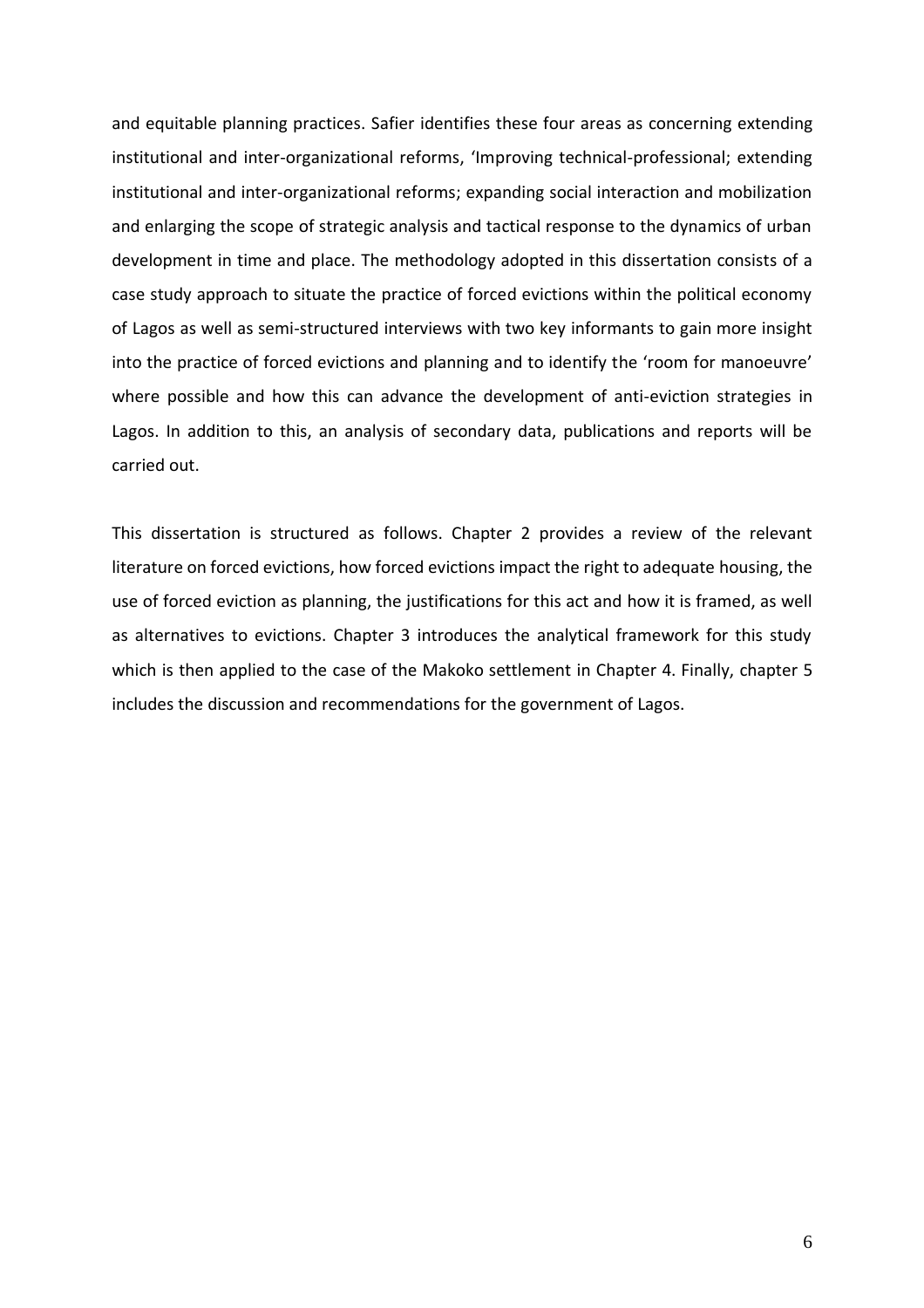# <span id="page-6-0"></span>Chapter 2 Literature review

# <span id="page-6-1"></span>The State of Things

Across many cities of the Global South, systems and institutions of urban governance are being restructured to better respond to the needs of capital as opposed to the needs of their citizens (Purcell, 2006). This restructuring has also become a driving force for many governments in pursuing the (re)development of urban space (Fields, 2017). This is evident in the processes of urban regeneration and redevelopment, many of which are mechanisms to create profitable opportunities for the creation of profit through system driven by accumulation by dispossession (Harvey, 2003).

A worrisome aspect of these urban processes is the financialisation of housing. The financialisation of housing refers to a phenomenon whereby housing is treated as a commodity – a vehicle for the accumulation of wealth and investment – rather than as a social good (OHCHR, 2019). This phenomenon has great ramifications for the enjoyment of the right to housing across the world (Rolink, 2013). In a report on rights-based national housing strategies, the UN Special Rapporteur on adequate housing, Leilani Farha, denounces the portrayal and use of housing as a tool for capital accumulation and subject of speculative activity and emphasises the need to reframe housing as a human right<sup>1</sup>. Owing to the varied nature of housing markets across the globe, the financialisation of housing is "inherently variegated, path dependent and uneven" (Aalbers, 2017). As (Fernandez & Aalbers, 2020) argue, rather than being a global process, the financialisation of housing is a multifaceted process. Furthermore, they argue that the defining feature of the financialisation of housing is the transformation of residential real estate into a financial asset as opposed to the dominance of financial systems such as developed mortgage markets or securitisation (Ibid, 2020). The financialisation of housing in the cities across Africa is strongly linked to the subversion of the social use value of housing and land in favour of their exchange value as

### <sup>1</sup> United Nations, General Assembly (A/HRC/37/53), January 2018

Report of the Special Rapporteur on adequate housing as a component of the right to an adequate standard of living, and on the right to non-discrimination in this context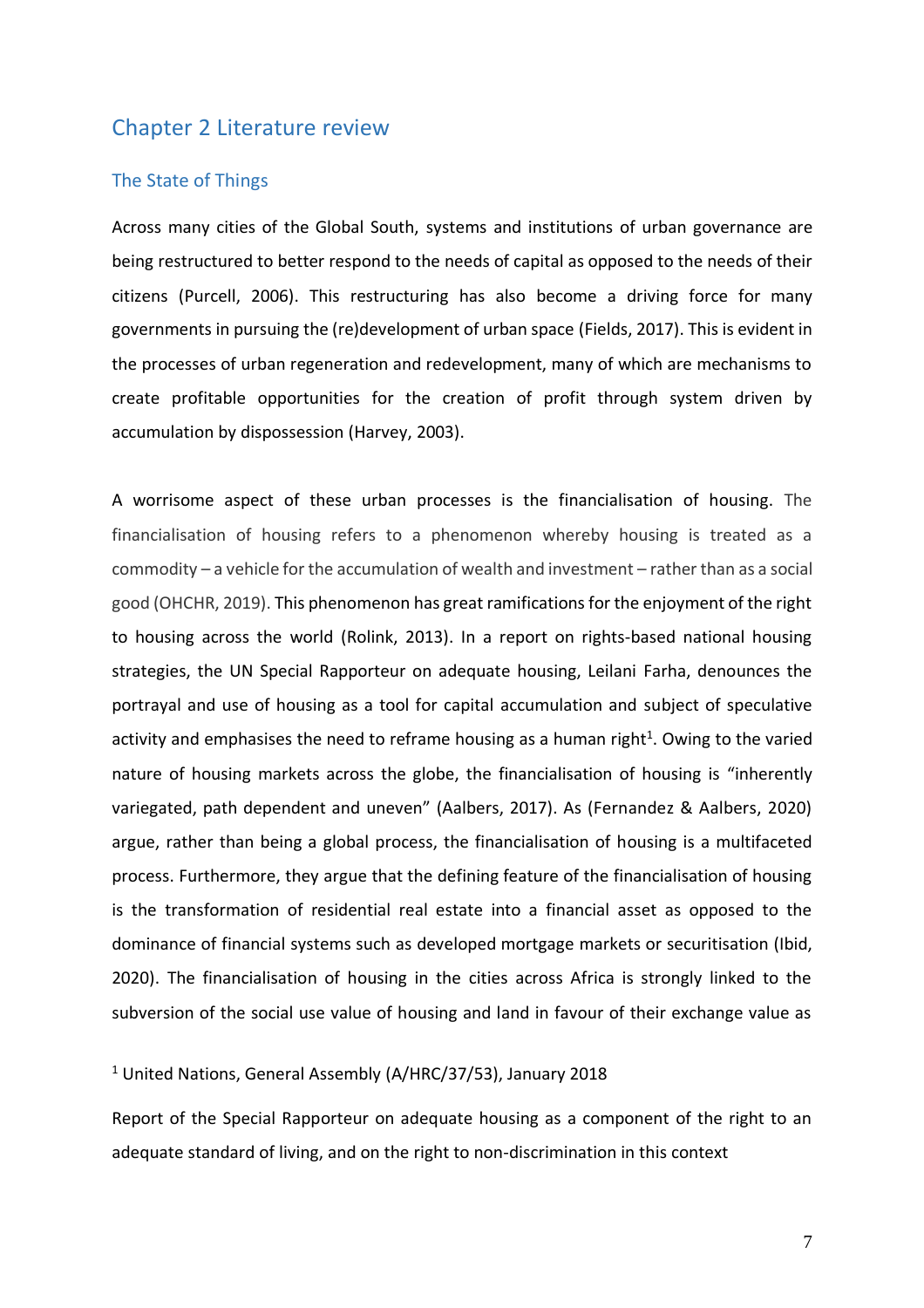commodities for wealth accumulation<sup>2</sup>. This process has major implications for the consumption and provision of housing. According to (De Angelis, 2007), capital makes the world through commodification and enclosures. Thus, the financialisation of housing and processes of enclosure to reproduce capital, can be viewed as characteristic of 'capital logic'.

# <span id="page-7-0"></span>Informal Urbanism

Slum and informal settlement are a part of the fabric of many cities of the global South. These settlements are a physical manifestation of the social and spatial inequality in cities, and reflect the inadequacies of planning and housing policies. These settlements are regarded as the 'other' of the formal city whose planning practices are embedded in restoring orderliness, beauty and structure. However, as Porter (2011) argues, slums and informal settlements are not 'outside' or the 'other' to the formal but a product of formal structures. Beyond the formal, informal dichotomy, informality should be understood as a feature of the production of space resulting from contestation and negotiation strategies between various actors. Roy (2011, p. 233) describes informality as being in a changing state of legality and "an expression of variability in what is regarded as legal or illegal" while Roy & AlSayyad (2004) state that "informality operates through the constant negotiability of value and the un-mapping of space". This changing state of legality or illegality means informal settlements often exist as temporal structures in space and time pending the decision of the state to enact action. As such, informality should instead as an ongoing process and through the politics of space in relation to or vis-à-vis the state. (Lund, 2016) posits that "the ability to entitle and disenfranchise people with regard to property, to establish the conditions under which they hold that property – together with the ability to define who belongs and who does not…. - is constitutive of state power". As such, forced evictions serve not only as a tool for the city to (re)-produce itself (Baker, 2020), but to determine who and what constitute the urban fabric, and the rights of access to resources such as land (Lund, 2016).

# <span id="page-7-1"></span>Geographies of forced eviction and dispossession

<sup>2</sup> United Nations, General Assembly (A/HRC/34/51) 18<sup>th</sup> January 2017 Report of the Special Rapporteur on adequate housing as a component of the right to an adequate standard of living, and on the right to non-discrimination in this context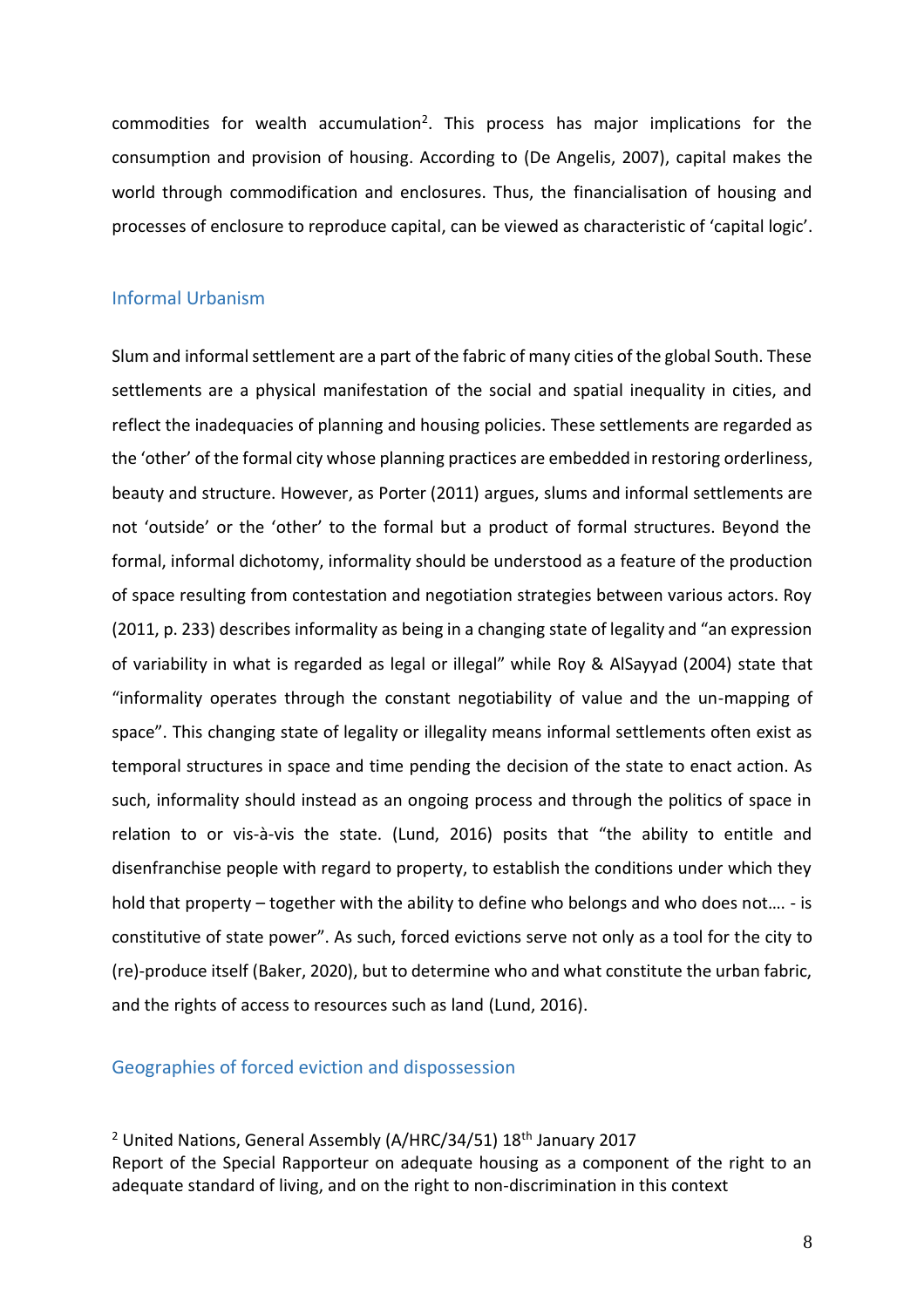Forced evictions remain a central mechanism for the control and mediation of space, and have formed a dominant approach to informal settlements (Molotch, 1993). The occurrence, threat of and subsequent demolition of these settlements reveal the competing claims to urban space and its production (Paller, 2020). From Lagos to Phnom Penh, forced evictions are enacted under the guise of urban planning as a mechanism to promote the elitist vision and anti-poor urbanism of the city (Onyebueke, et al., 2020). (Soederberg, 2018) locates evictions within the broader political economy of capitalist development. A process of dispossessing and dismantling the 'other' to make way for the new urban. In this case, the 'other' refer to informal settlements which by nature of their physical state are reduced to, and become synonymous with crime, illegality, disorderliness and chaos (Bhan, 2009)**.** Thus, urban planning serves to restore orderliness, beauty and structure.

In describing the restructuring of urban space in Vietnam, (Harms, 2012) points to the use of forced evictions as a means to create a beautiful city which signifies orderliness in contrast with squatter settlements which represent chaos and a lack of planning. While in Indonesia, the cultivation and creation of an 'exemplary centre' which represents political order is based on narrow capital-centric and modernist visions of the city (Padawangi, 2019). In Johannesburg evictions were described as a 'gradual cleansing' of the city (Langford & du Plessis, 2006)**.** (Samara, et al., 2013) argues that these processes of transformation go beyond the development of sites of attraction and are also "markers of territory and points of reference" (Samara, et al., 2013, p. 7) with the government and more affluent groups seeking to create and mark off their cosmopolitan enclaves from the disorder around them. Thus, the use of forced evictions as planning represents one facet of the contestation of space and resulting increasing socio-spatial inequalities.

According to Harvey, the geographical expansion of capital requires 'spatio-temporal fixes' (Harvey, 2004, p. 64) to resolve the crisis of over accumulation by relocating surplus capital. These 'spatio-temporal fixes' of capital are created through the enclosure of urban space to create profitable opportunities for capital. Harvey views 'accumulation by dispossession' as a dominant form of capitalist accumulation under the neoliberal era which the state used to create profitable opportunities for capital accumulation. Harvey further identifies the role of the state through its politics and policies, in "defining both the intensity and the paths for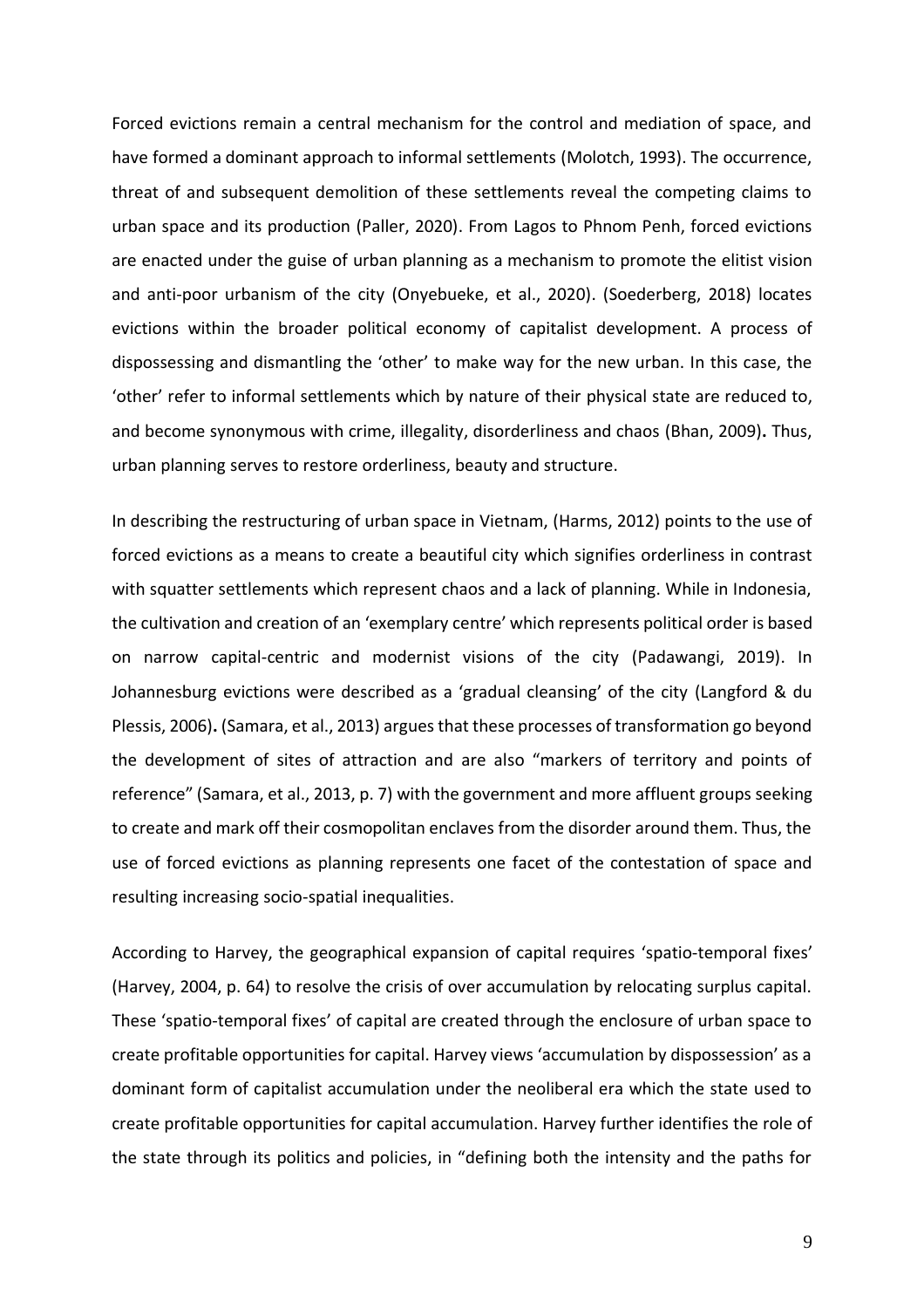new forms of capital accumulation" (Harvey, 2004, p. 74) ( Glassman, 2006).

However, an understanding of this process requires theorising the process and nature of how capital encloses, and requires a critical analysis of the spatial mechanisms of dispossession (Sevilla-Buitrago, 2015). While the premise of 'accumulation by dispossession' expands on the nature of dispossession and the role of capital, we must take care in applying it in borders beyond the Global North – particularly in areas with a large presence of informality. In this dissertation, I view dispossession not only as a means to accrue capital, but to resolve the problems posed by the urban commons to the preservation and reproduction of capital (De Angelis, 2007) (Gillespie, 2015) .

Despite the harmful and criminal nature of forced evictions, they are often described as being in 'the public interest' and an inevitable consequence of urban development (Langford & du Plessis, 2006) (Durand-Lasserve, 2006) (Leckie, 1994). (Audefroy, 1994) review of 40 eviction cases across different localities revealed that urban development undertaken for the "public good" is, in reality, profitable private investment benefitting a few. Countering the public interest stance (Ocheje, 2007) puts forward three alternative explanations and argues that governments carry out forced evictions due to inapplicable planning laws which are often of colonial origin, corruption and the anti-poor or inequitable development and land policies. Forced evictions are also multifaceted in nature and can be re-produced over time. For example, (Rhoads, 2018) describes forced evictions in Yangon as a planning mechanism which is re-produced across various political regimes for various reasons including the claiming of territory, control over resources and the 'renewal' and 'development' of the city. In India, (Bhan, 2009) argues that forced evictions have changed both in degree and kind owing to the criminalisation of poverty and the representation of the poor as 'economically unviable and environmentally harmful'. Forced evictions and the subsequent displacement of communities severs the relationships between people and place. According to (Cabannes, et al., 2010), this process does not only concern the destruction of housing made of bricks and mortar but concerns the destruction of the city built by people and made up of their homes, and the removal of the memories and souls which made up these homes, some extending through generations. (Elliot-Cooper, et al., 2020) conceptualises this as a process of un-homing. A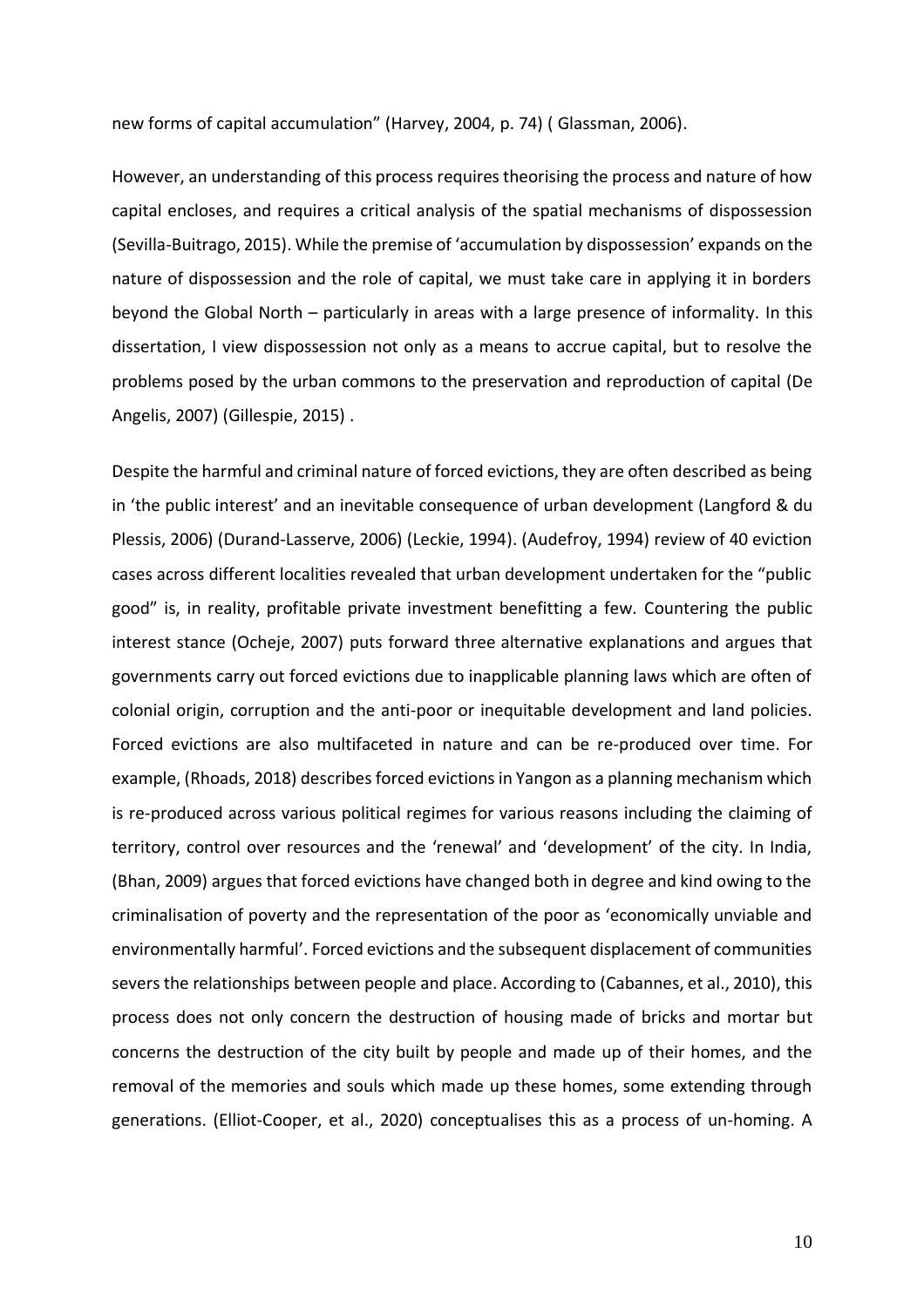process which directly or indirectly reinforces spatial uncertainty for the evicted and creates new sites of exclusion across the city.

# <span id="page-10-0"></span>Forced evictions and the right to adequate housing

A forced eviction under international law is defined as the "permanent or temporary removal against their will of individuals, families and/or communities from the homes and/or land which they occupy, without the provision of, and access to, appropriate forms of legal or other protection." This process of removal most time does not exist in isolation and can be attributed directly or indirectly to urban renewal, planning and development, planning purposes, civil unrest, slum clearance, large infrastructure or development projects and international events such as the Olympics (Olds, 1998) (Davis, 2011) (COHRE, 2006)**.** The Covenant on Economic, Social and Cultural Rights (CESCR) General Comment No. 4: The Right to Adequate Housing (Art. 11 (1) of the Covenant 1991 provides "the right of everyone to an adequate standard of living for himself and his family, including adequate food, clothing and housing, and to the continuous improvement of living conditions". This Covenant outlines the centrality of the right to adequate housing as the right to live somewhere in security, peace and dignity. It also set the precedent for General Comment No. 7 which makes reference once again to the issue of tenure security and forced evictions, stating that: "all persons should possess a degree of security of tenure which guarantees legal protection against forced eviction, harassment and other threats."

Identifying and re-affirming the right to adequate housing for all, Paragraph 1 of the Human Rights Resolution also identifies forced evictions as a gross violation of human rights and *prima facie*, incompatible with international law. Despite years of advocacy at international, national and municipal levels for the right to adequate housing to be institutionalised and respected as a basic human right, evictions continue to occur within very diverse contexts, at varying scales and for multiple explicit and hidden motives (IDRC, 1998)**.** For this reason, this dissertation seeks to explore the use of forced evictions as a tool for planning as this is crucial for understanding the city that is and the city that is to be (Bhan, 2009).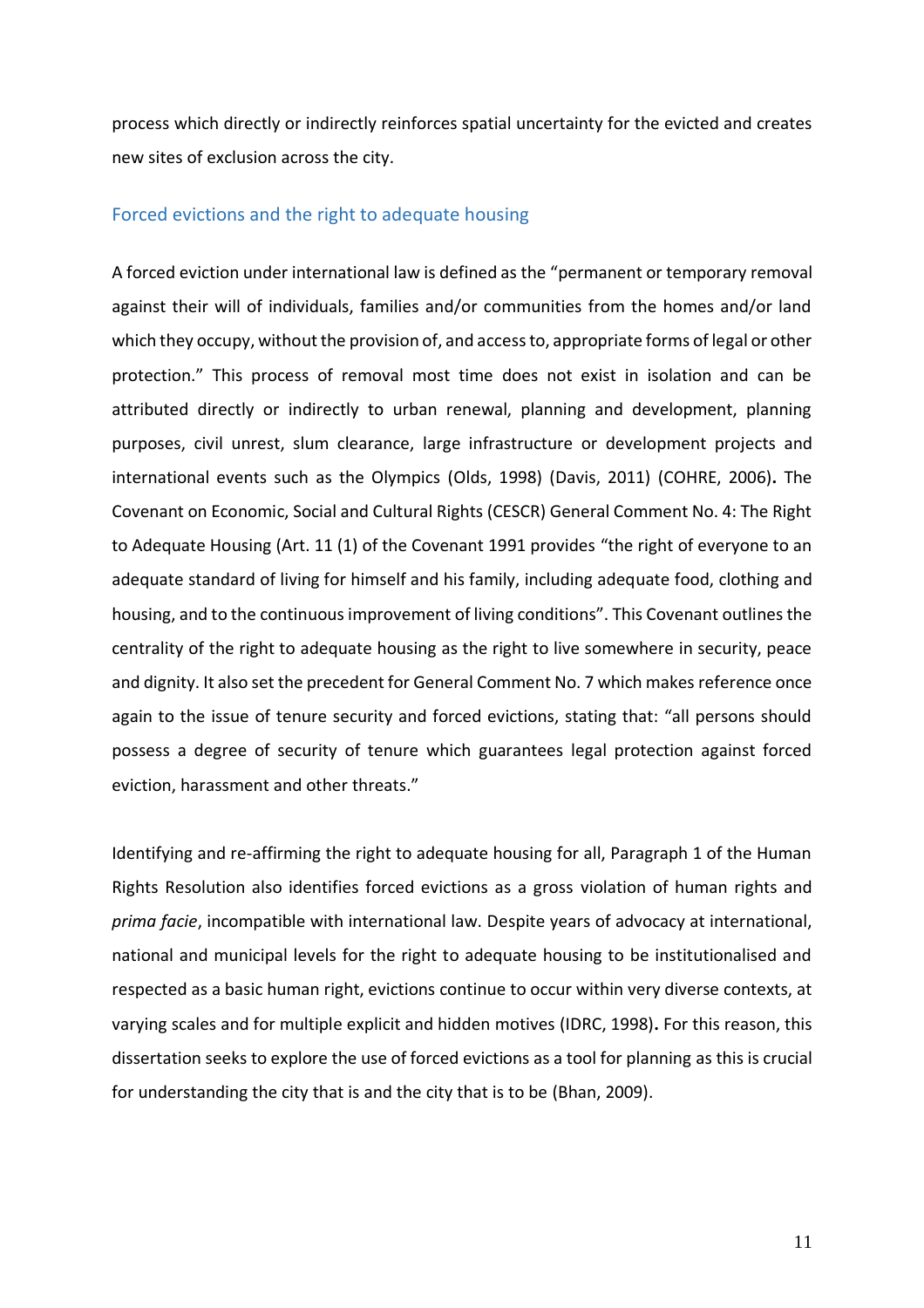## <span id="page-11-0"></span>Alternatives to Evictions

Slum upgrading, consists of the construction of new housing to home improvements (Jones, 2012). It is a process which involves the gradual improvement, formalisation and incorporation of informal areas into the city through the extension and provision of land, basic services and citizenship to slum dwellers (CitiesAlliance, 2014). Slum upgrading is a crucial part of city (re)development as the process is meant to reduce socio-spatial inequalities and foster social and economic inclusion (Olthuis, et al., 2015). Furthermore, the slum upgrading process has been argued to be an important in promoting spatial justice and tenure security (Uwayezu & de Vries, 2018). According to (Gulyani & Bassett, 2007) the two major goals of slum upgrading are enhancing tenure security and improving infrastructure.

Payne (2002) describes squatter (or slum) tenants as the tenure category with the lowest tenure security in law, next to pavement dwellers. While the process of slum upgrading is not new and has been implemented across many countries and scales, contentions still exist as to how best to carry out slum upgrading programmes, if at all. In particular, it is often questioned if the provision of secure land tenure is a necessary condition for slum upgrading or if this should be done incrementally and after the provision or extension of basic services and infrastructure which are often argued to provide equally adequate de-facto tenure security. Much of the earlier research and support for tenure security is associated with John Tuner who called for the formalisation informal settlements. Turner emphasised the concept of 'aided self-help' and tenure regularisation with the view that providing secure tenure would encourage residents to improve their communities over time (Pugh, 2001) (Werlin, 1999). Brakarz & Aduan (2010) view regularization and formalisation as the creation of policies which provide legitimate infrastructure and regularise land tenure. Despite the popularity of this approach, the literature and practical evidence are unclear as to the impact of land tenure formalisation on housing improvement due to the methodological challenges and the lack of adequate empirical data. This approach has also be criticised for the potential impact of formalisation on property prices and the emphasis which it places on physical and structural improvements without adequate or even greater focus on social or political issues (Andavarapu & Edelman, 2013).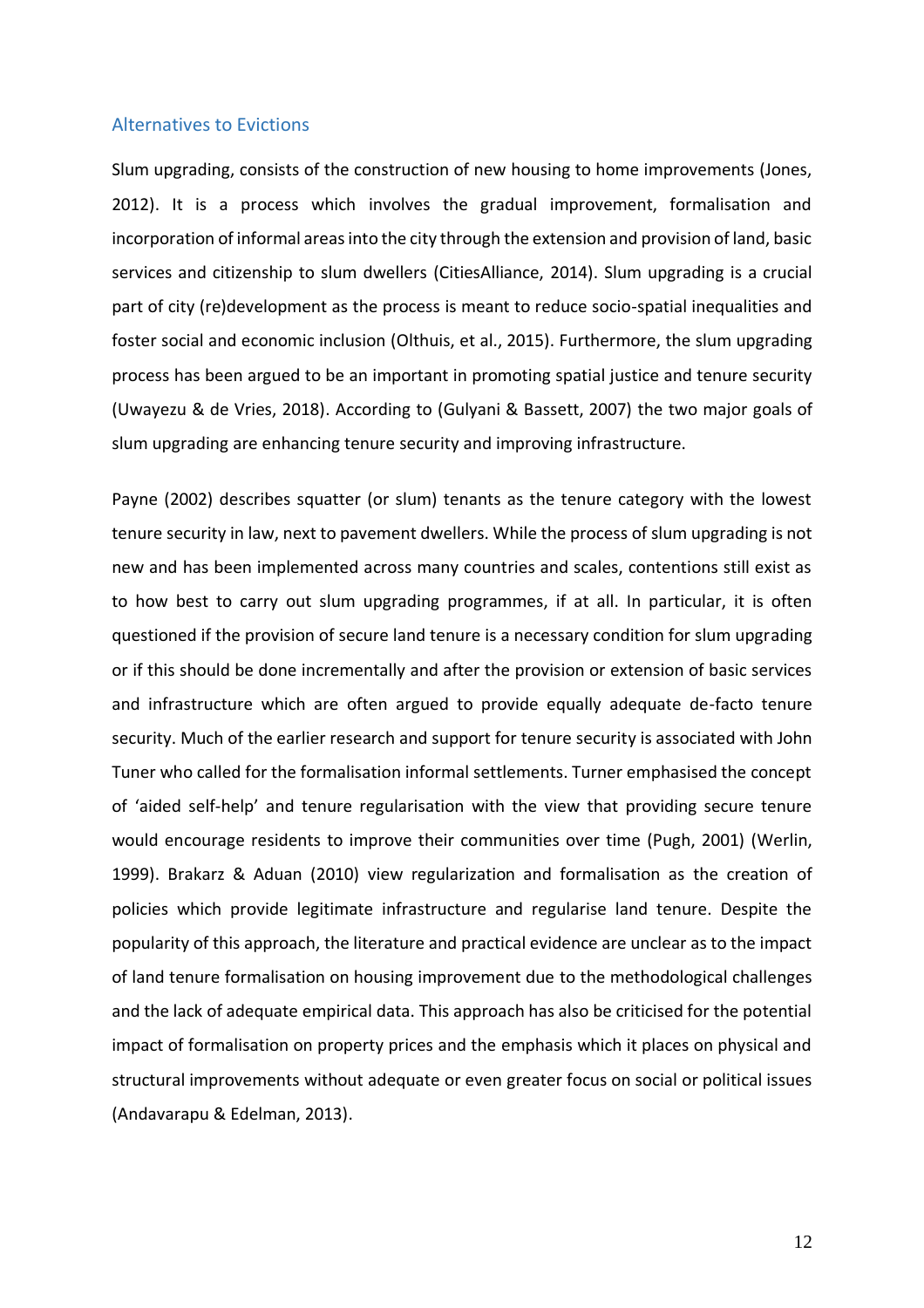Slum upgrading strategies are also linked to calls for a counter-politics to urban processes. This new urban politics which (Purcell, 2003) refers to as the "urban politics of the inhabitant" are based on practices of spatial justice, participation, equity and sustainability. The city is seen as a means, rather than an end, to unite and advance the voice of the marginalised, as well as to bring people closer to institutions (Russell, 2019). Thus, highlighting the significance of a "locally" grounded politics. (Hirsh, et al., 2020) identify power as being relational, and discuss how displaced communities operate and position their own power. (Samara, et al., 2013) describe this politics resulting from struggles to survive as an expression of governance and counter-governance.

Asking "whose rights and whose city?" (Harvey, 2003) leads us to question the validity of any given actor or party to determine not only the design of the city but to imagine it. A further assessment of this question highlights the political tension and power struggles inherent in (re)producing the city. It is these practices of contestation and resistance that reveal the potential for an urban politics and transformation which the city the focus of. In particular, what the existing and predominant exclusionary mechanisms present in Lagos mean for the development of this new urban politics. In engaging in a reading of the right to the city in divided cities, (Samara, et al., 2013) posit that we "reconsider the parameters of possibility" and question the meaning of this concept in the Global South as this will inform the engagement with the right to the city as an intervention into urban politics and how we reimagine these cities. As such, participatory process much be understood in their local context. The process of developing a transformative counter-politics to the urban processes predicated on dispossession and othering requires a critical assessment of the action space and the possible 'room for manoeuvre' required to realise a form of planning that is instead built on practices of sustainability, justice and inclusive participation. However, this is not a one off process and requires an ongoing assessment of the 'room for manoeuvre'. In line with this, (Olthuis, et al., 2015) criticise the generic approach to slum upgrading which focuses on improving basic conditions while aspects such as the environment are attributed lesser or no importance.

Despite these shortcomings, informal settlement upgrading can overcome the problems resulting from the further deterioration of these settlements, relocation of these settlement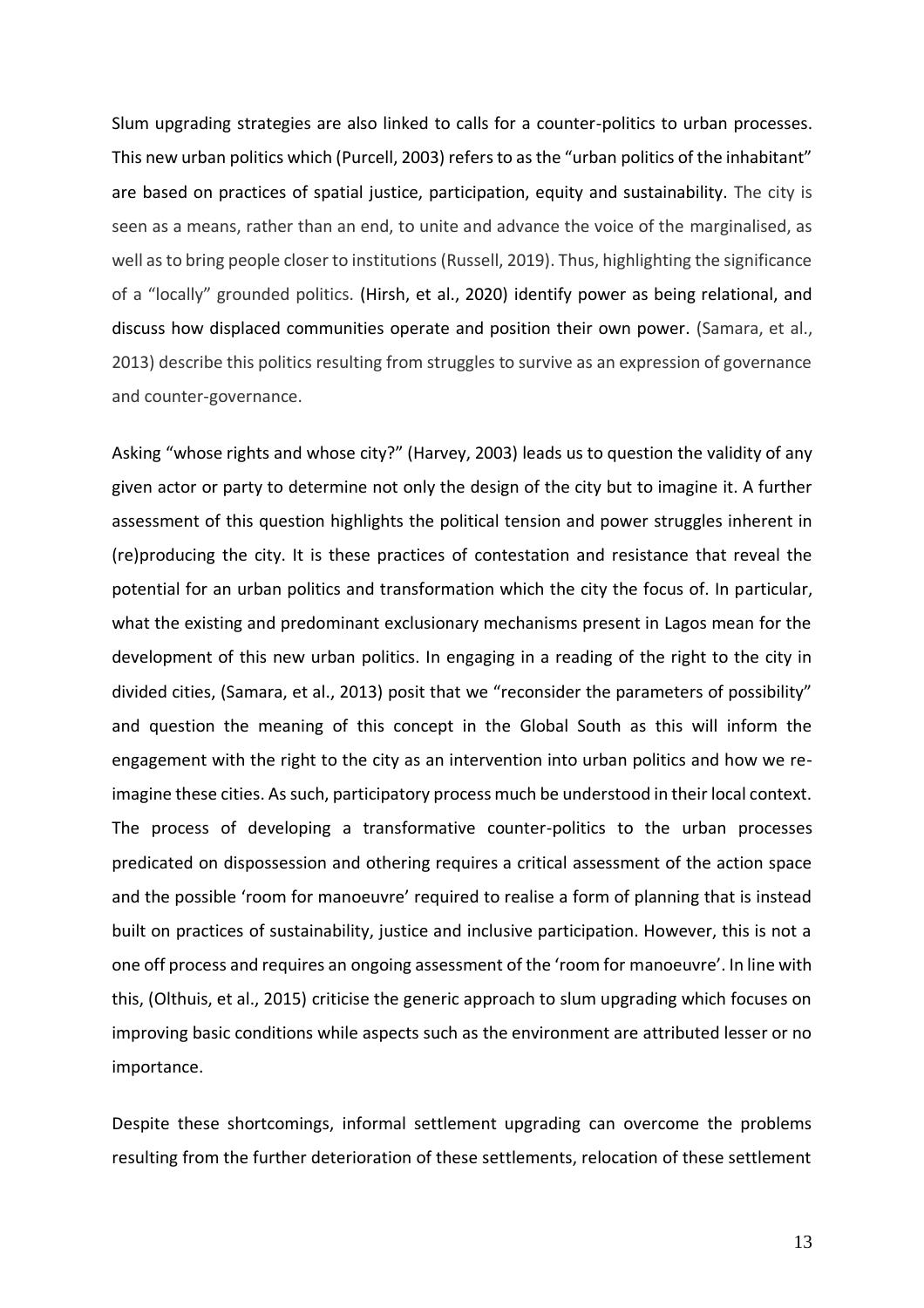to peripheral locations as well as the problem of forced evictions. Employing a critical approach to this issue, (Frediani, et al., 2017) argue for a renewed and 'strategic' approach to informal settlement upgrading. They assert that strategic informal upgrading involves the 'construction of a certain level of collective intent, mobilising communities…towards a shared vision (Ibid, 437). Thus, this dissertation employs an analytical framework to assess and open up the *action space* for strategic manoeuvre in slum upgrading practice in Lagos.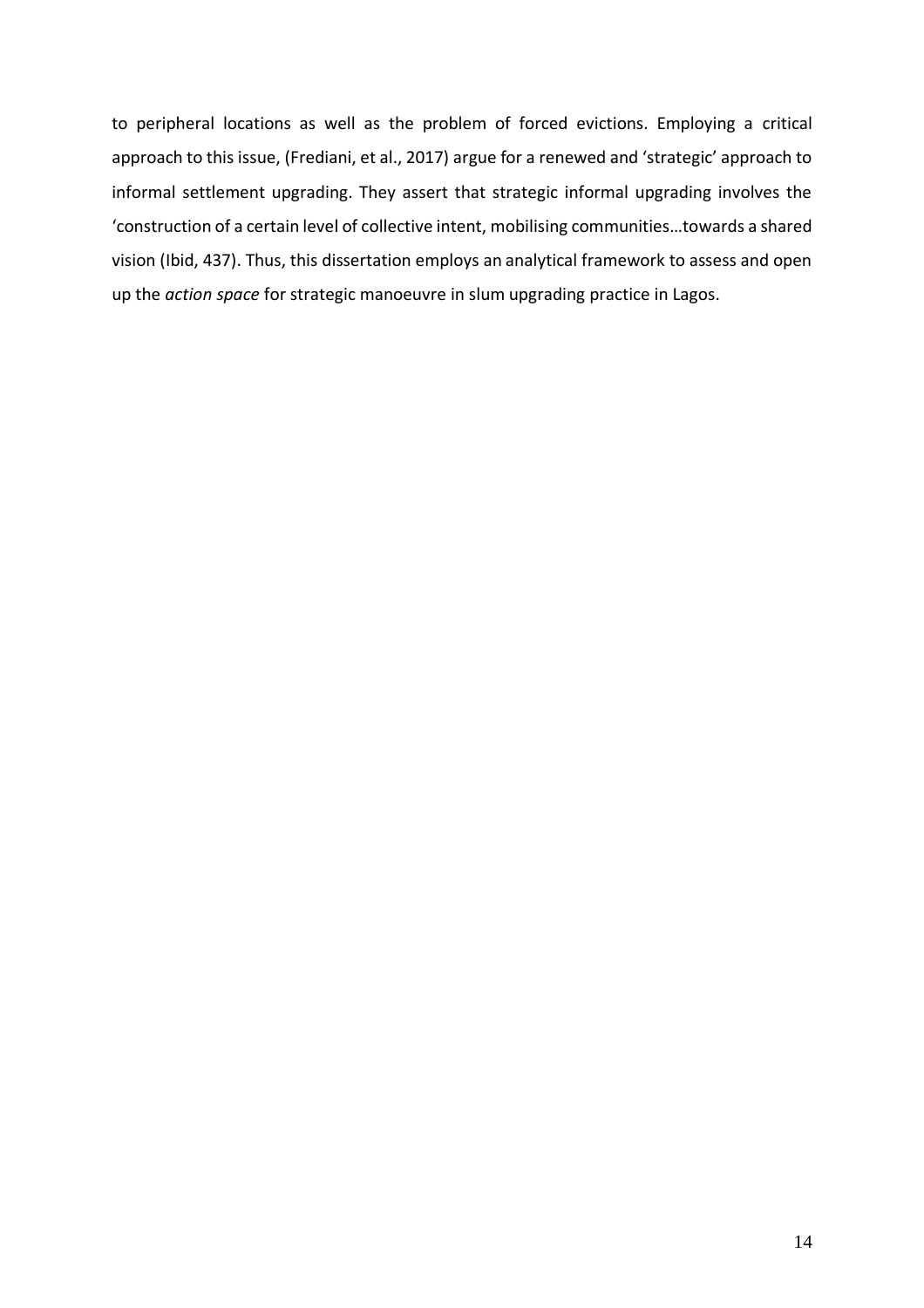# Chapter 3 Analytical Framework

<span id="page-14-0"></span>In this dissertation, I employ the 'room for manoeuvre' as an analytical lens to read the case of forced evictions in Makoko, Lagos and to assess the degrees for manoeuvrability in developing anti-eviction strategies (Safier, 2002). This chapter lays out the four-dimensional model…

# **Estimating the room for manoeuvre**

If we view forced evictions as a means to enclose on informal settlements and dispossess people of the resources they hold in common, then the counter-politics to this urban process requires a strategic approach. Safier (2002) is concerned with the disjuncture between the state of affairs and the prospects for progressive planning to contribute to achieving social justice as well as the approaches to identifying the potentials and limits of planning activities in contributing to the realisation of social justice. To address the latter, Safier (2002) proposes the 'room for manoeuvre' as a starting point. The room for manoeuvre consists of the possibilities open to agents or actors in in promoting progressive interventions in urban affairs. To estimate the room for manoeuvre, Safier (2002) builds on Abrams classification of social theory and transforms it into a '…four dimensional model of the "action space" of practitioners and planning agencies. Safier identifies these four areas as:

- 'Improving technical-professional (in the broadest sense) innovations and individual or group ethics and behaviours;
- Extending institutional and inter-organizational reforms—of goals, roles, priorities, procedures and resource allocations;
- Expanding social interaction and mobilization—involvement in modes of inclusive, participative and collaborative bargaining and negotiation;
- Enlarging the scope of strategic analysis and tactical response to the dynamics of urban development in time and place.'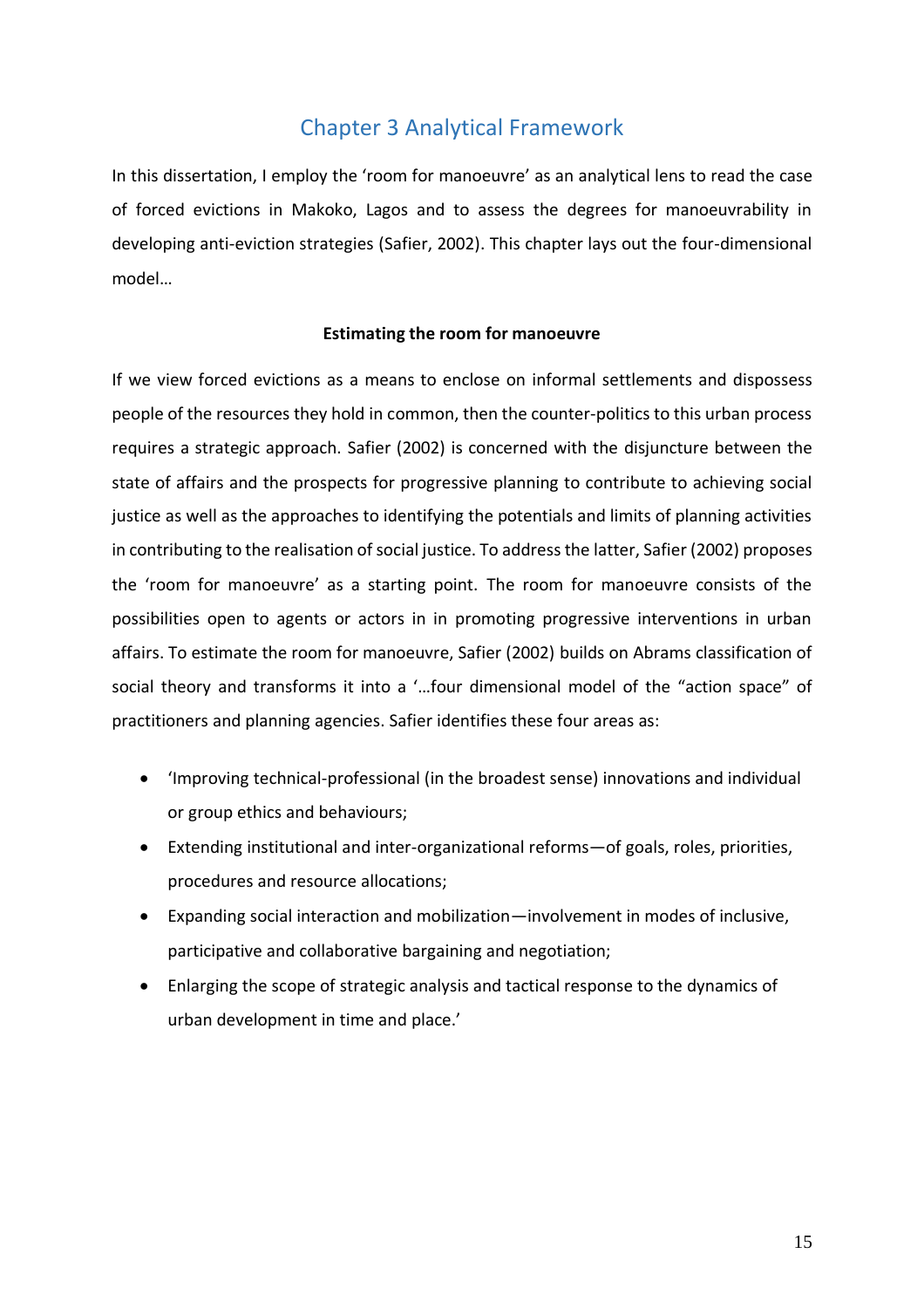

**Figure 1** Safier's Four Dimensional Action Space of 'Room for Manoeuvre' in Planning

Source: (Safier, 2002)

The four dimensions have "different but intersecting boundaries which define the likely limits (imposed by various sources of opposing) to action by planners in support of progressive interventions intended to help bring about greater equality, inclusiveness, democratic process and social justice" (Safier, 2002, p. 128). The conditions shaping the action space and possibilities for action will be dependent on the context and should be factored (and reassessed) when developing potential strategies.

Employing this concept as an analytical lens provides the opportunity to assess the possibilities open to various actors – in this case, the government in opening up and expanding the room for manoeuvre in developing progressive anti-eviction strategies. In Lagos, the action space has been largely diminished owing to the unequal dispersal of power across various actors. However, this framework offers a chance to strategically approach the topic of forced evictions. Furthermore, enhancing the room for manoeuvre re-orientates power relations between different stakeholders towards more socially and spatially just interventions to address urban conflicts.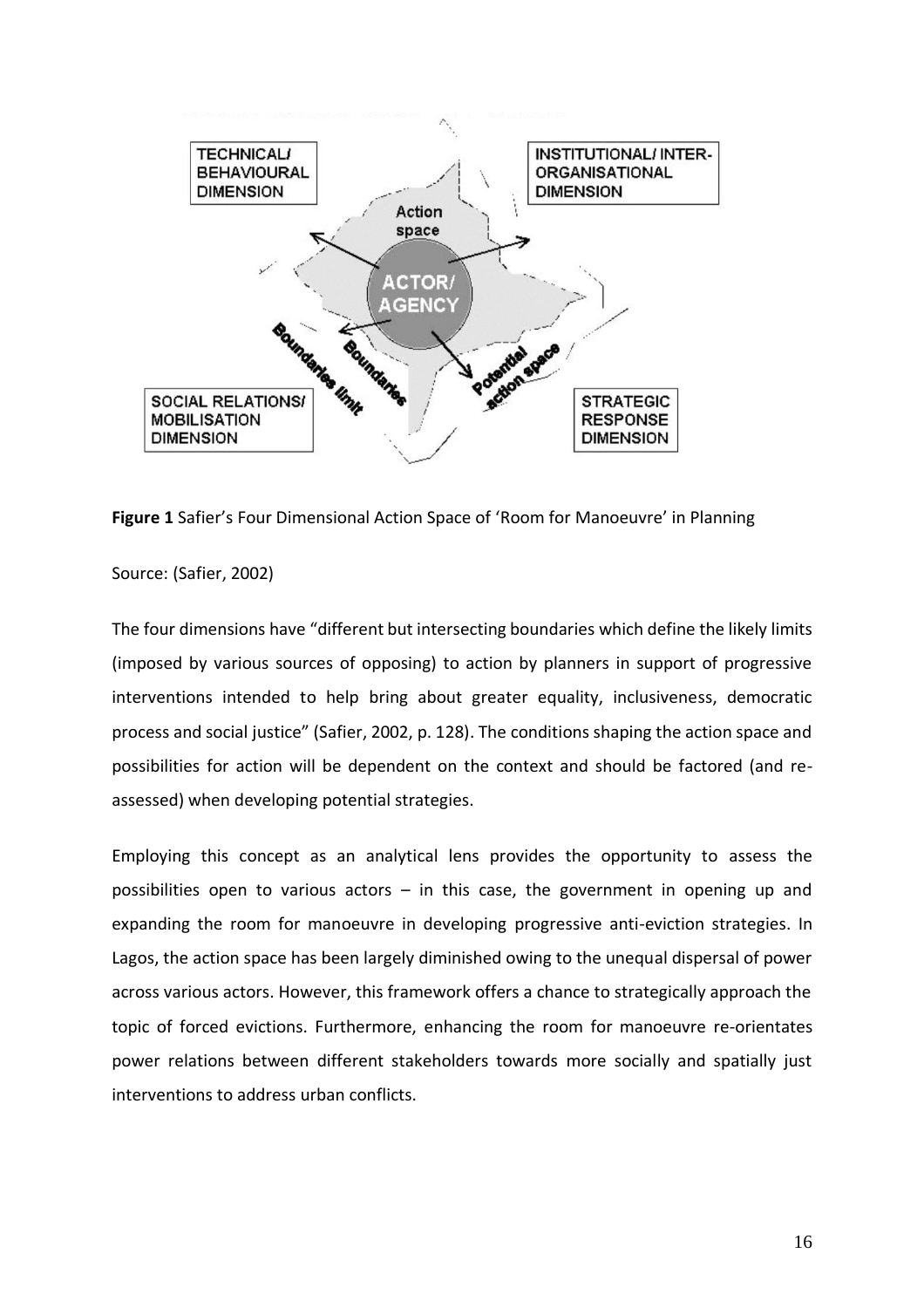# <span id="page-16-0"></span>Chapter 4 Methodology and Relevance of the Study

The previous chapter introduced the analytical framework being employed in this study. However, opening up the room for manoeuvre requires us to understand the dynamics behind the process of forced evictions in Lagos. As noted in (Onyebueke, et al., 2020), detailed studies and city-level analyses of forced evictions and displacements are lacking. As such, this dissertation also seeks to contribute to the production of knowledge and application of urban theory beyond cities of the Global North (Parnell & Robinson, 2012; Roy, 2009; Gillespie, 2015)). Like Gillespie (2015), I seek to go beyond the readings of accumulation by dispossession in the Global North and to contribute to the understanding of the form which this process takes in Lagos. Finally, this analysis is relevant as it not only provides an analysis of forced evictions in Lagos but assesses the implication of this process for developing a contextually relevant counter-politics to forced evictions.

The main research method applied in this dissertation is a case study. This approach will be used to answer the "how/what" question;

"What is the room for manoeuvre open to the Lagos State government in developing antieviction strategies? And how can this room for manoeuvre be opened up and expanded upon in order to develop and implement anti-eviction strategies"

A case study is an "in-depth study of a single unit (a relatively bounded phenomenon) where the scholar's aim is to elucidate features of a larger class of similar phenomena" (Gerring, 2004, p. 341). This method is also in line with my framework of analysis as the conditions shaping the action space and possibilities for proactive planning are context specific. The case study will focus on the Makoko waterfront settlement located in Lagos, Nigeria. Makoko was chosen as the unit of analysis as it is one of the largest slum settlements in Lagos with a shifting population of about 85,000 to 300,000 people. Furthermore, Makoko has been the subject of a series of evictions and demolitions since 2005 as part of the government's goal to upgrade the Lagos waterfront. Equally, the community has been the subject of upgrading activities in 2013, and another between 2006-2013 – both with limited impact. However, the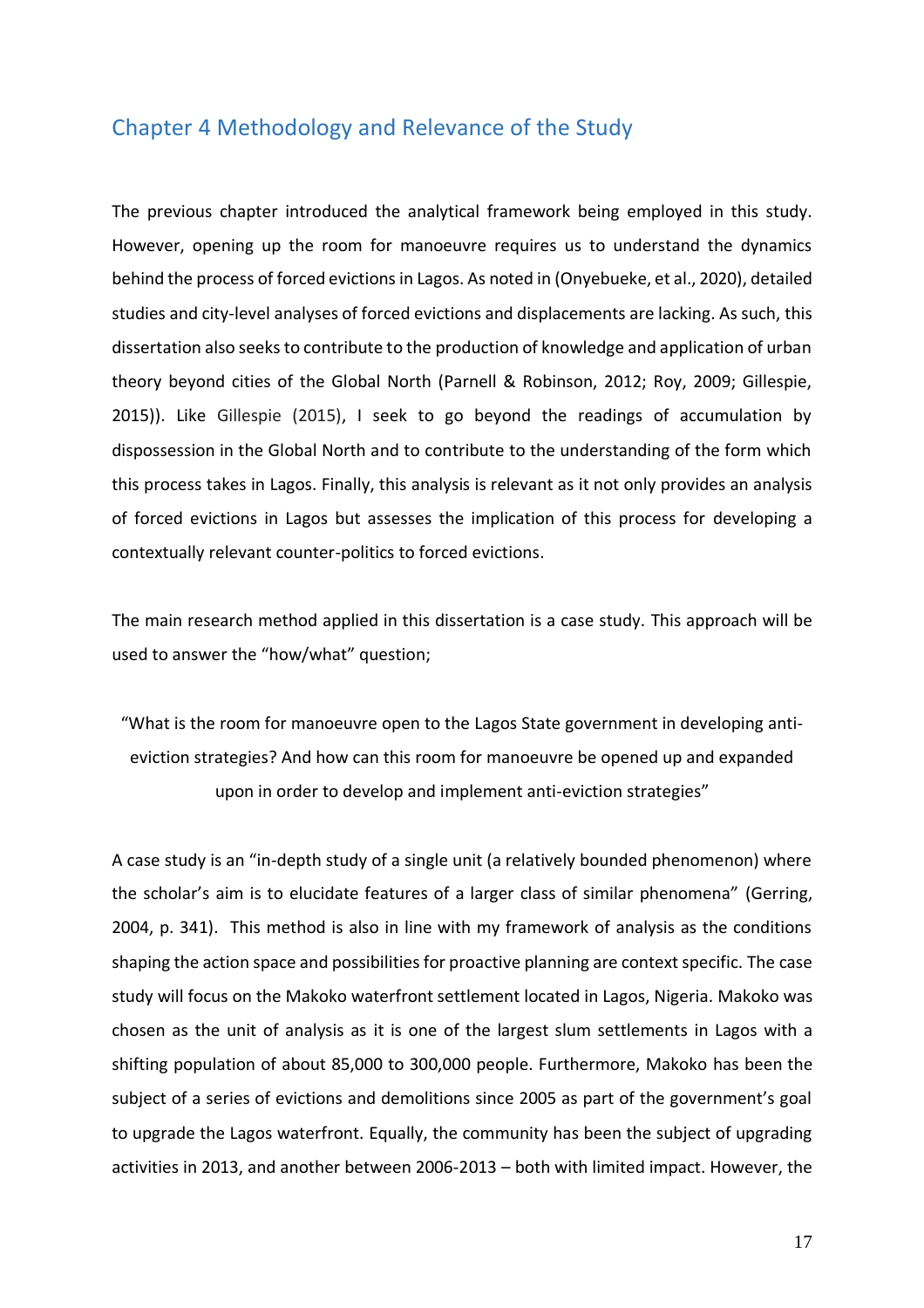community has remained resilient in challenging the various mechanisms employed by the government through protests, litigations and the continued appropriation of public spaces. Makoko also serves as a safe haven for other slum and informal communities that have been forcefully evicted such as the Badia evictions, the Otodo-Gbame eviction in 2017 and the recent Tarkwa Bay evictions. However, this approach is not without its limitations as case study research is open to variation and it is often difficult to generalise case research findings.

To confirm the validity of the process and findings, I sourced and complemented the study with primary qualitative data through in-depth semi-structured interviews conducted between July and August 2020 with six informants including a government representation, members of civil society and NGO representatives. The questions and discussions are intended to substantiate the analysis and to offer insight into the practice of forced evictions in Lagos, the motivations and possible room for manoeuvre, as well as the current strategies – if any - being operationalised by the government and members of civil society. Secondary data will be sourced mainly from newspaper articles and reports given the limited amount of research into the topic of forced evictions in Lagos as well as the fact that the Lagos State government does not provide any information on the evictions of slum and informal communities or make any provision for the protection of the rights of these individuals.

## **Data Sources and Collection Methods**

All data sources analysed in this dissertation are publicly available and were collected through online searches with the exception of the interviews and a media clip obtained from one of the interview informants. A thematic analysis of the interviews was conducted to elucidate recurrent themes with particular relation to the topic of forced evictions and to understand what the right to the city means and what demands are being made in Lagos.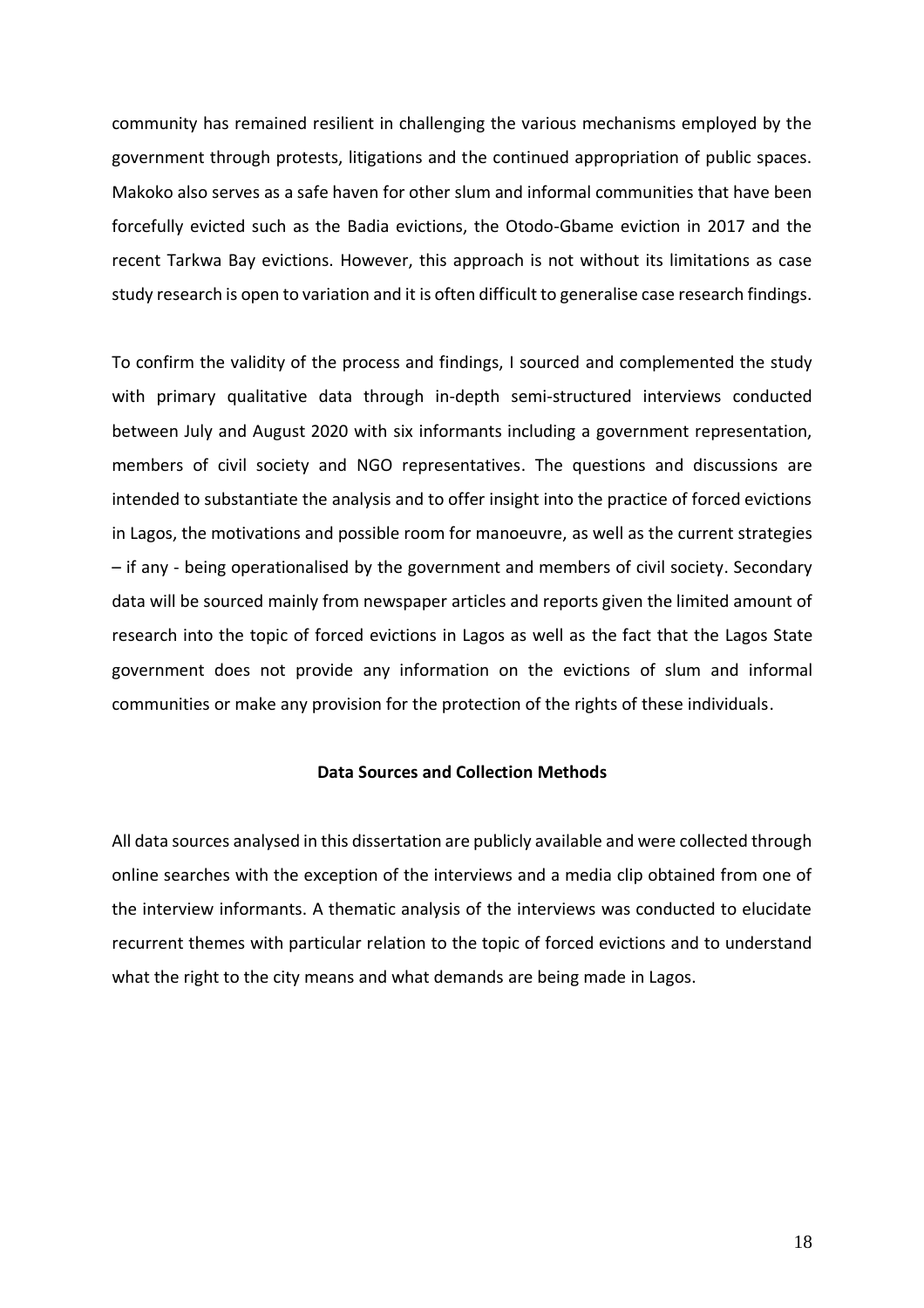# <span id="page-18-0"></span>Chapter 5. Context

#### <span id="page-18-1"></span>Eko for Show: The Creation of the Lagos Mega City

In a promotional video titled 'Lagos, Africa's Big Apple' released in 2013, the Fashola administration discussed its plans to transform Lagos into a model mega city of the  $21^{st}$ century<sup>3</sup>. All through the video, the slogan "Eko o ni baje o" which in English means "Lagos must not spoil" is repeated to signify a new chapter in the city's course. According to Olawepo (2010), the mega city project would gradually turn Lagos into a "modern environment that would comparable with any other city in the world" (Ibid 2010, pg. 286). The Lagos Mega-City Project was birthed out of the realisation that the state of the city's infrastructure and services did not conform to its new mega city status – n either did it capture the modernist ideal of global cities elsewhere. (Adama, 2018) (Olawepo, 2010). The project ushered in a new wave of private investment as evidenced in the development of the Eko Atlantic City, a multi-billiondollar project financed through private investments (Adama, 2018). The project, dubbed the "Dubai of Africa" – a new city built on reclaimed land – which was developed through a private-public partnership. This venture aimed to consolidate the new cosmopolitan experience and house 250,000 people (Olawepo, 2010). Despite the depiction of this project as the much needed facelift the city was in need of, it raised a lot of speculation. According to Lukacs (2014);

"Eko Atlantic is where you can begin to see a possible future  $-$  a vision of privatised green enclaves for the ultra-rich ringed by slums lacking water and electricity…" (Ibid, 2014).

The average prices within this planned city average as high as US\$853,750 (N168,188,750) (Uwaegbulam, 2015). This is in a city where average incomes are falling and two-thirds of the population are said to live in slums. The Lagos State Investor Handbook<sup>4</sup> which lays down the

<sup>3</sup> 'Lagos, Africa's Big Apple' YouTube Video

<sup>4</sup> Lagos State Investor Handbook. A guide to business and investment in Lagos State, 2012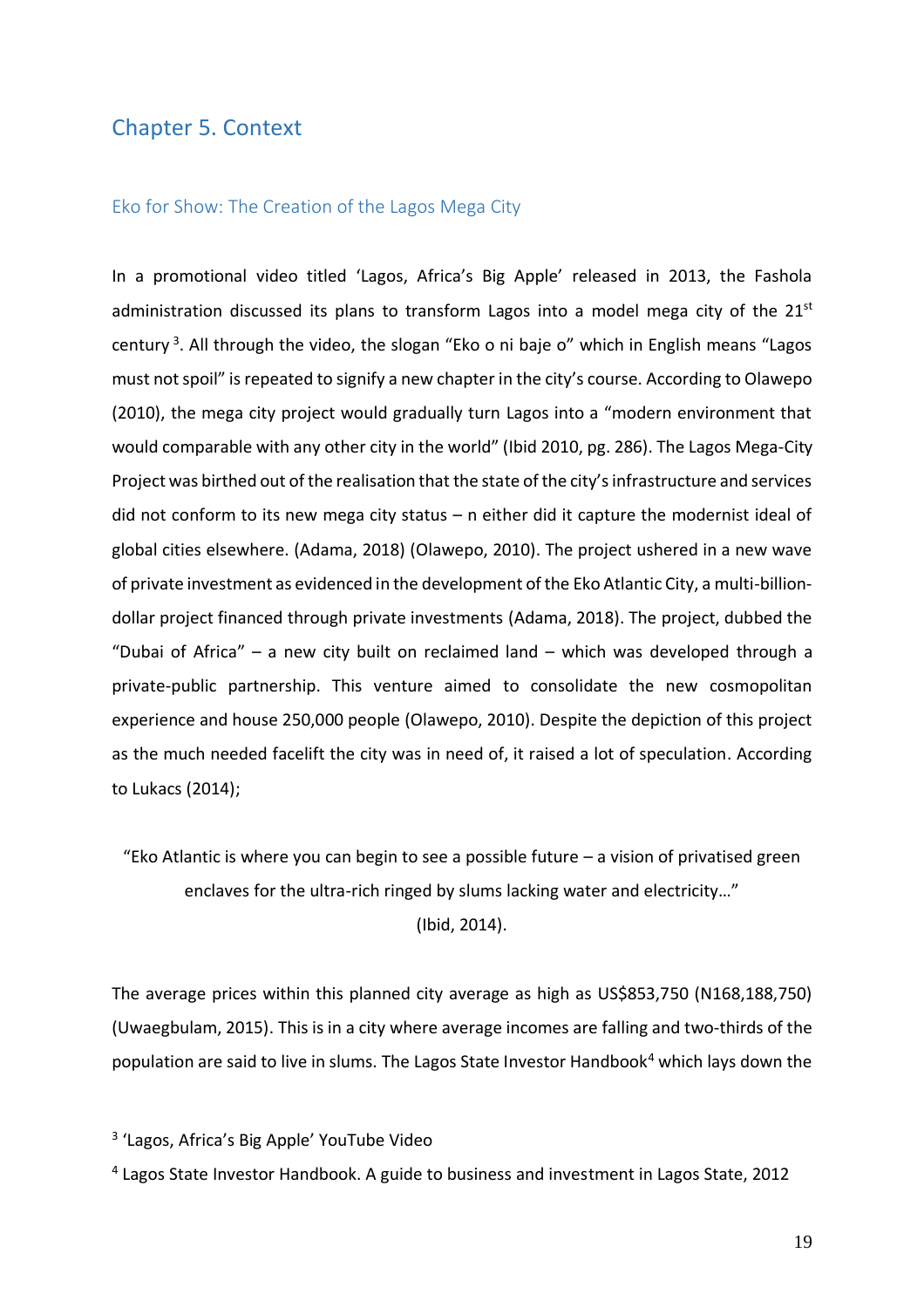states plans to turn Lagos into 'Africa's Model Megacity and Global Economic and Financial Hub', outlines the opportunities for profitable investments in housing, stating that "The housing deficit in Lagos translates into vast investment opportunities in residential, commercial as well as mixed development" (pg. 25). Thus, the reach of the financialisation of the urban economy was also extended to housing, a process which affects the way housing is provided and consumed. (Agunbiade, et al., 2013) associates the popularity of the commodification of housing with the increased demands for housing due to the high rates of urbanisation as well as the disengagement of government from direct housing provision. However, the financialisation of housing is also reflective of the national economy and unstable markets. As such, housing and real estate are selected as "commodities of choice"<sup>5</sup>. Nevertheless, the shift in the role of the state from "provider" to enabler, promoter and facilitator" (Buckley, et al., 1993), as well as the inadequacies in public housing delivery, and rising housing prices relative to income have further contributed to the exclusion of lowincome earners from the formal housing market and the expansion of secondary housing markets, namely informal and slum settlements which accommodate two-thirds of the Lagos population (Morka, 2007). Thus, the financialisation of urban space, and of housing, create a vicious cycle where resources – in this case, land – is expropriated for the development of new residential estates which in turn leads those excluded from the formal housing market to appropriate vacant public land and public space to fulfil their housing needs.

<sup>5</sup> United Nations, General Assembly (A/HRC/34/51) 18<sup>th</sup> January 2017 Report of the Special Rapporteur on adequate housing as a component of the right to an adequate standard of living, and on the right to non-discrimination in this context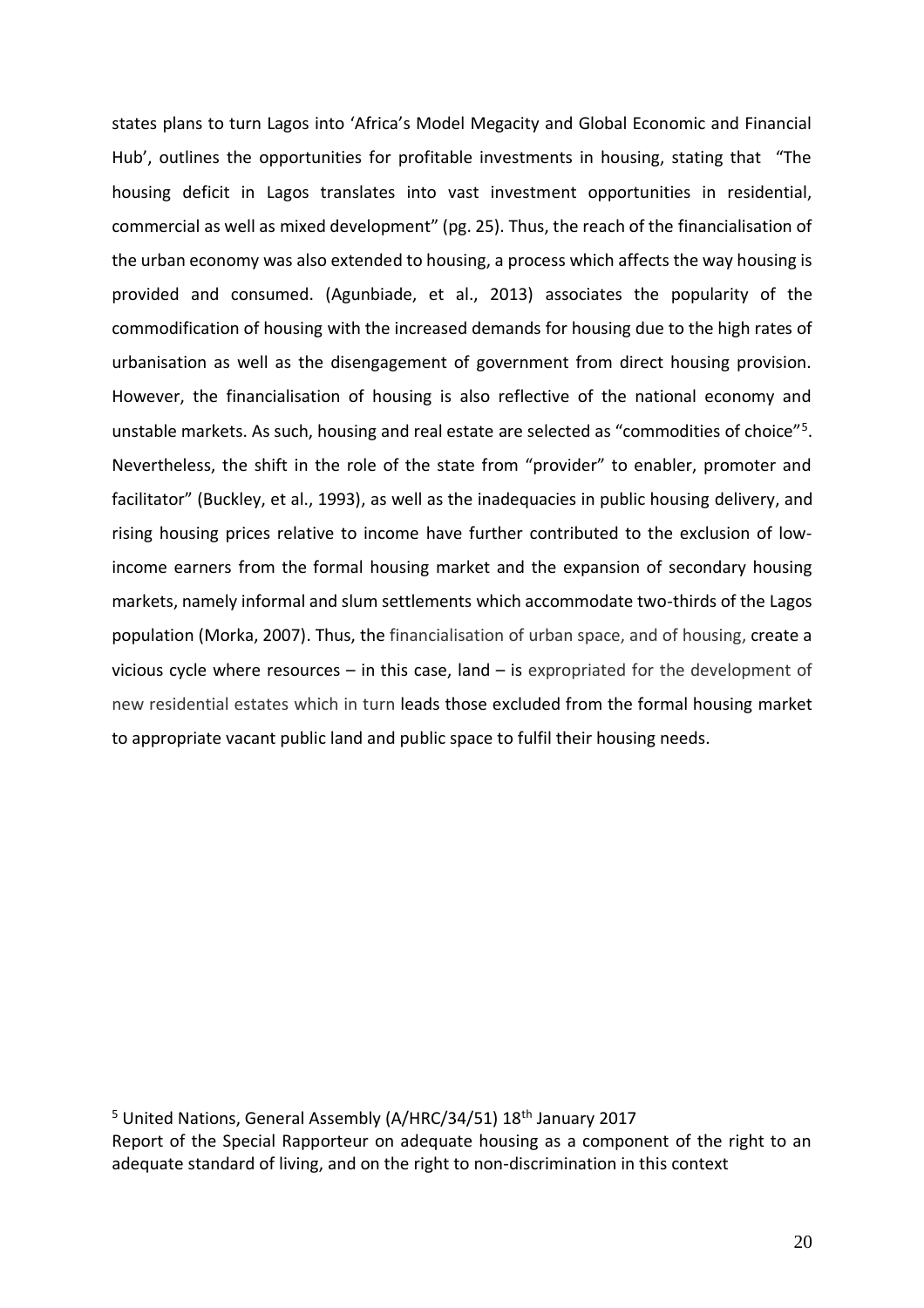# <span id="page-20-0"></span>Forced Evictions in Lagos

The history of Lagos is replete with indiscriminate practices of forced evictions against its citizens as evidenced in table 1. Joel (2017) posits that majority of the informal settlements in Lagos existed prior to current planning and development frameworks making it harder to rationalise urban spaces. However, rather than pursue sustainable and inclusive planning practices, the state uses forced evictions to plan and regulate urban space in Lagos. The Lagos Mega-City project ushered in a new wave of evictions of slum and informal settlements as many of these communities were in occupation of prime land earmarked for regeneration and expansion (Watson, 2014). On the  $9<sup>th</sup>$  of October 2016, the Lagos State government announced plans to demolish all waterfront informal settlements in Lagos within 7 days in order to upgrade the waterfront. So far, the waterfront evictions have affected the communities of Ilubirin, parts of Makoko, Otodo Gbame and most recently, the Tarkwa Bay community. Thus, it appears that there is a disconnect between the urban development policies of the city and the realities of majority of the citizens (Olajide, et al., 2018).

| <b>Location</b>  | <b>Date</b>      | No. of  | Motive given for          | Compensation    |
|------------------|------------------|---------|---------------------------|-----------------|
|                  |                  | persons | eviction                  |                 |
|                  |                  | evicted |                           |                 |
| Maroko           | <b>July 1990</b> | 300,000 | Health/Sanitation         | No compensation |
| Central Lagos    | Nov.' 1990       |         | <b>Urban Sanitation</b>   | No Compensation |
| Banana Island    | Jan 1995         | 15,000  |                           |                 |
| Bamisoro, Island | Feb.' 1995       |         | <b>Illegal Occupation</b> | No Compensation |
| Ilubirin         | Jan 1997         | 15,000  |                           |                 |
| Badia East       | Oct, 2003        | 5,000   |                           |                 |
| Ogudu Ori-Oke    | <b>July 2008</b> | 5,000   |                           |                 |
| Bar Beach        | August,          | 80,000  |                           |                 |
|                  | 2008             |         |                           |                 |
| Makoko           | 2012             |         | Removal of source of      |                 |
|                  |                  |         | nuisance                  |                 |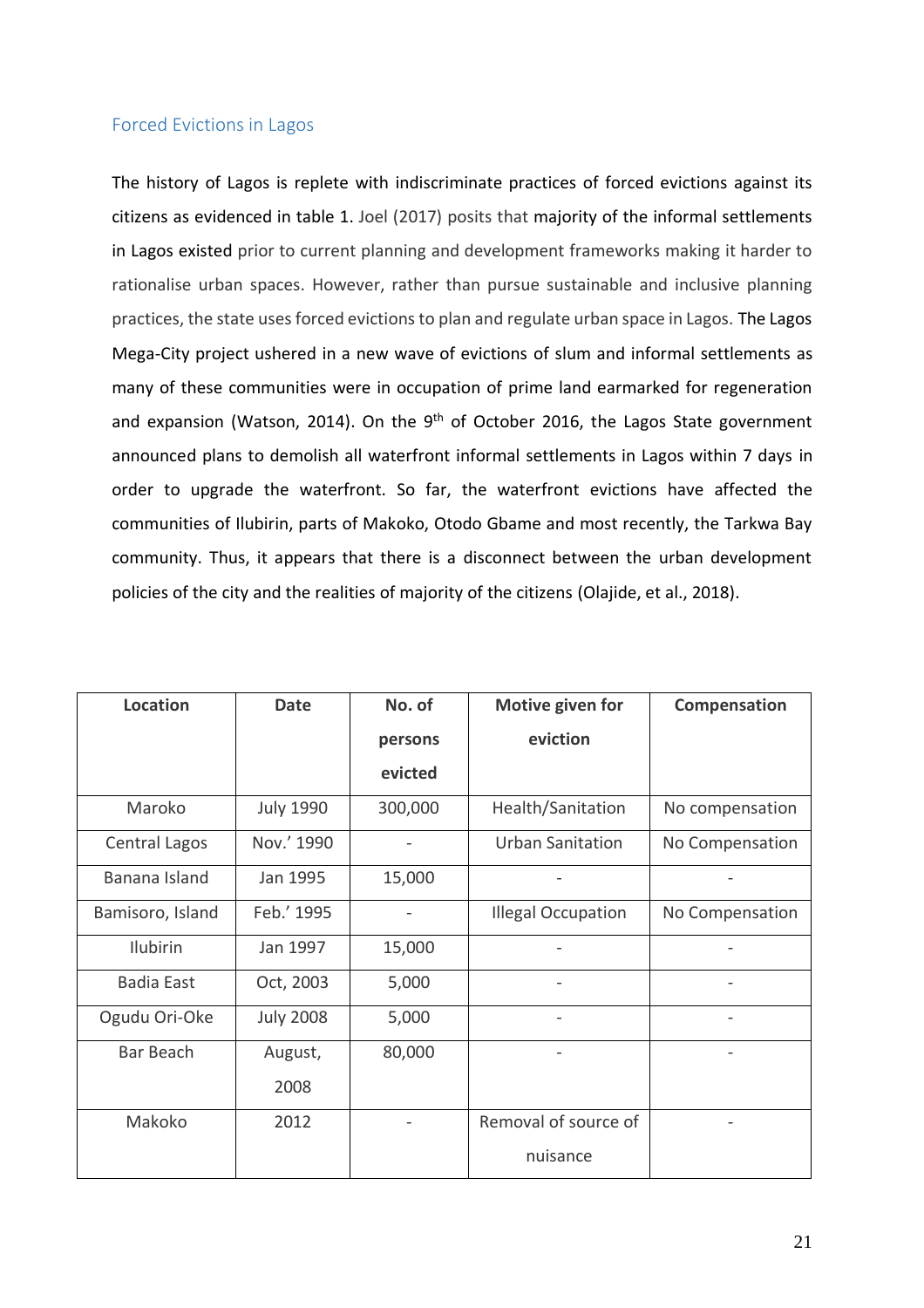| <b>Badia East</b> | 2013        |        | <b>Government Building</b>    |                 |
|-------------------|-------------|--------|-------------------------------|-----------------|
|                   |             |        | Project/Reclamation           |                 |
|                   |             |        | of Family Land                |                 |
| <b>Badia East</b> | 2015        |        |                               |                 |
| <b>Ilubirin</b>   | 2016        |        | <b>House Building</b>         |                 |
|                   |             |        | Project                       |                 |
| Otodo Gbame       | April, 2017 | 30,000 | Security/Sanitation           | No Compensation |
| Tarkwa Bay        | Jan, 2020   | 4500   | <b>Illegal Tapping of Oil</b> | No Compensation |
|                   |             |        | Pipelines                     |                 |

# **Table 1** History of Forced Evictions in Lagos (1990-2020)

Source: (Agbola & Jinadu, 1997; Quartz, 2020; Onwuanyi, 2018)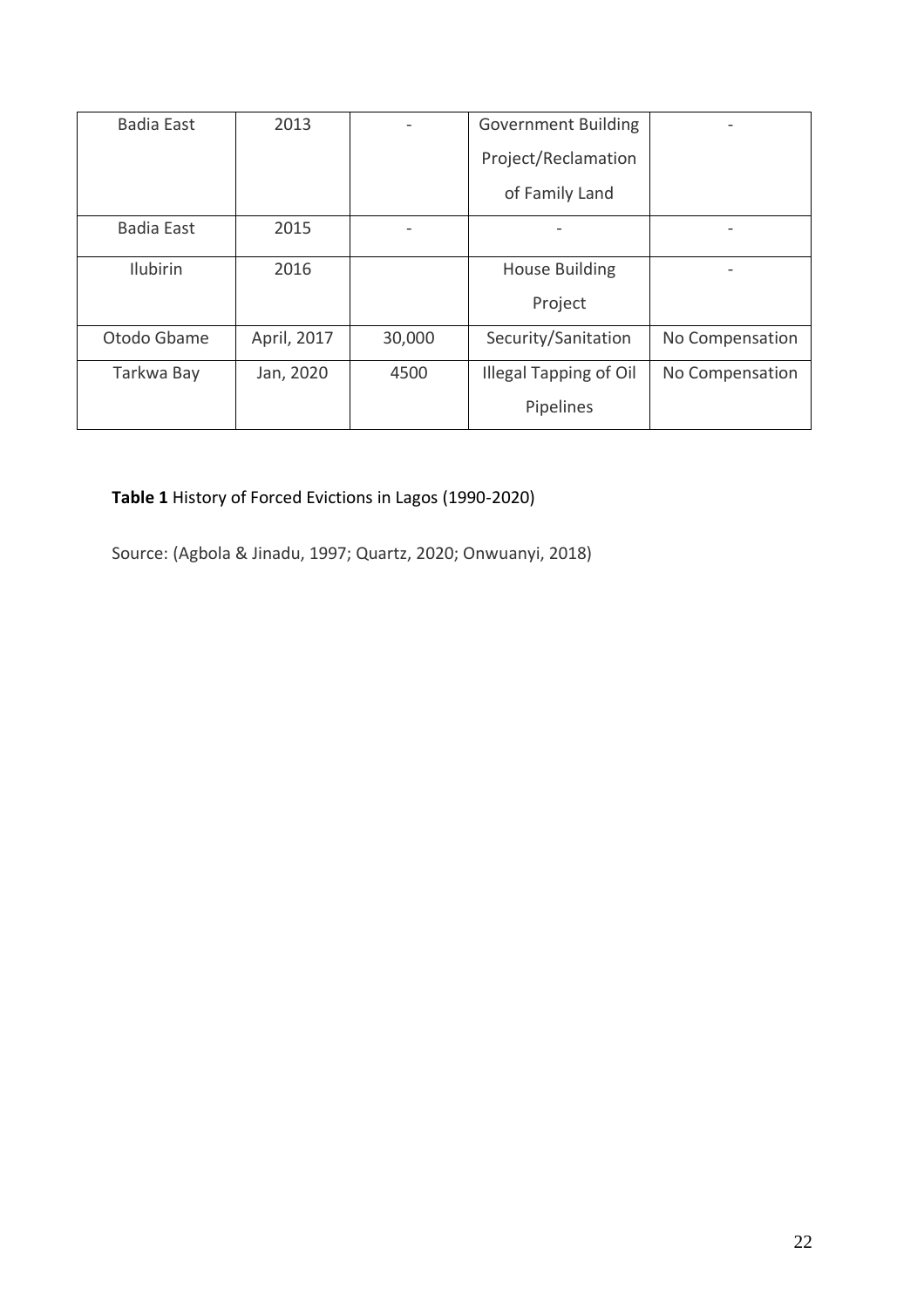### <span id="page-22-0"></span>Makoko

The Makoko waterfront community is located on the Lagos lagoon and developed as a fishing 'village' in the 18<sup>th</sup>. The settlement consists of six 'villages', four of which are built on water and the rest on land<sup>6</sup>. Makoko is home to an increasingly diverse set of people in need of housing – some of who were residents of other informal communities that have been destroyed. The settlement has a shifting population of 100,000 to 400,000 people based on various reports. most of its inhabitants derive their livelihood from the water through fishing, trade and dredging activities. The occupation of the Makoko area places limits on capital's ability to valorise urban fabric (Gillespie, 2015). As such, state-led accumulation by urban dispossession is a strategic response that employs a range of mechanisms to overcome these limits through the forceful eviction of those occupying the area (Ibid, 2015). While Makoko has been in existence for over a decade, majority of its residents lack access to basic amenities such as drainage and waste disposal. Furthermore, the houses built on the natural waterway continue to exacerbate the flooding problem, as they impede the flow of water (COHRE, 2014). The lack of environmental sanitation, precarious state of land rights in the settlement and illegal occupation of the waterfront have made this settlement an easy prey for evictions.

<sup>6</sup> Ogunlesi, Tolu. "Inside Makoko: Danger and Ingenuity in the world's biggest floating slum." The Guardian, 2016, [https://www.theguardian.com/cities/2016/feb/23/makoko-lagos](https://www.theguardian.com/cities/2016/feb/23/makoko-lagos-danger-ingenuity-floating-slum)[danger-ingenuity-floating-slum](https://www.theguardian.com/cities/2016/feb/23/makoko-lagos-danger-ingenuity-floating-slum)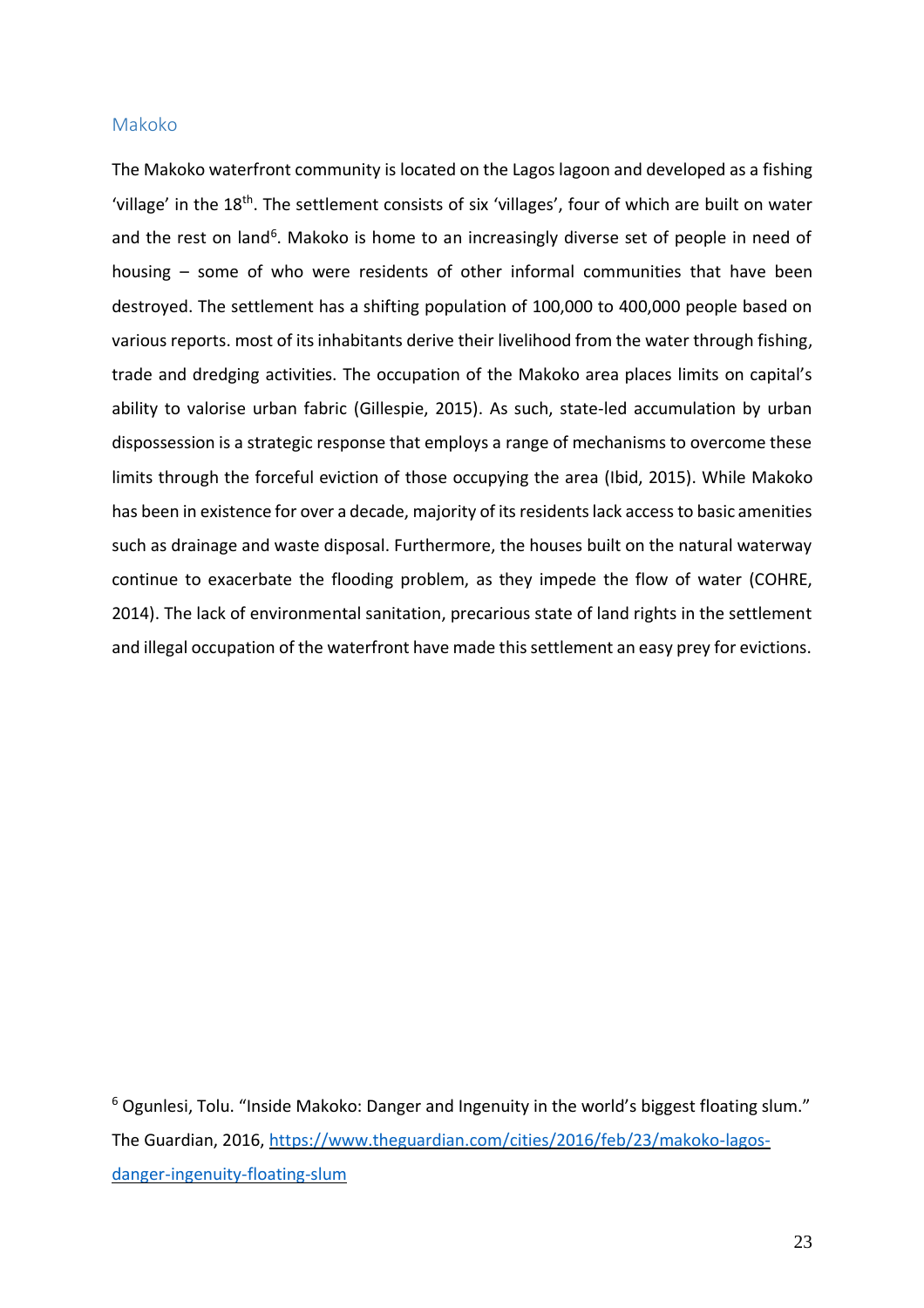



Figure 2. Evolution of Makoko slum in Lagos, Nigeria (Above: 2000 Below: 2014) Source: (Olthuis, et al., 2015)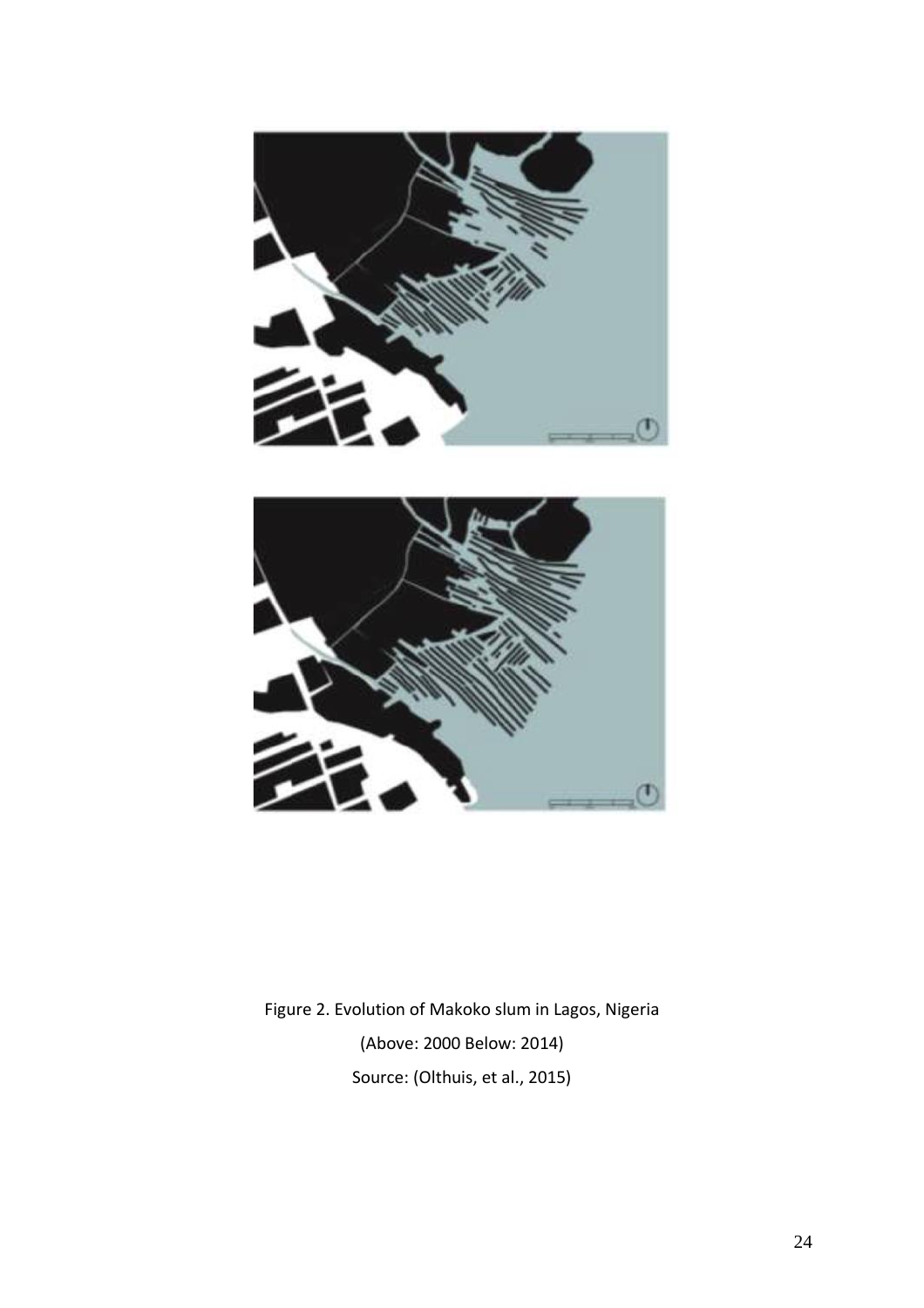## <span id="page-24-0"></span>Stages of Evictions

Over a three-day period in April 2005, an estimate of 3,000 residents were forcibly evicted from Makoko following ongoing legal contestation between the residents of the land and a private family claiming ownership to the land (COHRE, 2006). This was alongside the destruction of houses, two churches, a mosque and medical clinic and the physical harm brought to members of the community, including children. Seven years later, in July 2012, The Lagos state government issued a 72-hour eviction notice to the residents of the Makoko. The removal of the Makoko community was meant to open up space for upgrading activities to "protect life, restore security, improve navigation and make the Lagos coast-line more attractive" (Osuoka & Aremu, 2020, p. 198). All of which underlined the mega-city status of Lagos. However, the Baale<sup>7</sup> and other local leaders claimed the land was apportioned to their forefathers by the Yaba Local Government in the  $17<sup>th</sup>$  century (Vanguard, 2012).

The eviction was carried out by police and state government personnel who used machetes to destroy the homes located on water (Udo-Udoma, 2014). This eviction was carried out without prior consultation, compensation or alternative accommodation. However, the demolition process was halted five-days later due to the killing of a community leader by a police man. Alongside, the use of force, discourse was also used as a mechanism to justify the evictions and reinforce the 'mega-city' ideology. The quit notice served to the community described them as "environmental nuisances" that "undermined the megacity status" of Lagos and detrimental to the beautification of the Lagos waterfront (Nwanna, 2018).By labelling these residents as outsiders, the state uses discourse to justify forced evictions and to advance its pursuits of the world class city.

These evictions took place despite the upgrading project which was in place and begs the question – why was eviction pursued as opposed to upgrading? In the instance that evictions were inevitable owing to environmental concerns, why did the government not engage and negotiate with the community? Following these series of events, as well as the forceful eviction of the Badia community in 2013, the Lagos Metropolitan Development and Governance Project (LMDGP), a project coordinated by the World Bank and Lagos State

 $<sup>7</sup>$  Baale, a title for Yoruba leaders, which means chief in English</sup>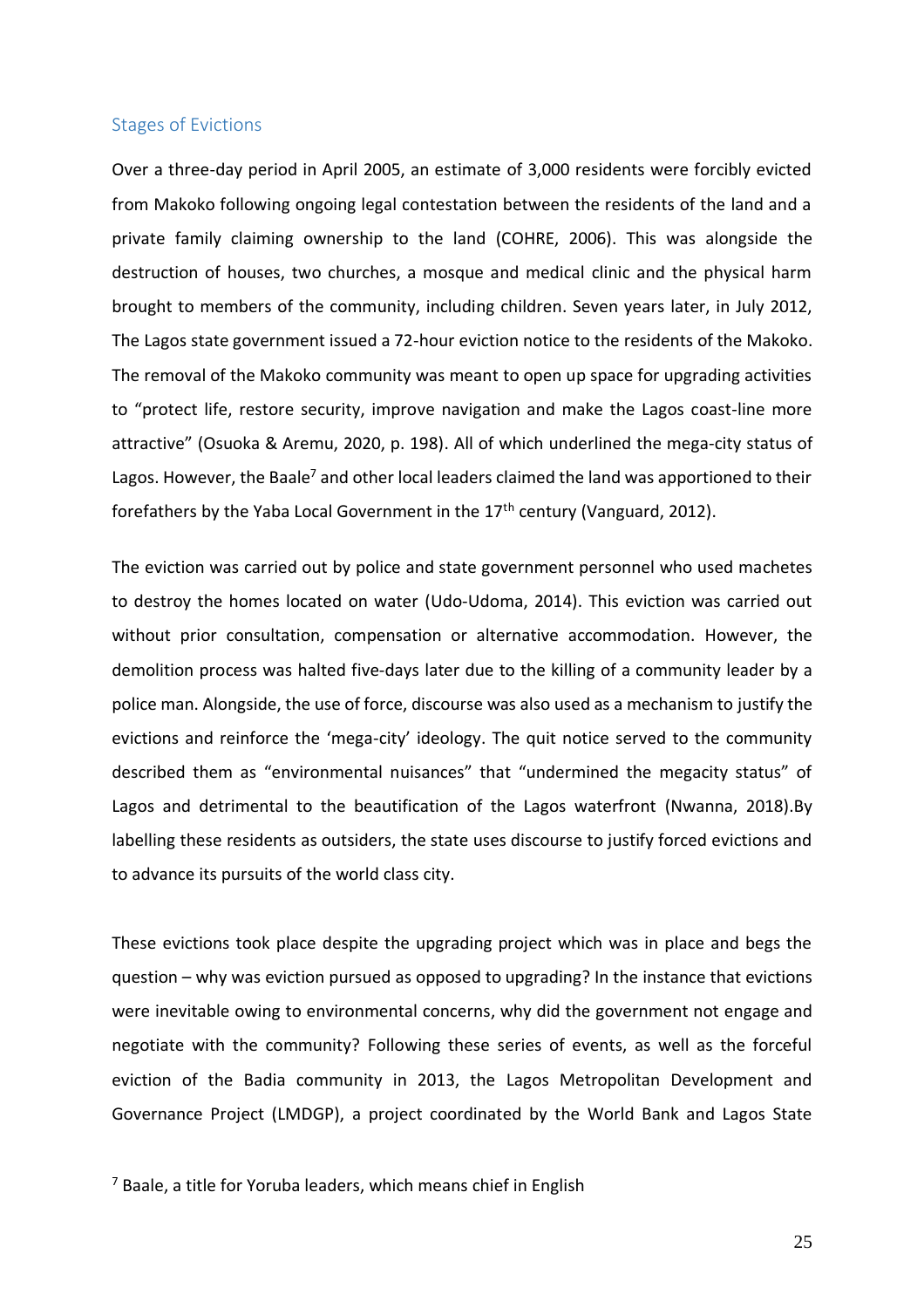Government to upgrade nine slums in Lagos, of which Makoko was one, was closed (Udo-Udoma, 2014). The failure of the project was also attributed to poor implementation by state institutions, poor community engagement and participation and poor data collection, as well as the narrow focus of the world bank on infrastructure rather than "place-based needs" (Adama, 2020).

Following the destruction of parts of Makoko and the Badia evictions, the Lagos State government came under heavy criticism. In response to this, the state called for proposals to upgrade Makoko.

A proposal titled "Makoko/Iwaya Waterfront Regeneration Plan"<sup>8</sup> , developed by the residents of Makoko, Heinrich Boell Foundation and with the support of other NGOs, was submitted to the Ministry of Physical Planning in October 2013. The plan provided an alternative to forced evictions and responded to the reasons the government put forward as justification of the 2012 evictions (Osuoka & Aremu, 2020, p. 198). The project centred on the development of 'neighbourhood hotspots' such as the Makoko floating school, floating markets. Like the previous attempt at upgrading Makoko, however, this project did not yield much success. Despite these evictions, the community has remained largely successful in protecting the Makoko area. However, the community is forced to live in fear pending when the conditions are ripe for eviction.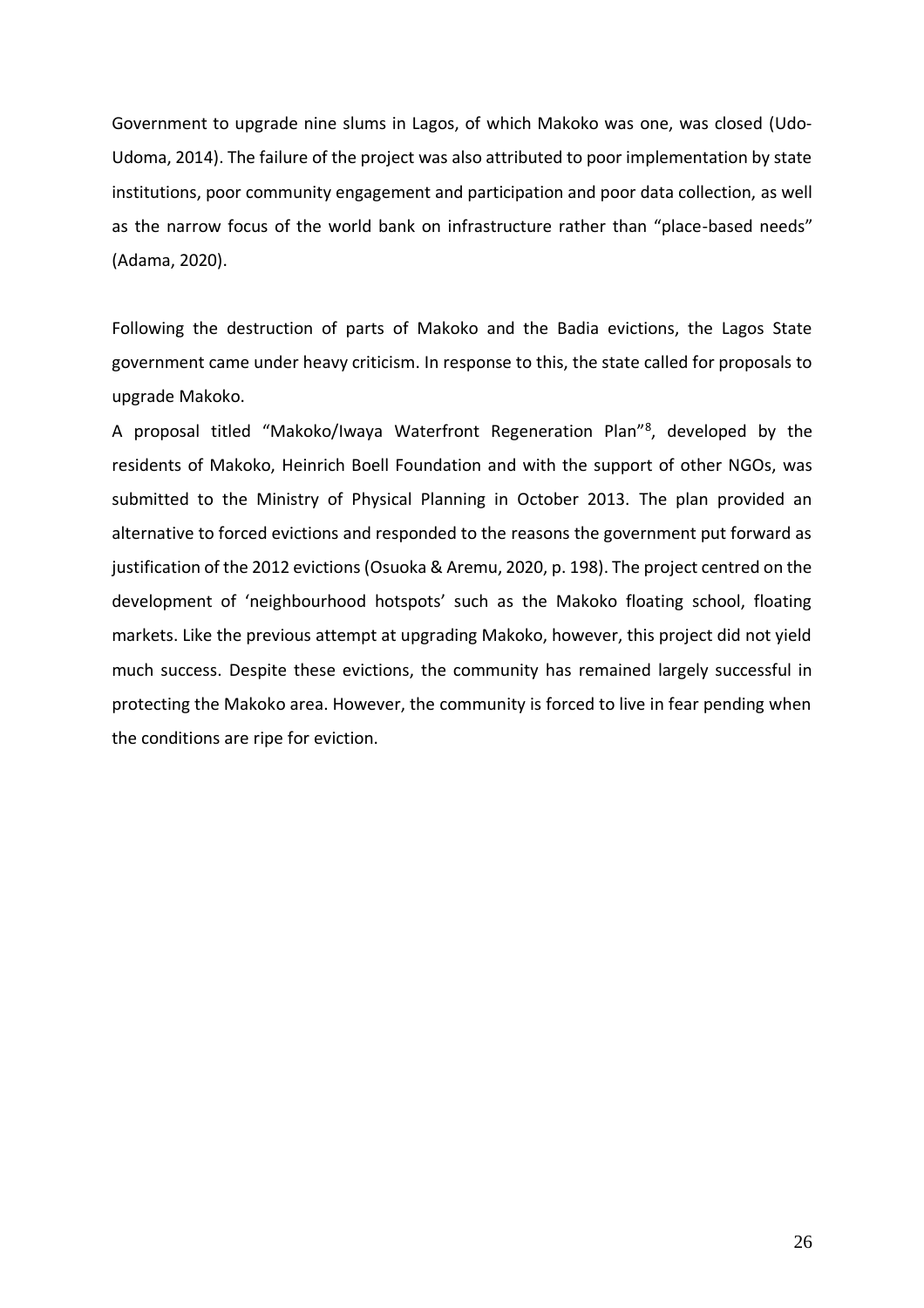## <span id="page-26-0"></span>Estimating the Room for Manoeuver

In developing alternatives to evictions in Makoko, it is imperative that the government understands the inadequacies of forced eviction as planning, and the need for "appropriate urbanism" which is contextually relevant and "addresses the particular conditions of irregularity and informality in the city" Fiori & Brandão (2010, p. 182). In this section, I read the case of forced evictions in Makoko using Safier's four-dimensional model to estimate the 'room for manoeuvre' in securing the right to adequate housing for the residents of Makoko.

#### <span id="page-26-1"></span>Extending institutional and inter-organizational reforms

According to Safier, estimating the room for manoeuvre includes extending institutional and inter-organisational reforms – 'of goals, roles, priorities, procedures and resource allocations' (Safier, 2002, p. 127). Highlighted in the cases of evictions in Makoko are the goal of the government to develop a model mega-city and the priority which capital takes ahead of the needs of the urban poor in Lagos. This position is also reinforced by the current administration. The Special Adviser to the Governor of Lagos State on housing stated in an interview that:

"…my line of thought is if you don't have business in DC you do not have to be in DC. The government has had challenges with the United Nations, UN-Habitat, saying Lagos is trying to rid informal settlements. My question is - do we have informal settlements on Pennsylvania Avenue or 15<sup>th</sup> Street? No, we do not. So we cannot have informal settlements at the heart of the city"

(Interview, 23.08.2020)

Thus, opening up the room for manoeuvre requires re-assessing the goals of the city and reprioritising its strategies. Goal 11 of the Sustainable Development Goals concerns making cities inclusive safe, resilient and sustainable <sup>9</sup>. The mega-city project makes mention of its goal to make Lagos into Africa's model city that is 'sustainable, organised, liveable, and business tourism friendly' (Lagos State Government Ministry of Physical Planning and Urban

<sup>9</sup> United Nations, Sustainable Development Goals – Goal 11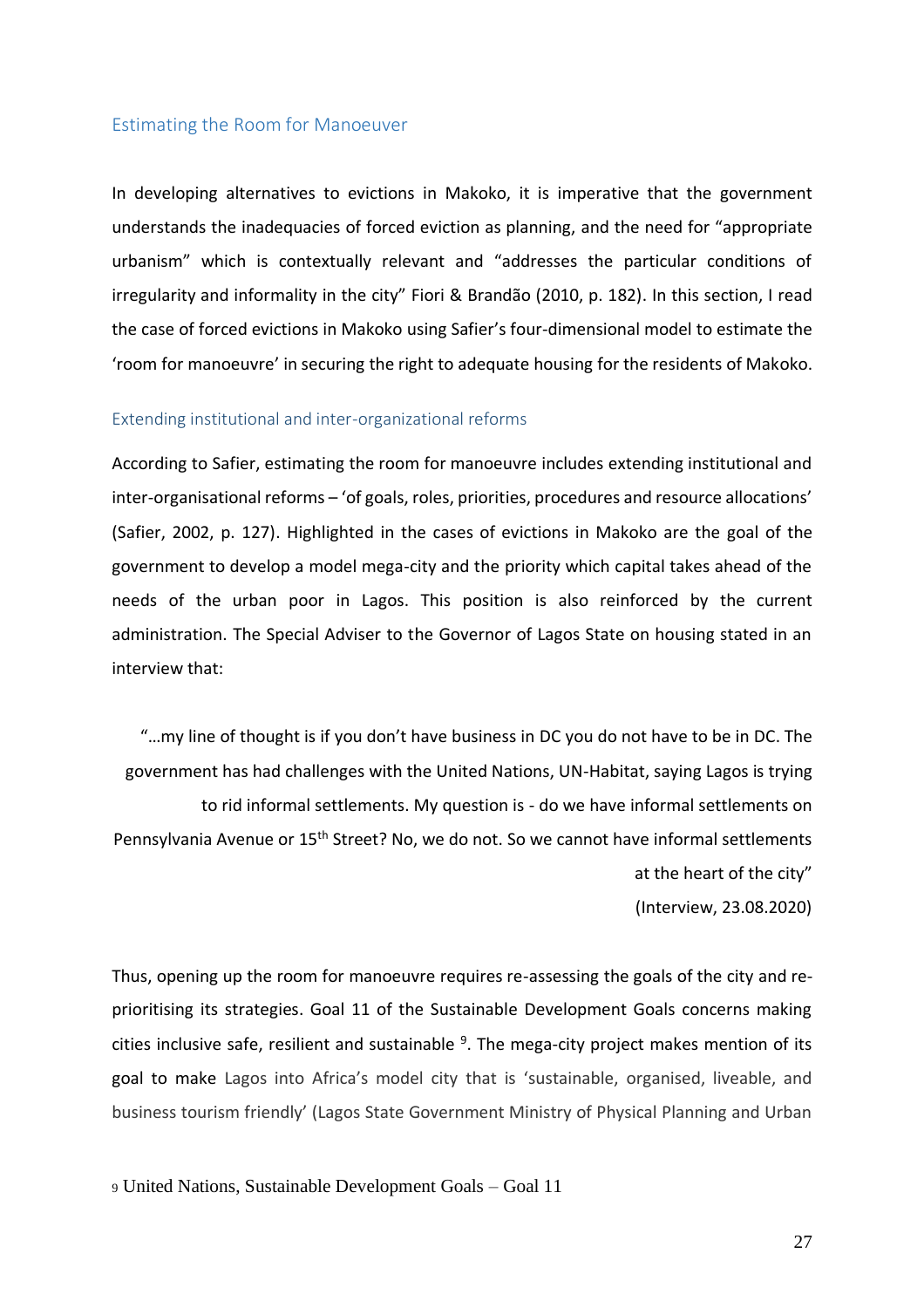Development 2012, cited in (Adama, 2020)). However, the practices of the government are in direct contradiction with this goal. As such, it is crucial that the government focuses on enhancing its political, legal and institutional frameworks in order to address the deficiency in its approach to developing a sustainable city. A first step in this direction is the protection of residents against forced evictions, and following due process in the case that eviction is inevitable as laid out in the CESCR General Comment No. 7. An equally important system which is relevant to opening up the room for manoeuvre is in assessing the use and impact of the Land Use Act of 1978 – an act which vests all proprietary land rights in the state - in enabling forced evictions and accumulation of land by those in positions of power (Aluko, 2012). Thus, the government, under the façade of legality is able to evict residents of informal settlements in the 'public interest' (Berrisford & Kihato, 2006).

In an interview with a state representative, it was revealed that the government is looking to develop of a model foreclosure law. It was stated that;

"*Everywhere else in the West, there's a process you have to go through – the foreclosure notice, where the months or weeks are specified for you to regularize and when you have defaulted in your regularization and you have payment of your mortgage or your rent there are processes that will take place. After that has been completed, the house or property goes up for foreclosure and it's going to be a very transparent process - we are keeping in mind that we have to protect the investment and the tenants or the mortgagees and we also need to protect the investments of people in the housing industry…... So right now in Lagos, we do not have the model foreclosure law, so it has become a problem for investments to come into the housing sector in Lagos. We want the law to regularize that sector by bringing in this law which will be fair to both the tenants, and the landlords and the investment participants.*" (Interviewed on 23.08.20)

According to the Merriam-Webster dictionary<sup>10</sup>, a foreclosure is a "legal proceeding that bars or extinguishes a mortgagor's rights of redeeming a mortgaged estate". It is unclear whether this is an act of opening up the room for manoeuvre as the above statement does not make direct reference to informal settlements which do not work based on the principles of the

<sup>10</sup> Merriam-Webster Dictionary definition of foreclosure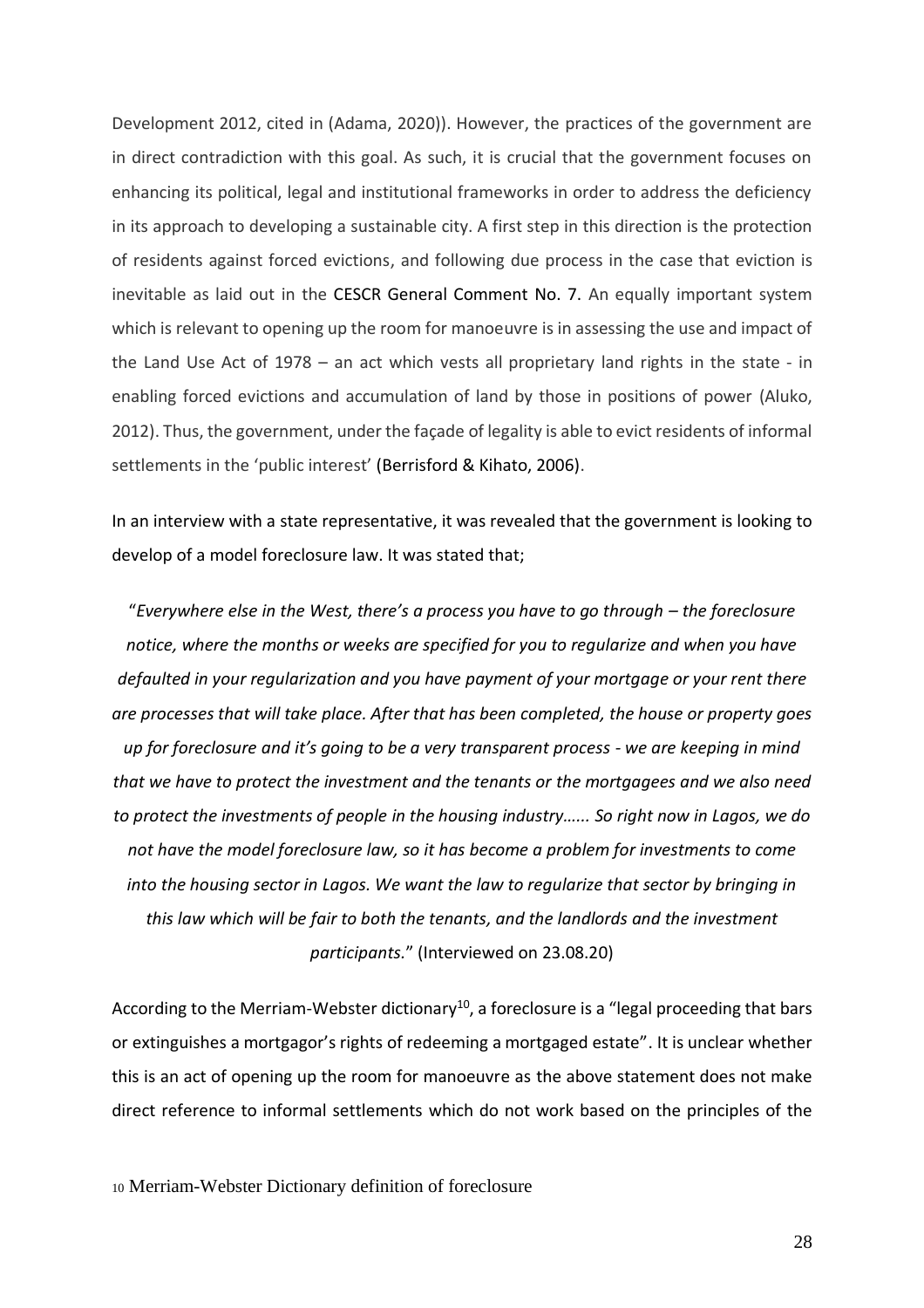formal market. Rather, it refers the commitment of the state to the interest of "investment participants". Furthermore, in response to a question on the state's stance on informal settlements, the government representative stated that they are looking to develop transit 'villages' and homes which would be leased for a number of months, following which the persons can transit to their destination. Ultimately, these developments reflect the transfer of models and rhetoric's of planning which do not adequately respond to the prevalence of informality. As such, there is still a need to re-assess the room for manoeuvre.

## <span id="page-28-0"></span>Improving technical-professional innovations

Opening up the room for manoeuvre with regards to improving technical-professional innovations entails 'supporting innovations that can facilitate the co-production of local knowledge and practice' (Safier, 2002). The use of forced evictions as planning signifies a disjuncture between the implementation and aims of sustainable planning practices and the realities of the people of Makoko.

| Agency                                | Role                                                       |
|---------------------------------------|------------------------------------------------------------|
| The Ministry of Physical Planning     | Responsible for processing and issuing building permits    |
| The Lagos State Office of Physical    | Formulates and initiates housing development plans and     |
| Planning and Urban Development        | policies in accordance with regional laws on housing       |
| The Lagos State Urban Renewal Agency  | Responsible for identifying, preparing and implementing    |
| (LASURA)                              | areas approved for upgrading and redevelopment             |
| Ministry of Environment               | This ministry is mandated to secure a clean, healthier and |
|                                       | sustainable environment conducive for tourism, economic    |
|                                       | growth and the well-being of people                        |
| Ministry of Waterfront Infrastructure | Charged with providing infrastructure and services at the  |
| Development                           | Lagos waterfronts by harnessing resources to ensure well-  |
|                                       | protected environment that is attractive to tourists and   |
|                                       | observers                                                  |

Figure 3. Agencies involved in planning in Lagos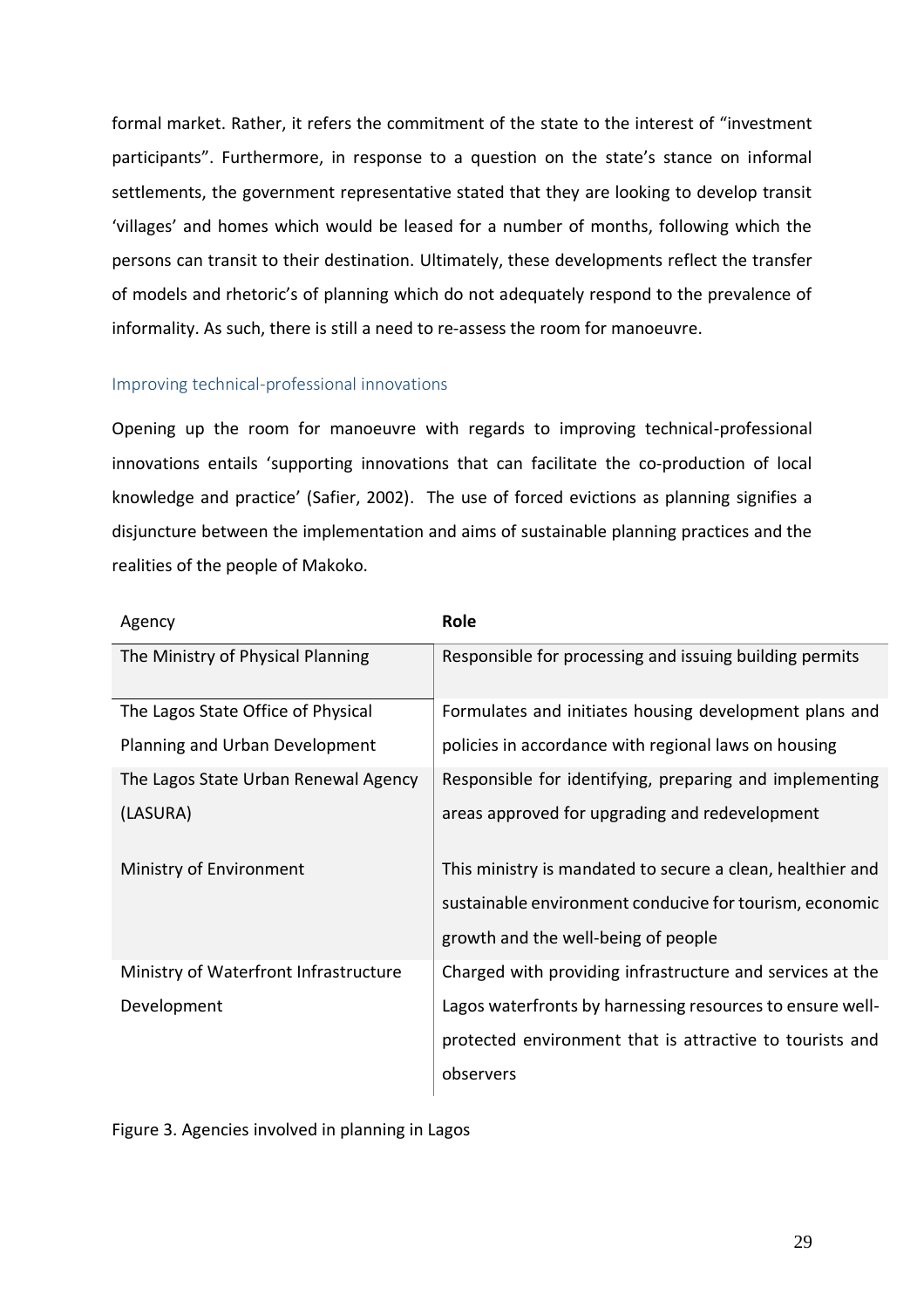#### Source: (Adama, 2020) (Aluko, 2011)

The agencies identified in figure 3 are the relevant institutions that manage the process of urban planning and waterfront management in Lagos. While their roles lay out the strategies which they must carry out with regards to implementing sustainable planning practices, the reality does not correspond to these laws. Makoko has been allowed to degenerate over the years which poses a risk not only to the residents of Makoko but to the communities bordering the area. Furthermore,

The act of de-legitimising this community ensures that the people of Makoko cannot make a claim to the space which they occupy, neither can they adjudicate responsibility of the poor state of the settlement to the government. In response to the exclusionary practices employed by these institutions, the people of Makoko have employed a range of devices to not only improve their state of living, but to set a precedent for the state. These practices range from mapping, story-telling, The Makoko mapping project for instance seeks to put the slum on the digital map in a bid to drive financial and social inclusion (CNN, 2020). Thus, a lot of potential lies in embracing the practice of the co-production of knowledge in advancing the understanding of these settlements and how best to respond to their needs. Estimating the room for manoeuvre requires addressing the technical capabilities and the ability of these planning agencies to contribute to a Lagos that is socially just.

#### <span id="page-29-0"></span>Expanding social interaction and mobilization

The third dimension of Safier's framework entails 'Expanding social interaction and mobilisation – involvement in modes of inclusive, participative and collaborative bargaining and negotiation' (Safier: 127-128). Despite these evictions, and the constant threat of them, the people of Makoko have remained resilient and continue to reclaim Makoko as a living space, and their 'right to the city' (Lefebvre, 1996). They have been able to open up and expand their room for manoeuvre through protests, appropriation and survival. According to Osuoka & Aremu (2020), resistance to the 2012 evictions in Makoko took the form of mass protests and litigation, which succeeded in halting further demolition of the community. They further posit that the knowledge of resistance developed since the Maroko evictions in 1990 has endured and enabled the residents of Makoko challenge the stance of authorities. This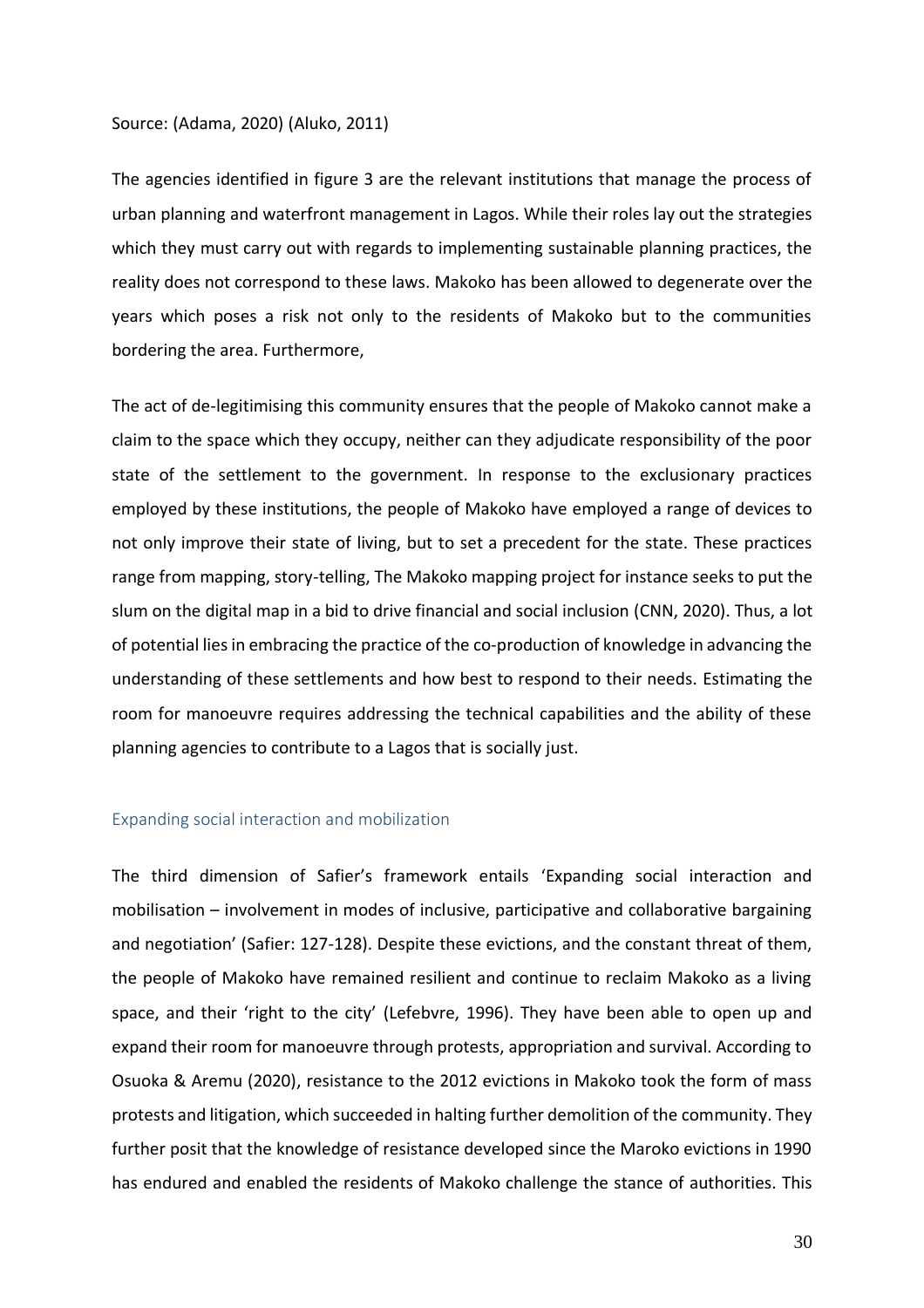resistance has also been supported by NGOs such as Social and Economic Action Rights Centre (SERAC), the Justice and Empowerment Initiate (JEI), who support informal settlements in Lagos in developing anti-eviction strategies, and often broker the relationship between civil society and the state (Osuoka & Aremu, 2020).



Figure 4: Members of the Iwaya/Makoko waterfront community at the Lagos State Secretariat in Alausa, Ikeja **Source:** (Osuoka & Aremu, 2020)

The people of Makoko have revealed their willingness to work with the government in developing anti-eviction strategies. Some have also revealed their willingness to accept resettlement and compensation in the instance that resettlement is inevitable. The Baale stated that;

"We are not afraid of demolition; we're ready to relocate provided the government makes alternative accommodation arrangement for us; but we want to be close to the water" (Vanguard, 2012)

A similar stance was taken by a representative of the Nigerian Slum/Informal Settlement Federation who called for the government to plan with the people rather than against them. The informant stated that;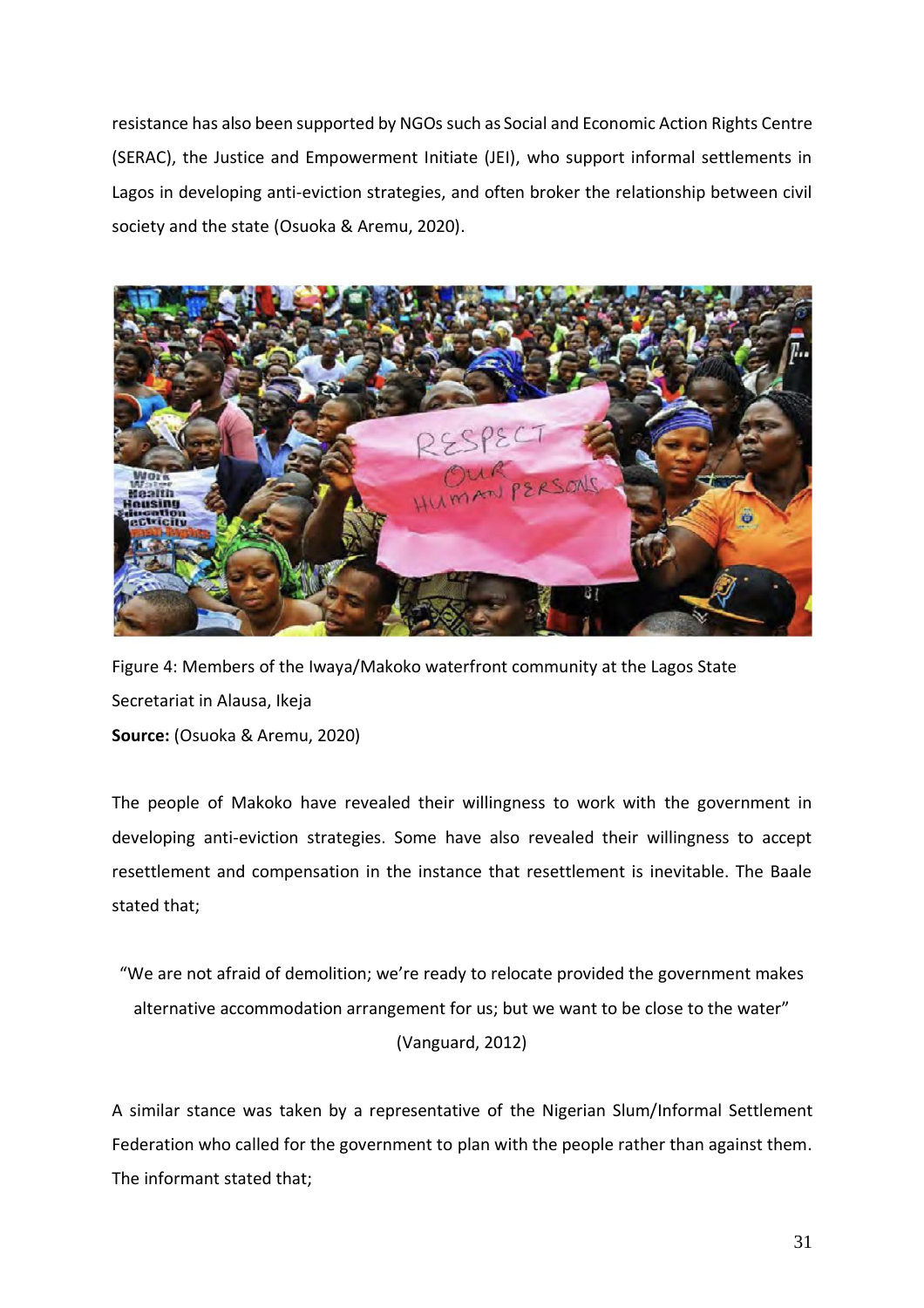"The government should not plan for people…It is not making sense for the government to plan for people and not plan with them. You do not know what we are going through, you do not know what we are facing. So if you are planning for us, you are planning against us." (Interview, 17.08.20)

Demands made by the people of Makoko often border around human rights provisions and the need for the state to respect their human rights. This is also noted by (Okonofua , 2016) who writes with regards to the place of a radical politics such as the right to the city that;

"In the case of Lagos, this approach finds hardly any reflection in the demands of SERAC and JEI, and had little resonance with the interview partners during field research, who were more interested in practical urban management questions than a visionary idea" (Ibid, pg. 66)

Beyond these forms of resistance, survival is often the overarching strategy adopted by the residents of Makoko, and often involves the continued appropriation of these spaces as the people of Makoko "continuously reassemble alternative ways of living that are at one fragile and resilient in the face of capitalist disassemblage" (Acey, 2018). As Lees, et al., (2018, p. 347) write, in the face of urban restructuring, survivability is often the first instinct as "individuals need to focus foremost on their individual survival and welfare, in addition to that of their families". Following the evictions, some residents resorted to sleeping in their canoes, while other squatted in open spaces – rebuilding what was left from the evictions – and some relocated to other settlements. These everyday practices of survival and appropriation point to the need to shift the gaze away from conventional practices of resistance such as protest, and the need to understand how communities faced with the indiscriminate use of power and violence navigate these spaces. Furthermore, it reinforces the need to consider the "parameters of possibility" when engaging with these theories (Samara, et al., 2013).

In estimating the room for manoeuvre, the action space of these actors must be studied in relation to the oppositional forces which seek to enclose this space through the use of forced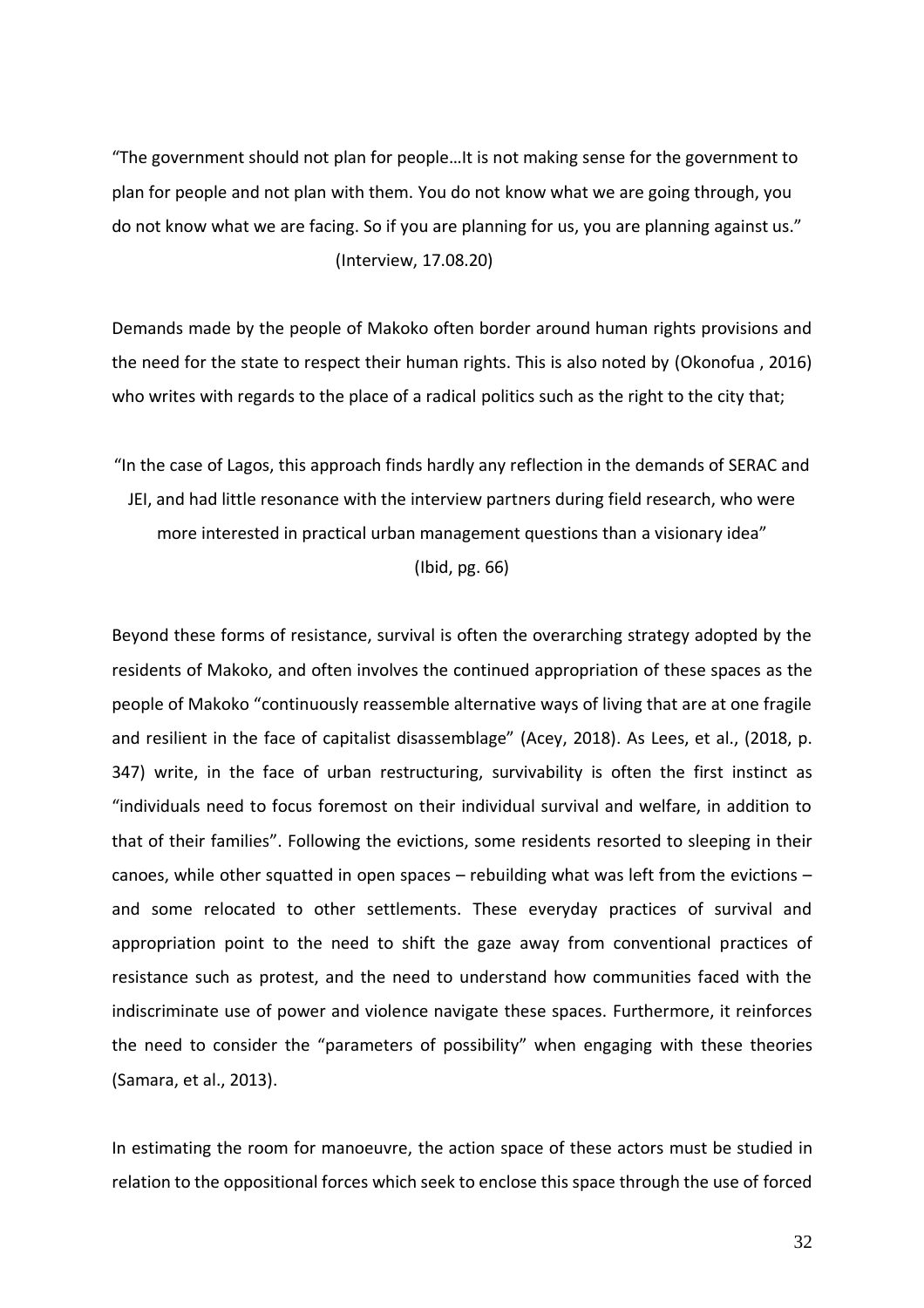evictions. The lack of engagement with local communities before and after evictions, as well as the use of force greatly impact the ability of the Makoko community to rally against evictions. (Isokpan & Durojaye, 2018) argue for 'meaningful engagement' with evicted persons following evictions. However, meaningful engagement is also needed as a precursor in identifying anti-eviction strategies. Community participation was established as a mandatory component of the LMGDP slum upgrading of Makoko in 2006, and linked to its sustainability (Adama, 2020). However, gaps such as the "failure to address poverty reduction, capacity building and land ownership" undermined the effectiveness of community inclusion (Udo-Udoma, 2014, p. 7).

Similarly, interviews conducted with the evicted residents of Makoko in 2006 by Amnesty International revealed that no prior notice was provided to the residents, neither were they provided with alternative housing<sup>11</sup>. A representative of the Nigeria Slum/Informal Settlement Federation, an NGO that works with local communities in developing anti-eviction strategies stated that;

"We've used so many strategies to end these forced evictions, to make sure forced evictions are not happening in Lagos but the government is proving stubborn" (Interview, 17.08.2020)

Recognising the community of Makoko; engaging the local community; developing and building on local alliances within the Makoko community; are all crucial in opening up the room for manoeuvre.

Shittu & Musbaudeen (2015) identified the structure for public participation in the Makoko/Iwaya community following their research as shown in figure 5. They also found that town hall meetings are a popular form of engagement which allow public participation between residents, their leaders and experts (Ibid, 2015). However, they noted that despite

<sup>11</sup> Amnesty International, Nigeria: Making the destitute homeless – forced evictions in Makoko, Lagos State, (24 Jan. 2006)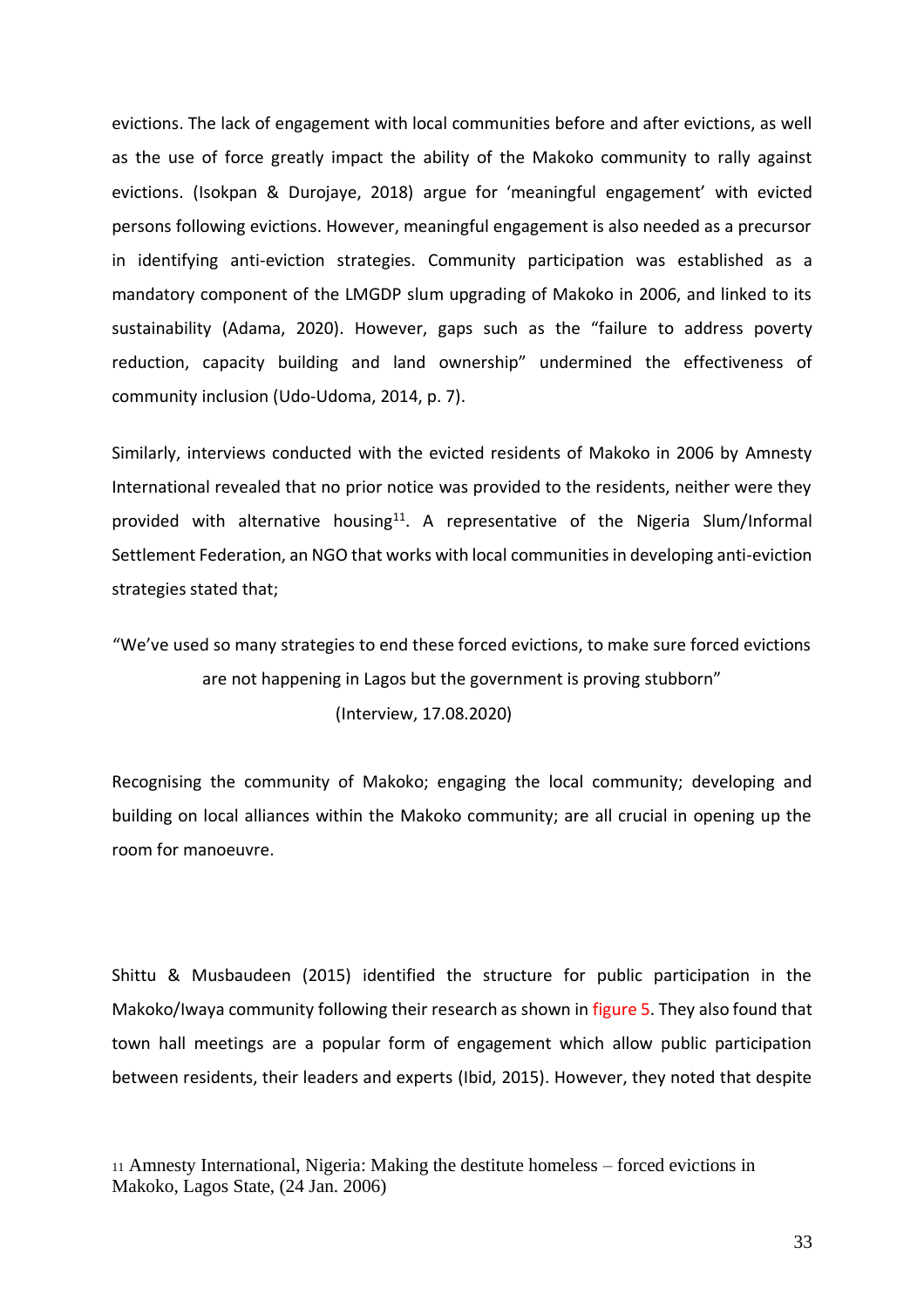these meetings, several decisions emanating from them are not implemented. Thus, affecting the legitimacy of these meetings. They also note the struggle for power between tenants and landlords, poor cooperation among the Heads of the Traditional Council. The latter often stemming from tribal differences.



Figure 5: The Structure for Public Participation in Makoko/Iwaya Source: (Shittu & Musbaudeen, 2015)

The image on the left represents the structure for local communities to engage with local authorities. Whereas the one on the right represents the relationships within the community which provides an avenue for the exchange of information, community mobilization and ensuring equal representation of input, particularly in matters pertaining to the welfare of the local people (Shittu & Musbaudeen, 2015). However, the process of meaningful engagement and negotiation is often undermined by certain factors. Firstly, while CDA officers are meant to be elected by the community, it is often the Lagos State Government officials and politicians close to the community who select the CDAs (Osuoka & Aremu, 2020). Furthermore, *Baales* who are meant to work in the best interest of the community, tend to work in their personal interest as they seek government recognition and approval (Ibid, 2020). Furthermore, the diverse landscape in Makoko often impacts their ability to negotiate as a community as certain groups such as the Egun who have ancestral claims to Makoko often seek to advance their interests. Osuoka & Aremu (2020) notes that only those whose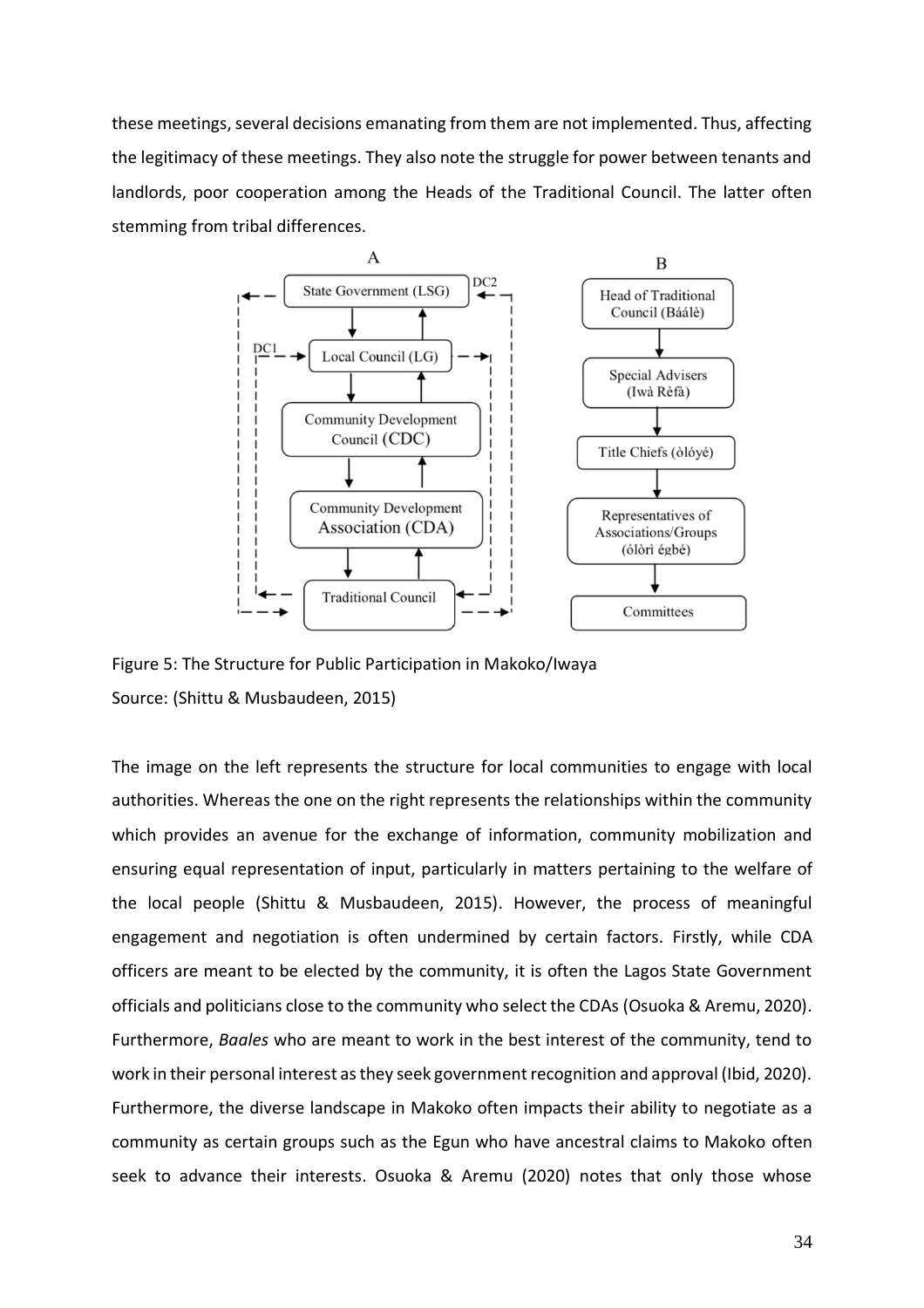ancestors come from Makoko or Lagos State become Baales. They further state that this division was capitalised on in the preparation of the Makoko-Iwaya Waterfront Regeneration Plan as the design of the floating school did not draw on the knowledge of the local community (Ibid, 2020).

## <span id="page-34-0"></span>Enlarging the scope of strategic analysis and tactical response

This aspect of the framework involves "analysis and tactical response to the dynamics of urban development in time and place". This dimension further reinforces the need for an "appropriate urbanism" and contextually relevant strategies. The mega-city project aims to transform Lagos into Africa's model city that is 'sustainable, organised, liveable, and business tourism friendly' (Lagos State Government Ministry of Physical Planning and Urban Development 2012, cited in (Adama, 2020)). However, it appears that there is no place for the city's poor in this model mega-city. The current 'capital logic' creates systems which reward the owners and managers of capital and leaves the poor to bear the grunt of the resulting spatial and social inequalities (Aalbers, 2008). Thus, when the government argues that land is limited and thus, evictions are needed for reclamation activities, and the expansion of the city, the question is  $-$  for whose benefit?

These evictions benefit the developers who provide 'fortified enclaves'<sup>12</sup> to the middle and high-income class residents of Lagos; royal families such as the Olotu family that received the land which some Makoko residents were evicted from in 2005. The expropriation of land and other urban commons from the poor is not the answer to the unplanned growth of the city, rather it further exacerbates this condition. As at 2019, the population in Nigeria was put at  $200,000,000^{13}$ , with a poverty rate of 40.1%<sup>14</sup>. The main urban areas such as Lagos are facing intense pressures owing from urban growth, financial and institutional decay and a declining national economy. As such, enlarging the scope of strategic analysis requires firstly, an

<sup>12</sup> Fortified enclaves refer to the gated residencies prevalent across Lagos and many cities as discussed by Caldeira, Teresa P. R, 1996

<sup>13</sup> World Bank Data

<sup>14</sup> Statista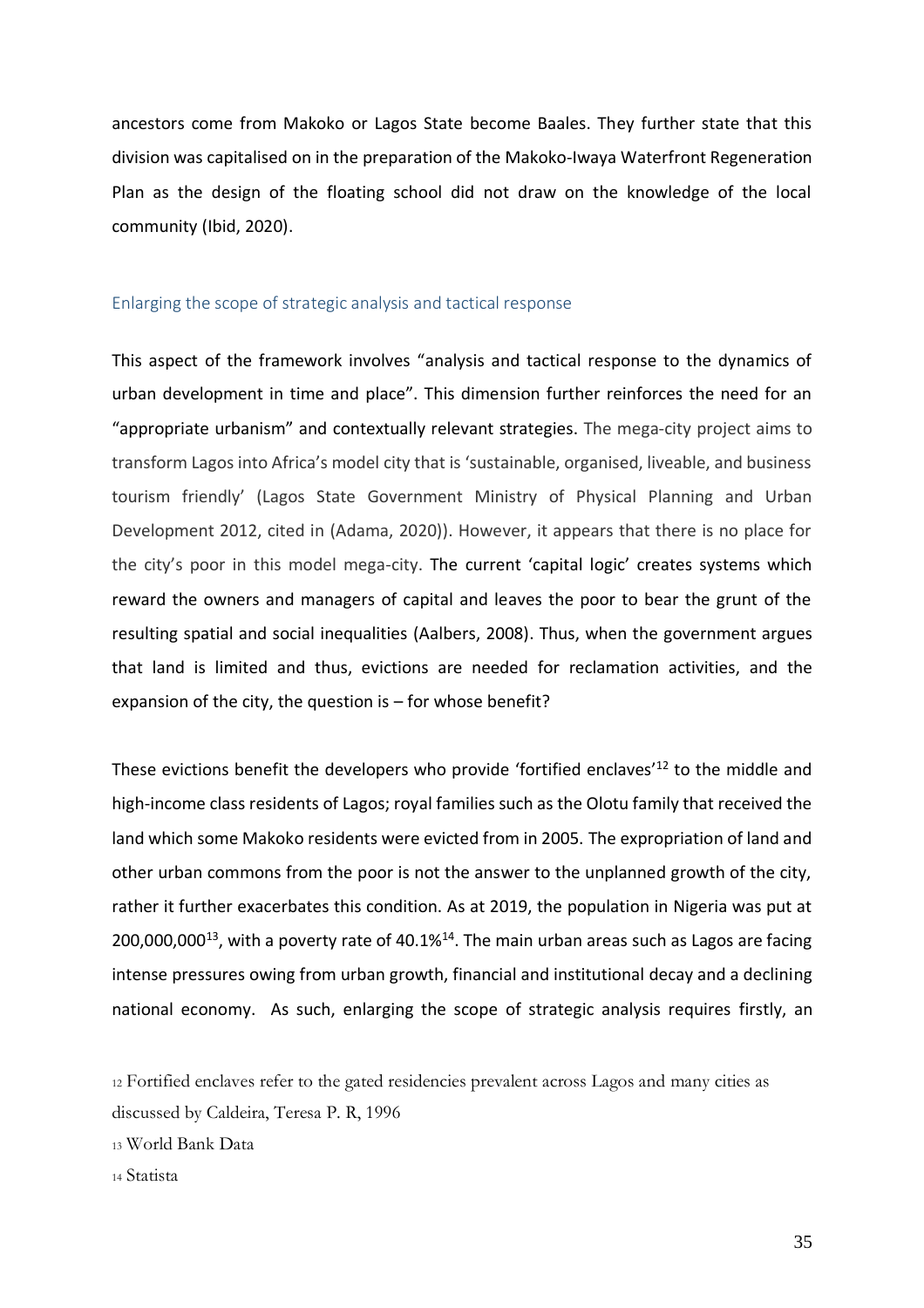understanding and acknowledgement of the harsh relatives of many urban residents and how forced evictions compound these problems. Given the limited availability of resources – financial, institutional, economic - a strategic approach to securing the right to adequate housing requires implementing integrated solutions through a multi-sectoral approach which does not view the provision of adequate housing as an isolated problem but a facet of the wider problem that requires coordination among various departments (Brakarz & Engel, 2004). An instance of a strategic approach to developing an anti-eviction strategy for the people of Makoko involves recognising that waterfront evictions do not only sever the relationships between people and place, but people and their livelihoods.

In 2012, a proposal to relocate the residents to Agbowa, Ikorodu – a peripheral area of the city – was rejected as they believed they had to be close to water due to the nature of their trade (Udo-Udoma, 2014). This point was also echoed by the Baale who asserted that;

"We are not afraid of demolition; we're ready to relocate provided the government makes alternative accommodation arrangement for us; but we want to be close to the water" (Vanguard, 2012)

While the government views the waterfront as valuable to its mega city project, the water also contributes to the lives of the residents of the Makoko community.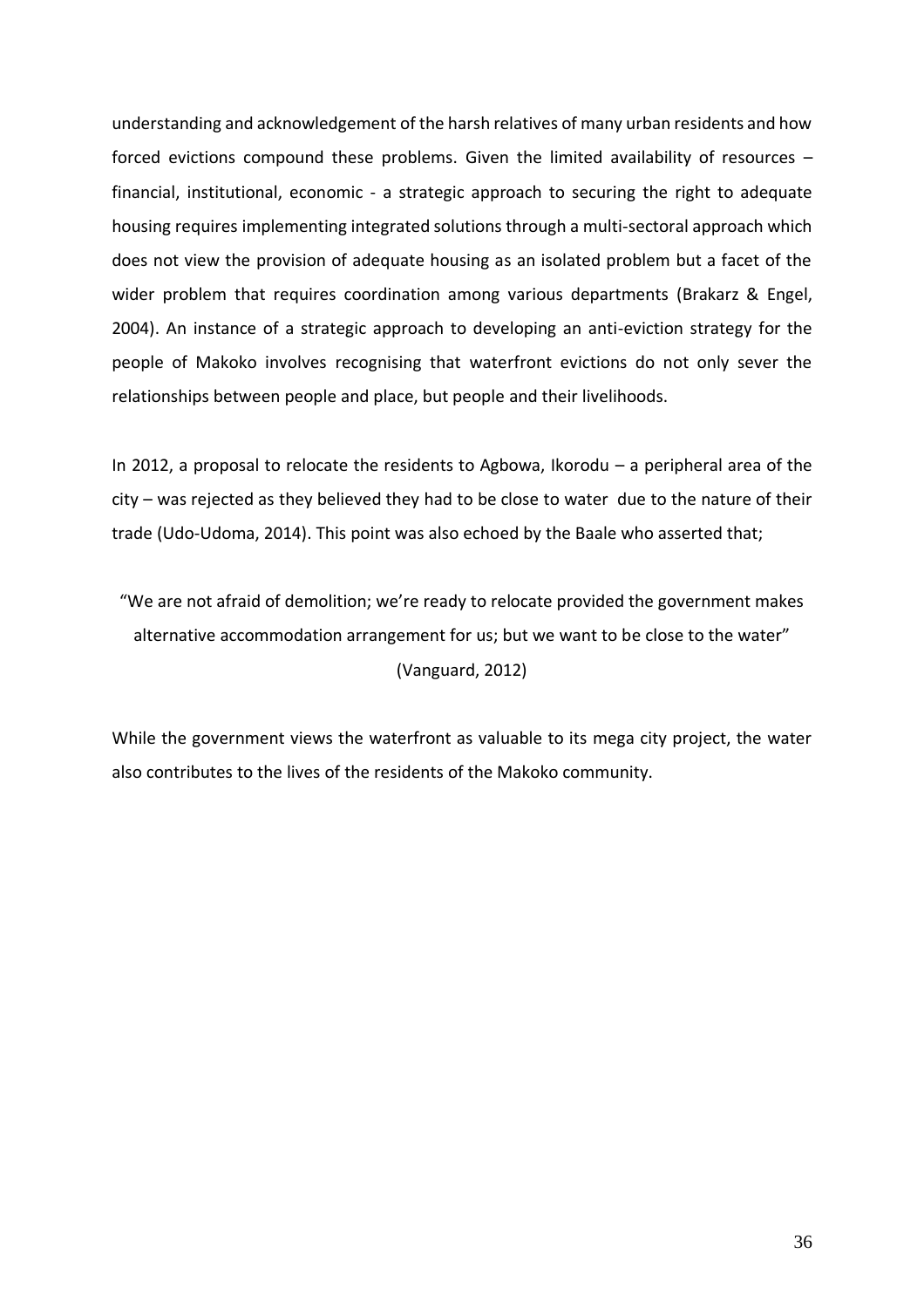# <span id="page-36-0"></span>Chapter 6 Conclusions and Recommendations

The purpose of this dissertation was to strategically assess the room for manoeuvre open to the Lagos State government in developing anti-eviction strategies, and how this room for manoeuvre can be opened up and expanded in order to develop and implement anti-eviction strategies. To answer this question, a case study approach of the Makoko waterfront community was selected given the series of evictions the community has been subjected to and the recent decision of the government to upgrade the community through a private developer. This case study revealed how the state government engages in practices of accumulation by dispossession in order to fulfil the goal of transforming Lagos into a model mega-city. Furthermore, it displayed how the government carries out these evictions through the use of force and discourse. The latter was intended the reinforce the mega-city ideology and paint the people of Makoko as an obstruction. Thus, justifying the use of forced evictions as a response to the housing question.

Guided by Safier's four-dimensional analytical framework, this dissertation aimed to assess the room for manoeuvre and identify the means through which anti-eviction strategies could be developed. The first dimension concerns extending institutional and inter-organizational reforms which in the case of Makoko entails re-assessing the states goal of transforming Lagos into a sustainable and liveable mega-city as the approach employed has revealed that rather than in creating this city, the city seeks to completely erode the urban fabric of slum and informal settlements through forced evictions rather than through the use of context-specific alternative solutions. It also concerns enhancing the political, legal and institutional frameworks which not only enable the practices of forced evictions but limit the accessibility of resources such as land to the urban poor.

The second dimension concerns improving technical-professional innovations. The evictions of Makoko residents highlight how forced evictions have been re-produced as a planning tool over time and accordingly, the need for technical innovation as a precursor to the development of anti-eviction strategies. Furthermore, the exclusion of Makoko from city planning activities, and general disregard for the area point to the need to need to overhaul current planning activities. This is compounded by the use of force rather than official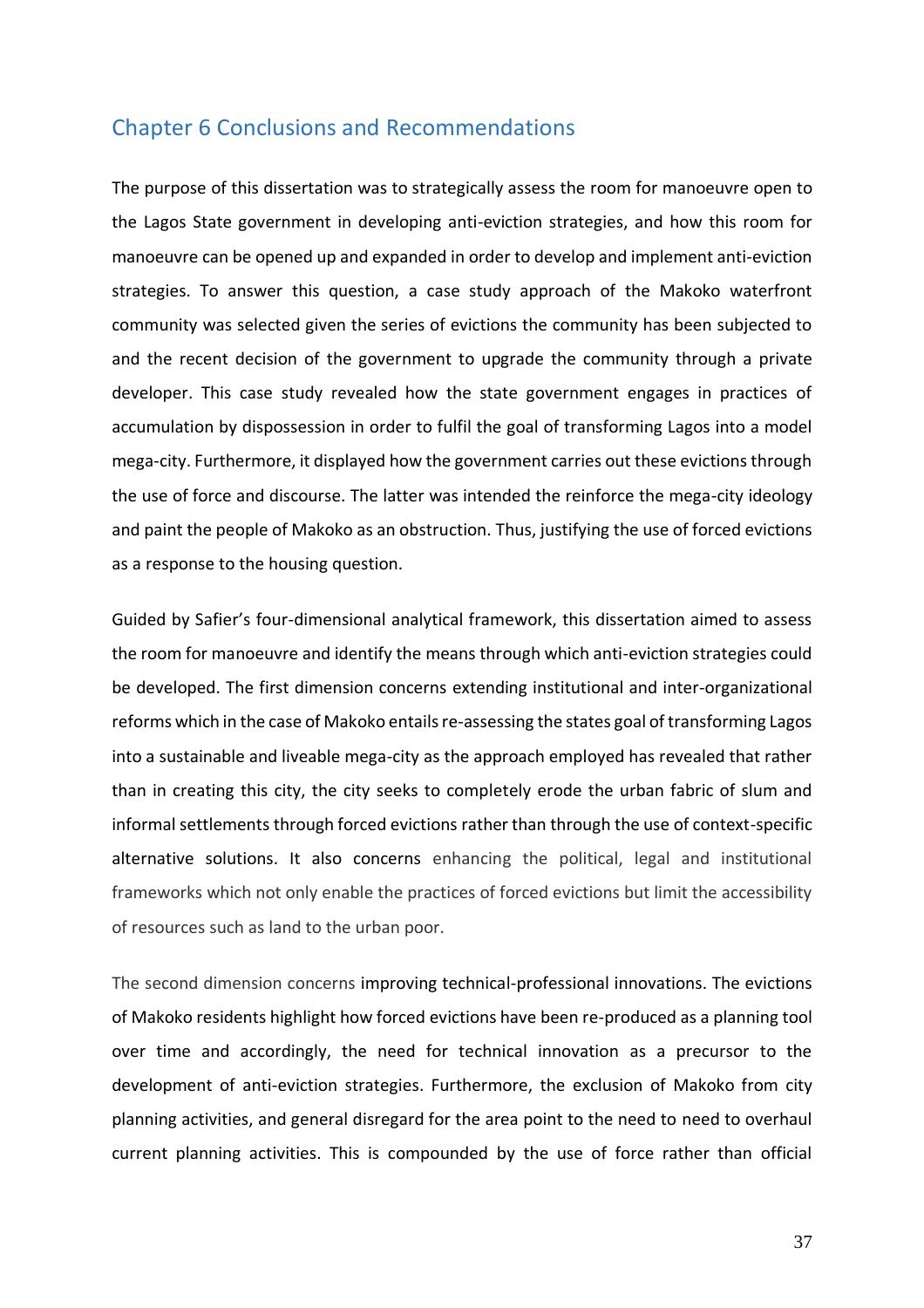engagement in addressing land disputes. The third dimension concerns expanding social interaction and mobilization. The people of Makoko have employed various means in resisting evictions – however, it appears that the room for manoeuvre remains largely constrained given the inadequate avenues for engagement, collaboration and participation in the development of the area. Thus, it is imperative that the government addresses the aforementioned as they are crucial to opening up and expanding the room for manoeuvre in developing anti-eviction strategies. The final dimension concerns Enlarging the scope of strategic analysis and tactical response. The current approach to the housing question has encouraged the accumulation of resources in the hands of the elite through the dispossession of the Makoko community. In opening up the room for manoeuvre for developing antieviction strategies, it is imperative that the governments re-strategises and questions the premise of scarcity and land allocation in Lagos which privileges the elite at the expense of the poor. This, however, also requires identifying the current capabilities with regards to finance, institutions and policies. The dimensions discussed above are interrelated and as such have overlapping themes – some of which are mutually reinforcing as such, approaching the development of anti-eviction strategies requires a holistic and multi-sectoral approach.

Based on the four dimensions discussed, the development of anti-eviction strategies can be approached through;

## **Encouraging Participation through meaningful engagement**

Local authorities should encourage the active participation and collaboration of the Makoko residents through meaningful engagement. This is necessary as it ensures that whatever resolve is arrived is beneficial to both parties. To achieve this, the government should look partner with NGOs such as JEI and SERAC who can broker the relationship between both parties. Furthermore, although Nigeria operates a three-tier system of governance, the role of the local government in the areas of planning and housing issues is largely confined. This is because local governments can only exercise their authority in line with the enabling legislation passed by the state government. Thus, there is scope for local governments to play a more dominant role in engaging these communities as access to the state is often barred.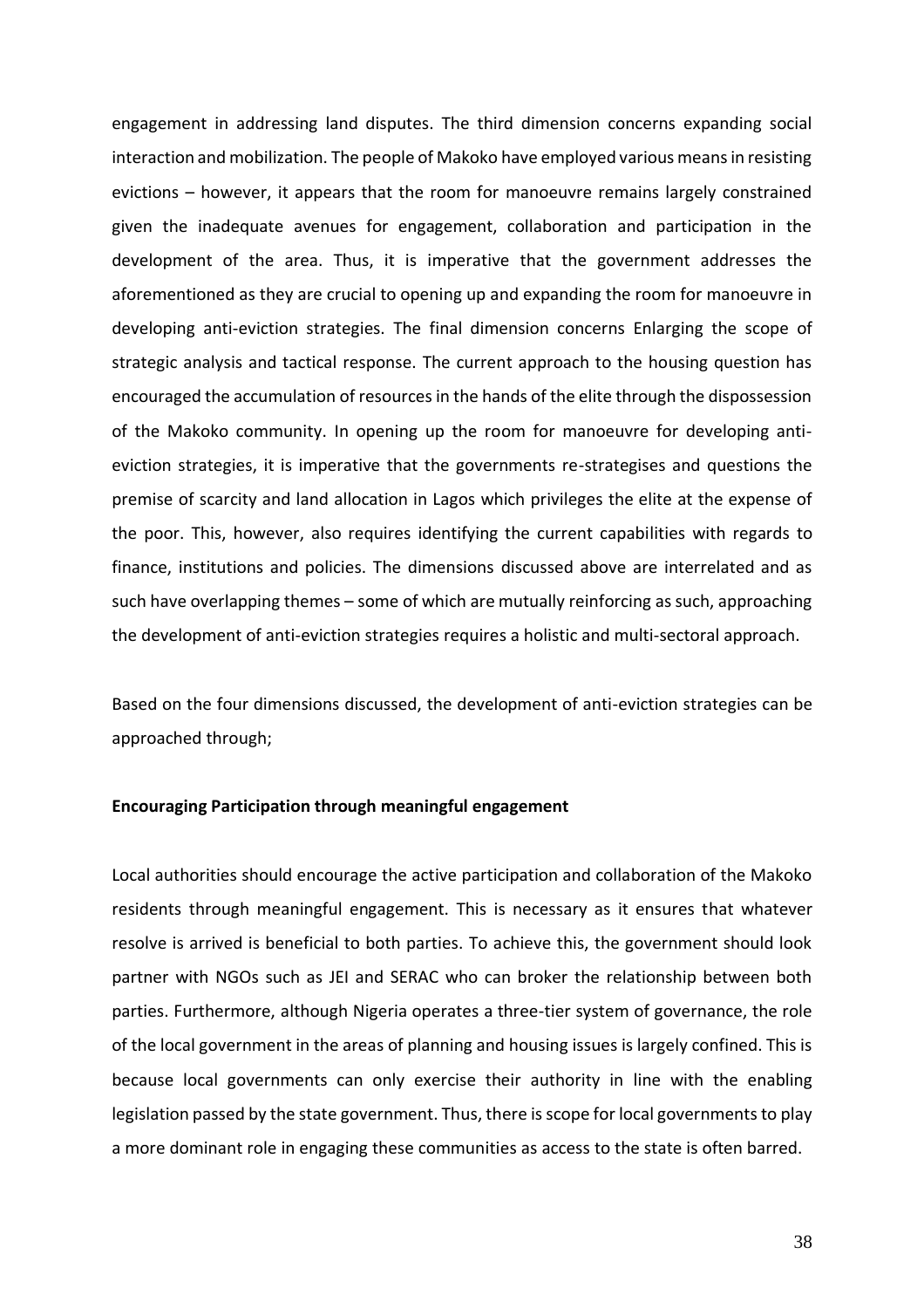#### **Considering alternatives such as slum upgrading and or secure tenure**

The provision of secure tenure partly responds to the problems of vulnerability and destitution as it provides legal protection of communities against forced evictions or expropriation by the government or other parties. However, in Lagos, land titles do not necessarily protect people from expropriation or eviction. Thus, the matter of 'perception' becomes particularly crucial as it is assumed that legal or formal documentation provides the highest or most effective form of security. As stated by (GLTN, 2017), "secure tenure is, in part, a matter of perception and relationships of trust…". As such, it is important that the government in dealing with the Makoko community prioritises building a trust-worthy and mutually reinforcing relationship. Furthermore, secure tenure can be achieved through various mechanisms which provide different rights, and varying degrees of security (GLTN, 2017). As such, secure tenure is not just 'legal documentation or title' but lies along a continuum. However, the effective provision of secure tenure also borders on implementing good land management and resolving the ambiguities with regards to land ownership.

### **Good land management practices**

An important aspect which is often ignored is the role of good governance and land administration practices. The current land administration practices in Lagos privilege the owners of real estate and capital over the urban poor and as such exclude them from securing their right to adequate housing. Thus, while the provision of secure tenure or the implementation of upgrading projects might hold great value, it needs to be framed within a wider practice of good governance and land administration practices that recognise the right to housing for all and the role of land in realising this goal. Furthermore, it is important that these practices be tailored to the local context rather than replicated. . This also enlarges the scope of strategic analyses as it is a step towards improving restructuring the unequal land system.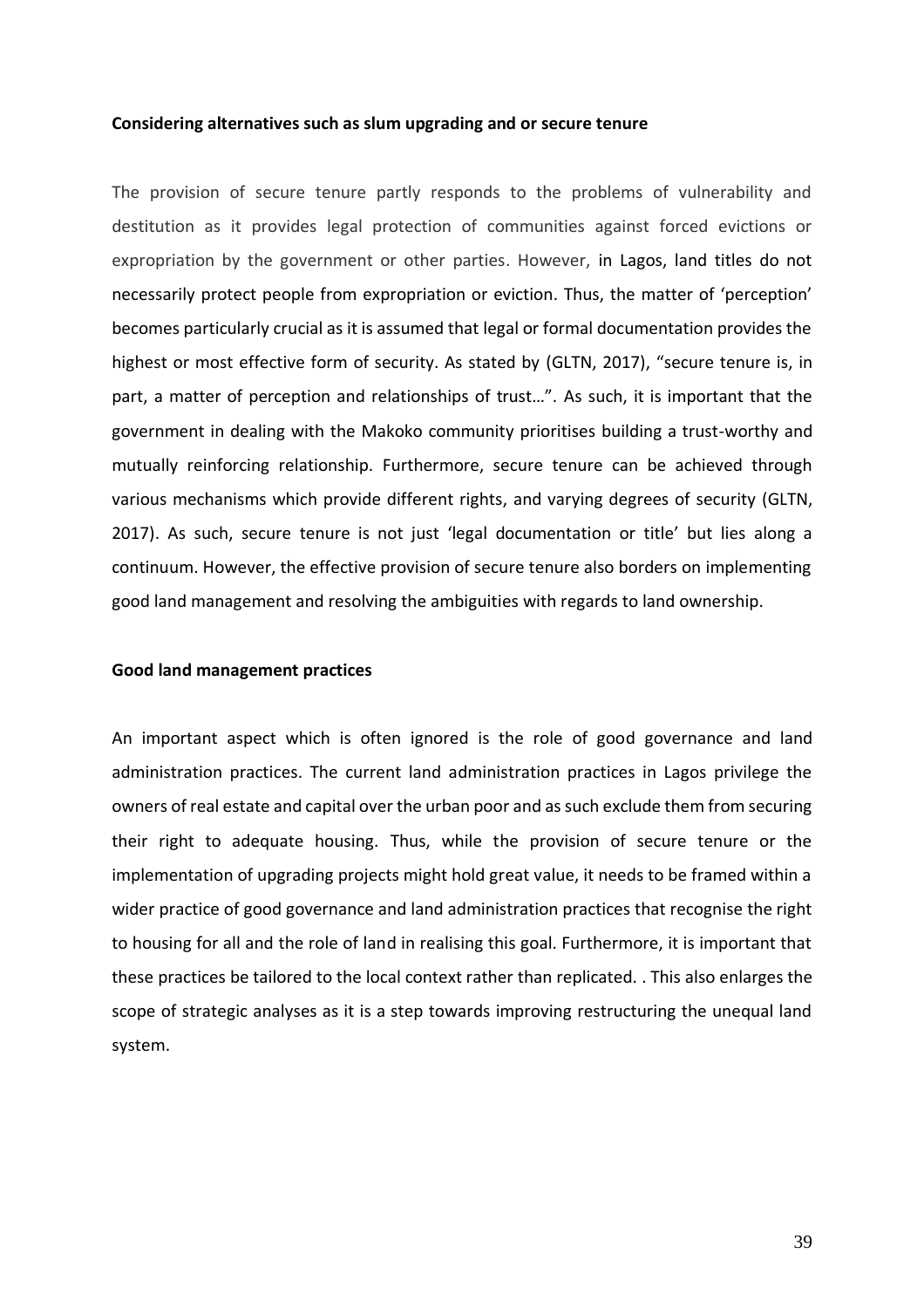# <span id="page-39-0"></span>**Bibliography**

Arimah, B. C., 2001. *Slums as Expressions of Social Exclusiom: Explaining the Prevalence of Slums in African Countries.* Paris, OECD, pp. 1-16.

Arimah, B. C., 2001. *Slums as Expressions of Social Exclusiom: Explaining the Prevalence of Slums in African Countries.* Paris, OECD, pp. 1-16.

Glassman, J., 2006. Primitive accumulation, accumulation by dispossession, accumulation by 'extra-economic' means. *Progress in Human Geography ,* 30(5), pp. 608-625.

Aalbers, M. B., 2008. The Financialization of Home and the Mortgage Market Crisis. *Competition & Change,* June, 12(2), pp. 148-166.

Aalbers, M. B., 2017. The variegated financialization of housing. *International Journal of Urban and Regional Research,* Volume 41.

Abiodun, J. O., 1997. The challenges of growth and development in metropolitan Lagos. In: C. Rakodi, ed. *The urban challenge in Africa: growth and management of its large cities.* Tokyo: United Nations University Press, pp. 192-222.

Abiodun, J. O., 1997. The challenges of growth and development in metropolitan Lagos. In: C. Rakodi, ed. *The urban challenge in Africa: growth and management of its large cities.* Tokyo: United Nations University Press, pp. 192-222.

Acey, C., 2018. Rise of the synthetc city: Eko Atlantic and practices of dispossession and repossession in Nigeria. In: E. L. Sweet, ed. *Disassembled Cities: Social and Spatial Strategies to Reassemble Communities.* s.l.:s.n.

Adama, O., 2018. Urban imaginaries: funding mega infrastructure projects in Lagos, Nigeria. *GeoJournal,* Volume 83, pp. 257-274.

Adama, . O., 2020. Slum upgrading in the era of World-Class city construction: the case of Lagos, Nigeria. *International Journal of Urban Sustainable Development,* 12(2), pp. 219-235.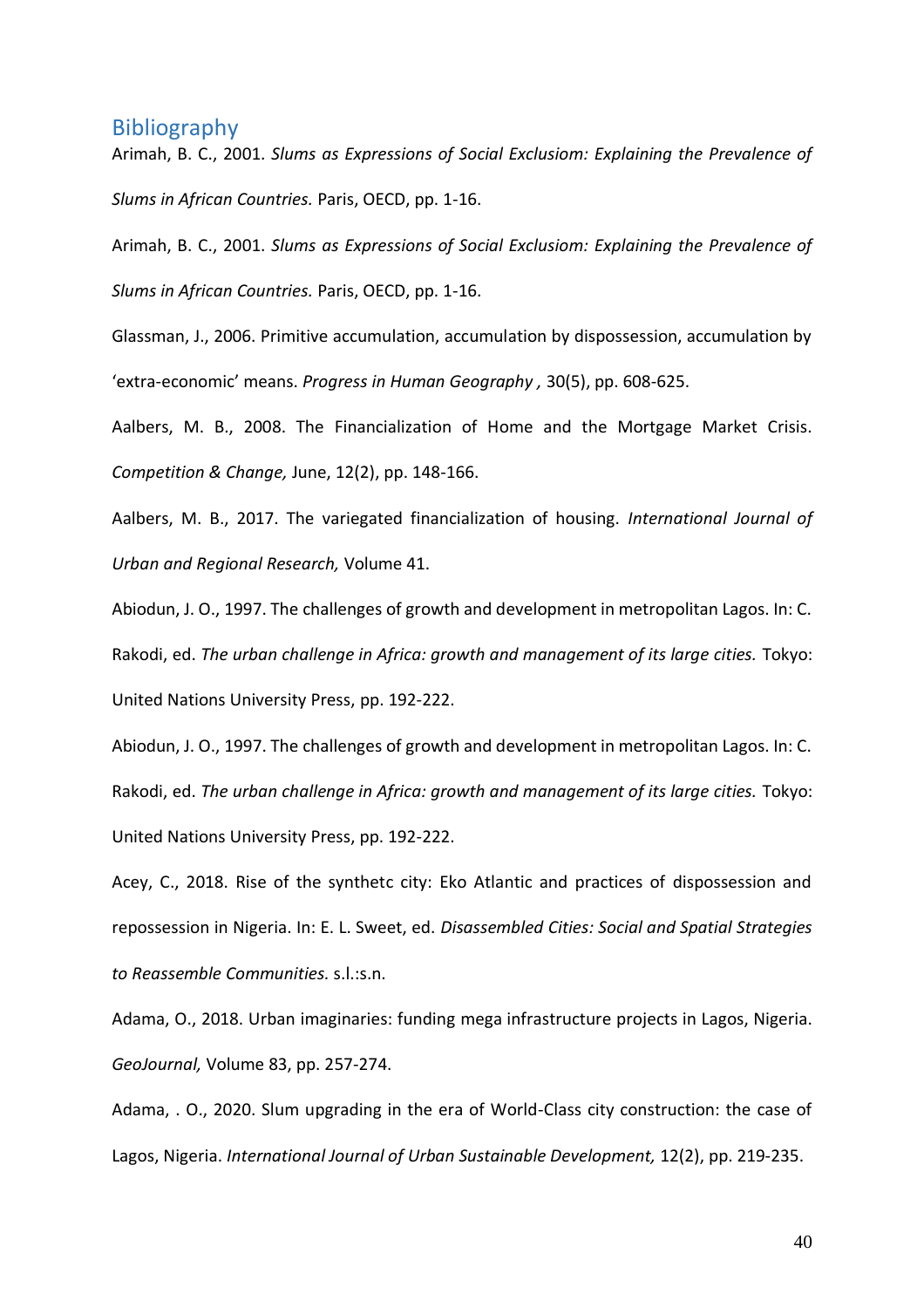Adelekan, I. O., 2009. Vulnerability of poor urban coastal communities to climate change in Lagos, Nigeria.. *Environment and Urbanization,* Volume 22, pp. 433-450.

Agbola, T. & Jinadu, A. M., 1997. Forced eviction and forced relocation in Nigeria: the experience of those evicted from Maroko in 1990. *Environment and Urbanization,* 9(2), pp. 271-288.

Agunbiade, M., Rajabifard, A. & Bennett, R., 2013. Modes of housing production in developing countries: the contemporary role of land, labour, and capital in Lagos, Nigeria. *Policy and Practice,* Volume 28, pp. 363-379.

Aina, T. A., 1989. "Many routes enter the market place": housing submarkets for the urban poor in Metropolitan Lagos, Nigeria. *Environment and Urbanisation,* October, 1(2), pp. 38-49. AlSayyad, N., 2004. Urban Informality as a "New" Way of Life. In: R. Ananya & N. AlSayyad, eds. *Urban Informallity: transnational perspectives from the Middle East, Latin America, and South Asia.* s.l.:Lexington Books, pp. 7-32.

Aluko, O., 2011. Development Control in Lagos State: an Assessment of Public Compliance to Space Standards for Urban Development. *International Multidisciplinary Journal,* 5(5), pp. 169-184.

Aluko, O., 2012. The Effects of Land Use Act on Sustainable Housing Provision in Nigeria: The Lagos State Experience. *Journal of Sustainable Development,* 5(1), pp. 114-122.

Aluko, O. E., 2010. The Impact of Urbanization on Housing Development: The Lagos Experience, Nigeria.. *Ethiopian Journal of Environmental Studies and Management,* 3(3), pp. 64-74.

Amnesty, 2011. *Human rights live here – stopping forced evictions worldwide.* [Online] Available at: https://www.amnesty.org/en/latest/campaigns/2011/10/human-rights-live-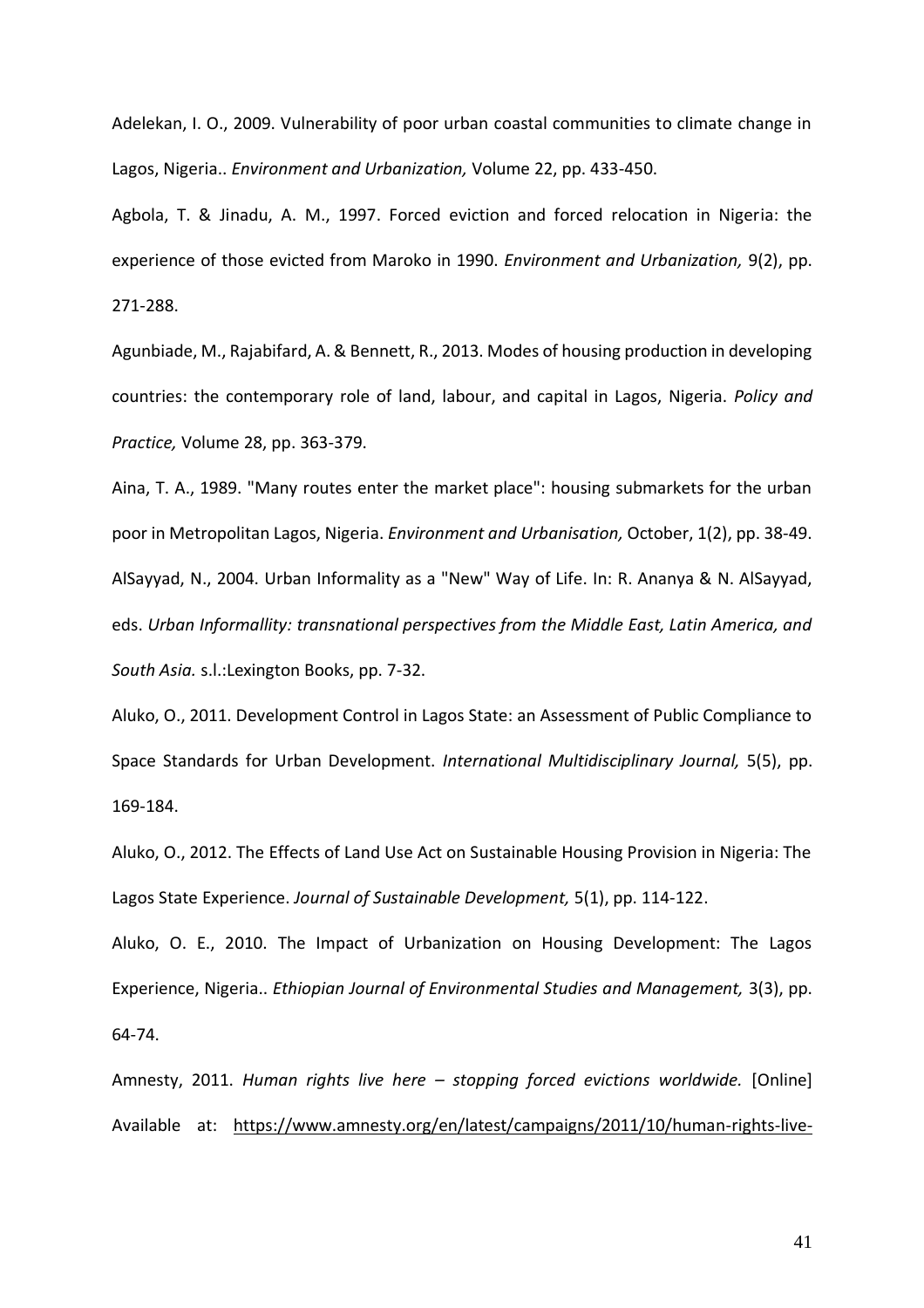#### here-stopping-forced-evictions-worldwide/

[Accessed 5 August 2020].

Andavarapu, D. & Edelman, D. J., 2013. Evolution of Slum Redevelopment Policy. *Current Urban Studies,* 1(4), pp. 185-192.

Asojo, A., 2010. Sustainable strategies for housing the urban poor: A case study of Lagos.. *The Environmental Design Research Association (EDRA): Policy and the Environment,* Volume 41, pp. 90-95.

Audefroy, J., 1994. Eviction trends worldwide - and the role of local authorities in implementing the right to housing. *Environment and Urbanisation,* April, 6(1), pp. 8-24.

Awotona, A., 1990. Nigerian government participation in housing: 1970–1980. *Habitat International,* 14(1), pp. 17-40.

Babalola, Y., 2009. *Nigeria: Makoko Residents And Their Unwanted Guest.* [Online].

Badmos , O. S. et al., 2018. Urban Development in West Africa—Monitoring and Intensity Analysis of Slum Growth in Lagos: Linking Pattern and Process. *Remote Sensing,* Volume 10.

Baker, A., 2020. Eviction as infrastructure. *City,* 24(1-2), pp. 143-150.

Banerjee-Ghua, S., 2012. Nonadanga Eviction: Questioning the Right to the City. *Economic and Political Weekly,* 28 April, 47(17), pp. 13-15.

BBC, 2020. *Nigeria housing: 'I live in a floating slum' in Lagos.* [Online] Available at: https://www.bbc.co.uk/news/world-africa-51677371 [Accessed 6 September 2020].

Berrisford, S. & Kihato, M., 2006. The role of planning law in evictions in sub- Saharan Africa. *South African Review of Sociology,* 37(1), pp. 20-34.

Bhan, G., 2009. "This is no longer the city I once knew". Evictions, the urban poor and the right to the city in millennial Delhi. *Environment & Urbanization,* 21(1), pp. 127-142.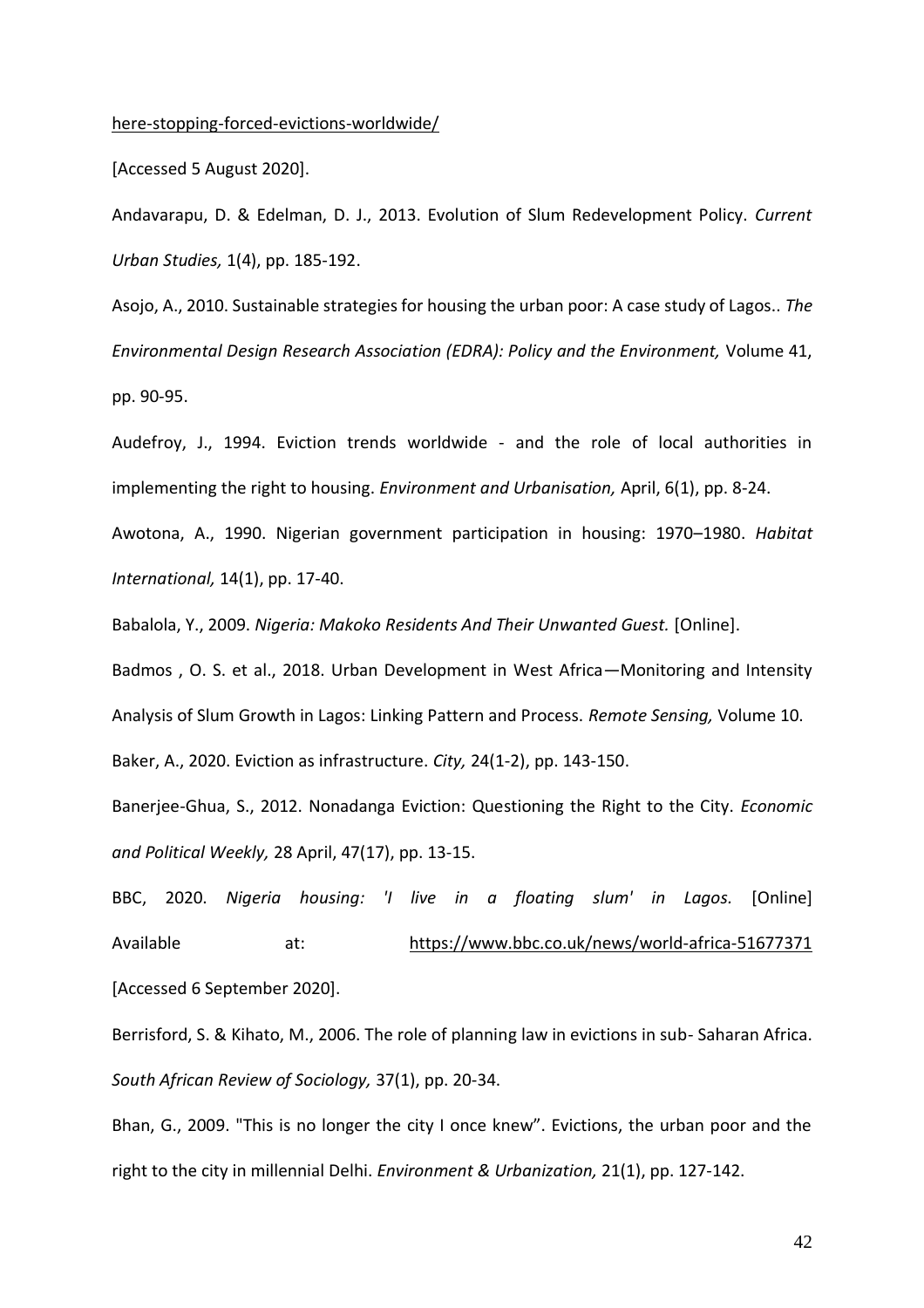Blomley, N. K., 2008. Enclosure, common-right and the property of the poor. *Social Legal Studies,* Volume 17, pp. 311-331.

Brakarz, J. A. & Engel, W., 2004. *Favela-Barrio - scaled-up urban development in Brazil,* s.l.: World Bank.

Brickell, K., 2014. 'The Whole World Is Watching': Intimate Geopolitics of Forced Eviction and Women's Activism in Cambodia. *Annals of the Association of American Geographers,* 104(6), pp. 1256-1272.

Buckley, R. M., Faulk, D. & Olajide, L., 1993. *Private Sector Participation, Structural Adjustment and Nigeria's New National Housing Policy: Lessons from Foreign Experience,* Washington, DC: The World Bank.

Butcher, S. & Frediani, A. A., 2014. Insurgent citizenship practices: The case of Muungano wa Wanavijiji in Nairobi, Kenya. *City,* 18(2), pp. 119-133.

Cabannes, Y., Yafai, S. G. & Johnson, C. eds., 2010. *How People Face Evictions.*  s.l.:Development Planning Unit/ University College London.

ChannelsTelevision, 2012. *Lagos: One killed as Makoko residents fight to save their homes.*  [Online]

Available at: https://www.youtube.com/watch?v=A1zDPzYHGFg [Accessed 13 September 2020]. CitiesAlliance, 2014. *About Slum Upgrading,* Washington, D.C.: CitiesAlliance. CNN, 2020. *CNN.* [Online] Available at: https://edition.cnn.com/2020/02/26/africa/nigeria-makoko-mappingintl/index.html

[Accessed 14 September 2020].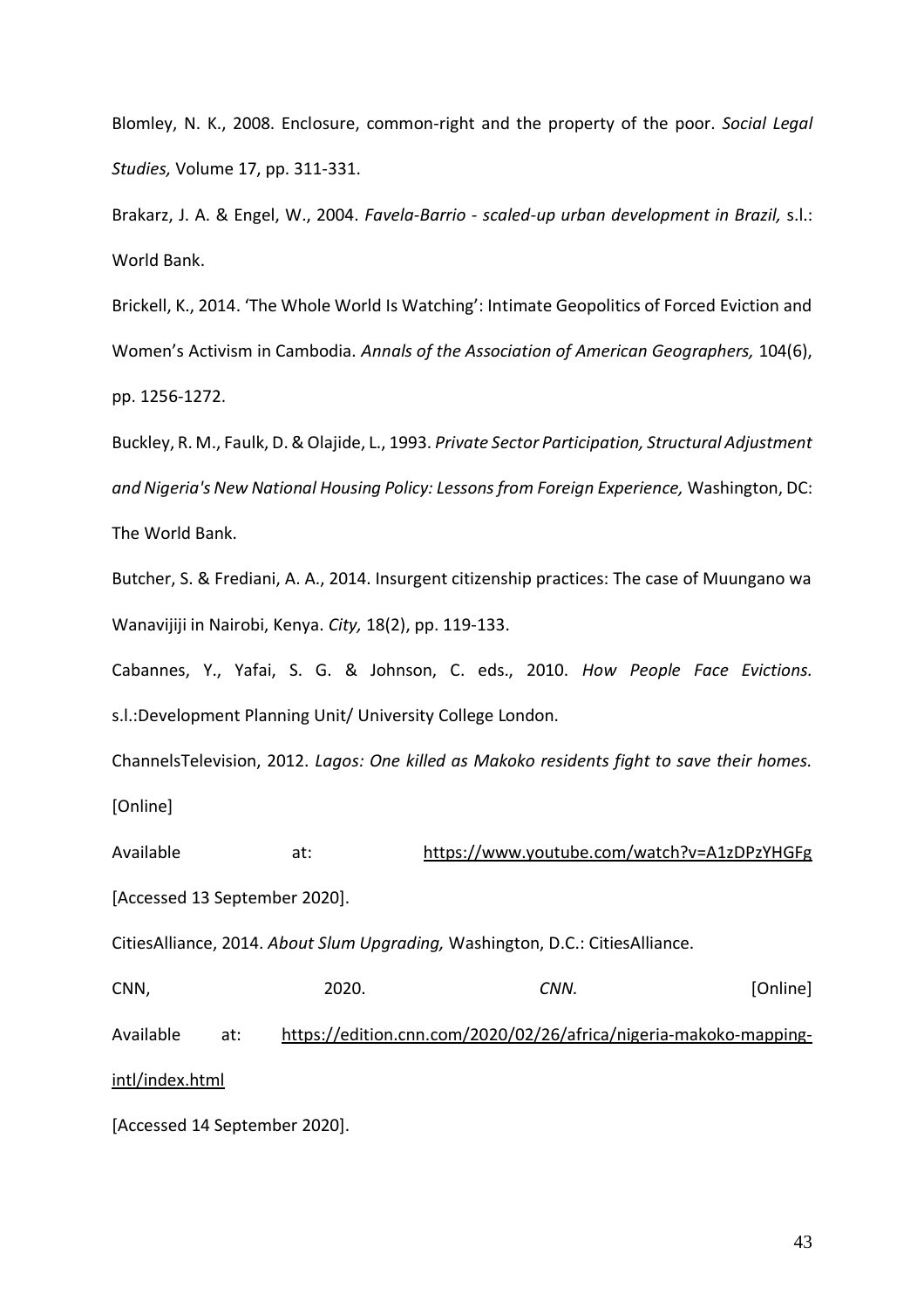CNN, 2020. *How Makoko, Nigeria's floating slum went digital with new mapping project.*  [Online]

Available at: https://edition.cnn.com/2020/02/26/africa/nigeria-makoko-mappingintl/index.html

[Accessed 9 September 2020].

COHRE, 1998. *Forced Eviction, Violation of Human Rights,* Geneva: COHRE.

COHRE, 2005. *Any Room for the Poor? Forced Evictions in Johannesburg, South Africa: Draft for discussion,* s.l.: COHRE.

COHRE, 2006. *Global Survey on Forced Evictions: Violations of Human Rights 2003-2006,* s.l.: COHRE.

COHRE, 2014. *Housing Rights in West Africa: Report of Four Fact-Finding Missions,* s.l.: (COHRE) .

Commins, S., 2018. *Africa Center for Strategic Studies.* [Online] Available at: https://africacenter.org/publication/from-urban-fragility-to-urban-stability/ [Accessed 12 July 2020].

Davis, L. K., 2011. International Events and Mass Evictions: A Longer View. *International Journal of Urban and Regional Research,* May, 35(3), p. 582–599.

De Angelis, M., 2000. *Marx's Theory of Primitive Accumulation: A Suggested Reinterpretation,*  s.l.: University of East London, May 1999.

De Angelis, M., 2007. *The beginning of history: value struggles and global capital.* London: Pluto Press.

De Soto, H., 2000. *The Mystery fo Capital: Why Capitalism Triumphs in the West and Fails Everywhere Else.* s.l.:Civitas Books.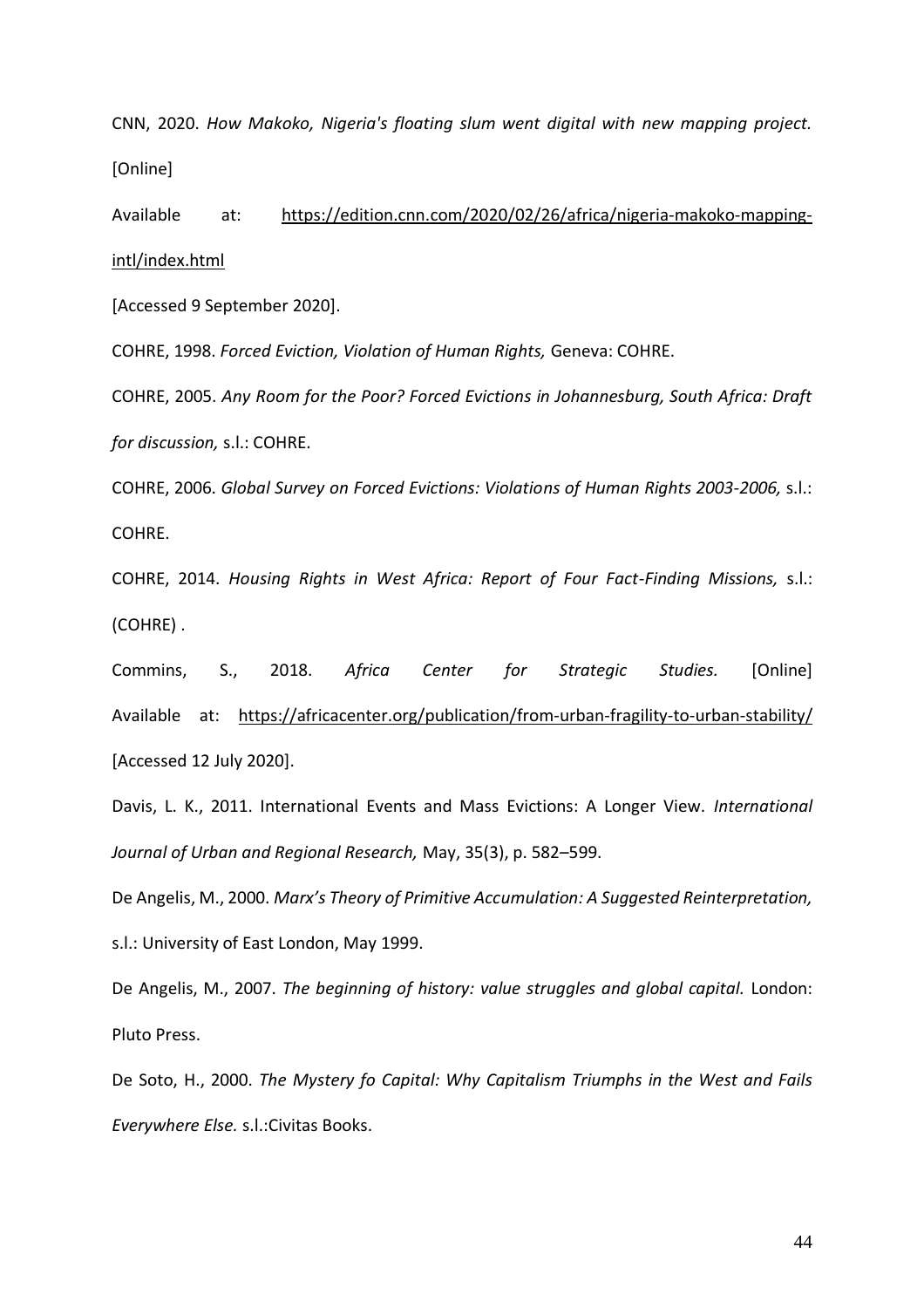Desai, V. & Loftus, A., 2012. Speculating on Slums: Infrastructural Fixes in Informl Housing in the Global South. *Antipode,* 45(4), pp. 789-808.

Durand-Lasserve, A., 2006. Informal settlements and the Millennium Development Goals: Global Policy Debates on Property Ownership and Security of Tenure. *Global Urban Development ,* March .2(1).

Durand-Lasserve, A., 2006. Market-Driven Evictions and Displacements: Implications for the Perpetuation of Informal Settlements in Developing Cities. In: M. Huchzermeyer & A. Karam, eds. *Informal Settlements: A Perpetual Challenge?.* s.l.:Juta and Company Ltd, pp. 208-230.

Durand-Lasserve, A. & Clerc, V., 1996. *Regularization and integration of irregular settlements: lessons from experience,* s.l.: s.n.

Durand-Lasserve, A. & Royston, L., 2002. *Holding Their Ground: Secure Land Tenure for the Urban Poor in Developing Countries.* 1st ed. s.l.:Routledge.

Eizenberg, E., 2011. Actually Existing Commons: Three Moments of Space of Community Gardens in New York City. *Antipode,* 44(3), pp. 764-782.

Elden, S., 2007. There is a Politics of Space because Space is Political: Henri Lefebvre and the Production of Space. *Radical Philosophy Review,* 10(2), pp. 101-116.

Elliot-Cooper, A., Hubbard, P. & Lees, L., 2020. Moving beyond Marcuse: Gentrification, displacement and the violence of un-homing. *Progress in Human Geography,* 44(3), pp. 492- 509.

Emordi, E. C. & Osiki, O. M., 2008. Lagos: The 'Villagized' City. *Information, Society and Justice,*  2(1), pp. 95-109.

Ezema, I. . C., Opoko, P. A. & Oluwatayo, . A. A., 2016. Urban Regeneration through State-led, New-Build Gentrification in Lagos Inner City, Nigeria. *International Journal of Applied Environmental Sciences,* 11(1), pp. 135-146.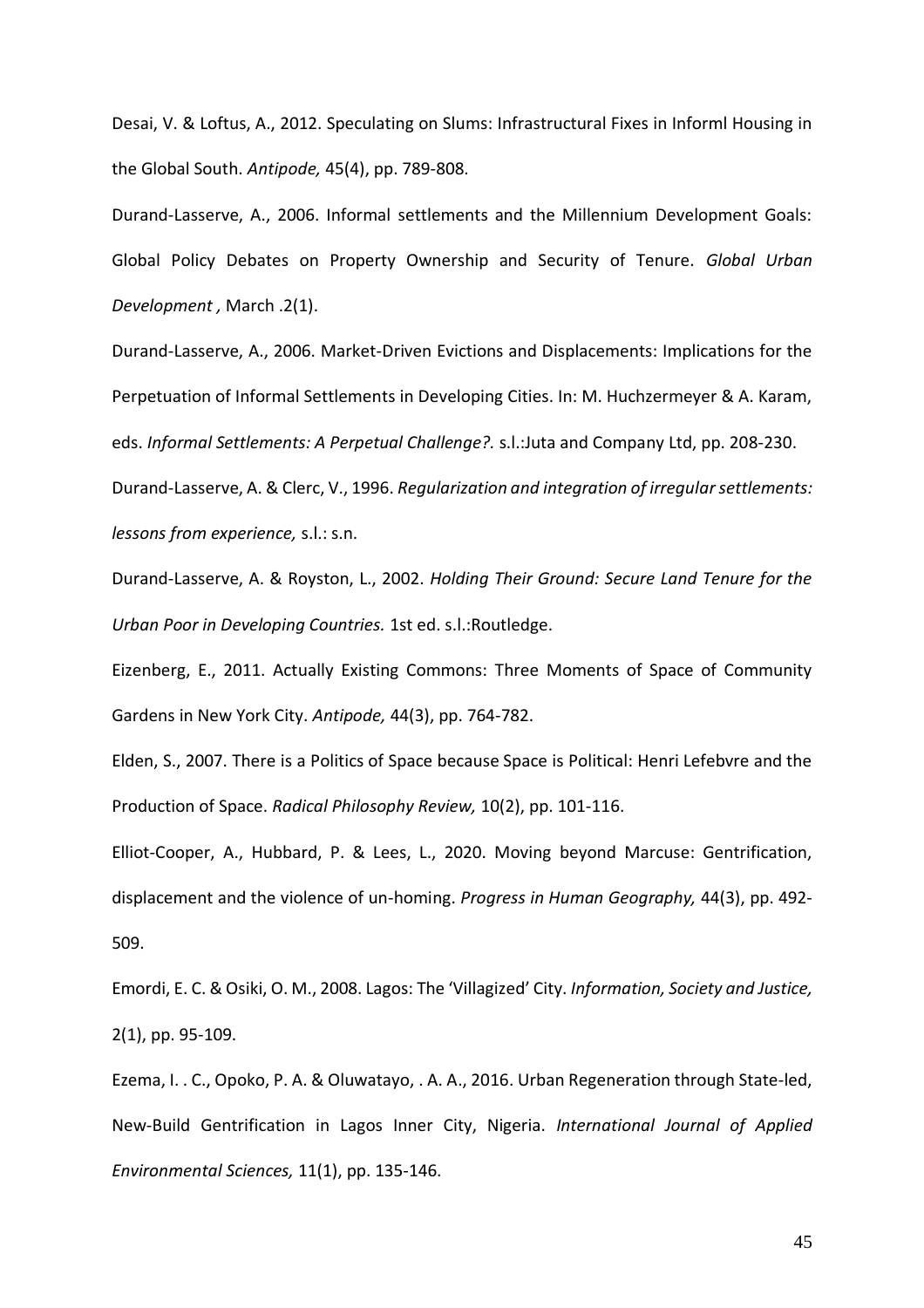Fainstein, S. S., 2000. New Directions in Planning Theory. *Urban Affairs Review,* 35(4), pp. 451- 478.

Fernandez, . R. & Aalbers, M. . B., 2020. Housing Financialization in the Global South: In Search of a Comparative Framework. *Housing Policy Debate,* 30(4), pp. 680-701.

Fields, D., 2017. Urban Struggles with Financialization. *Geography Compass,* Volume 11, pp. 1-13.

Fourchard, L., 2011. Lagos, Koolhaas and Partisan Politics in Nigeria. *International Journal of Urban and Regional Research,* 35(1), pp. 40-56.

Fowler, D., 2008. Urban Planning Hypocrisy in the City of Unity – Forced Evictions in Abuja, Nigeria. *Forced Evictions - Vertreibungen,* Volume 3, pp. 10-16.

Frediani, A. A., Lipietz, B. & Butcher, S., 2017. Strategic upgrading: Lessons from international critical practices . In: L. R. Cirolia, et al. eds. *Upgrading Informal Settlements in South Africa: Pursuing a partnership-based approach.* s.l.:Juta and Company (Pty) Ltd, pp. 433-452.

Friedmann, J. & Wolff, G., 1982. World City Formation: An Agenda for Research and Action. *International Journal of Urban and Regional Research,* 6(3), pp. 1-36.

Funsho , S. R., 2013. Slum Settlements Regeneration in Lagos Mega-city: an Overview of a Waterfront Makoko Community. *International Journal of Education and Research,* March, 1(3), pp. 1-16.

Gandy , M., 2006. Planning, Anti-Planning, and the Infrastructure Crisis Facing Metropolitan Lagos. In: M. J. Murray & G. A. Myers, eds. *Cities in Contemporary Africa.* New York: s.n., pp. 247-264.

Gbadeyan, R. A., 2011. Private Sector's Contributions to the Development of the Nigerian Housing Market.. *Current Research Journal of Social Sciences,* 3(2), pp. 104-113.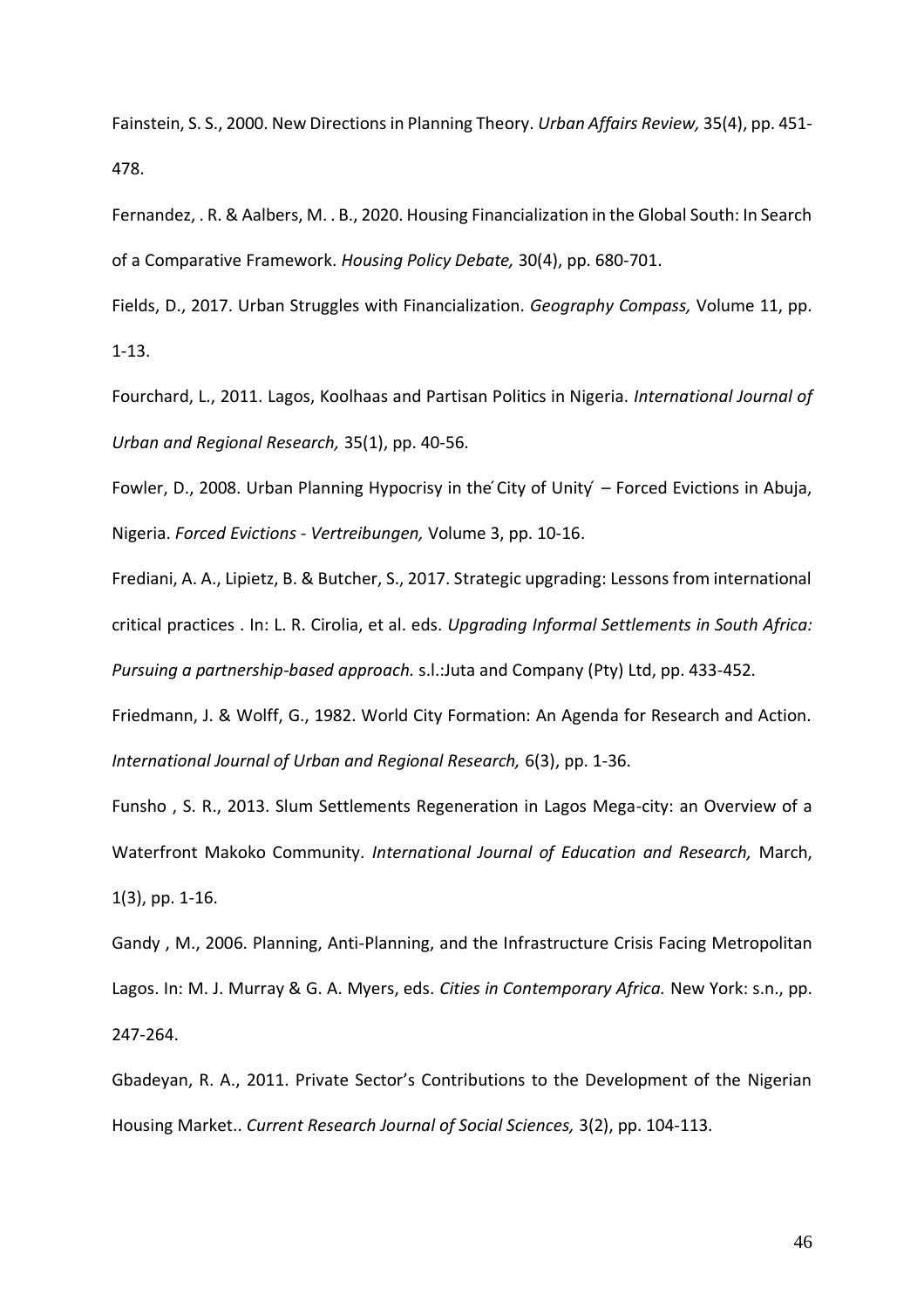Gerring, J., 2004. What is a case study and what is it good for?. *The American Political Science Review,* 98(2), pp. 341-354.

Gillespie, T., 2015. Accumulation by urban dispossession: struggles over urban space in Accra, Ghana. *Transactions of the Institute of British Geographers,* 41(1), pp. 66-77.

GLTN, 2017. *Monitoring Tenure Security, Data Collection Questionnaire Modules and Manual: Cameroon, Nigeria and Kenya ,* Kenya: UN-Habitat.

Gulyani, S. & Bassett, E. M., 2007. Retrieving the Baby from the Bathwater: Slum Upgrading in Sub-Saharan Africa. *Environment and Planning C: Government and Policy,* Volume 25, pp. 486-515.

Handzic, K., 2010. Is Legalized Land Tenure Necessary in Slum Upgrading? Learning from Rio's Land Tenure Policies in the Favela Bairro Program. *Habitat International,* Volume 34, pp. 11- 17.

Harms, E., 2012. Beauty as control in the new Saigon: Eviction, new urban zones, and atomized dissent in a Southeast Asian city. *American Ethnologist,* 39(4), pp. 735-750.

Harvey, D., 1978. The Urban Process Under Capitalism: A Framework for Analysis. *International Journal of Urban and Regional Research,* 2(1-4), pp. 101-131.

Harvey, D., 2000. *Spaces of Hope.* s.l.:Edinburgh University Press.

Harvey, D., 2003. Debates and Developments: The Right to the City. *International Journal of Urban and Regional Research,* December.27(4).

Harvey, D., 2003. *The New Imperialism.* s.l.:Oxford University Press.

Harvey, D., 2004. The 'new' imperialism: accumulation by dispossession. *Socialist Register ,*  40(1), pp. 63-87.

Harvey, D., 2006a. *Spaces of Global Capitalism: Towards a Theory of Uneven Geographical Development.* s.l.:Verso.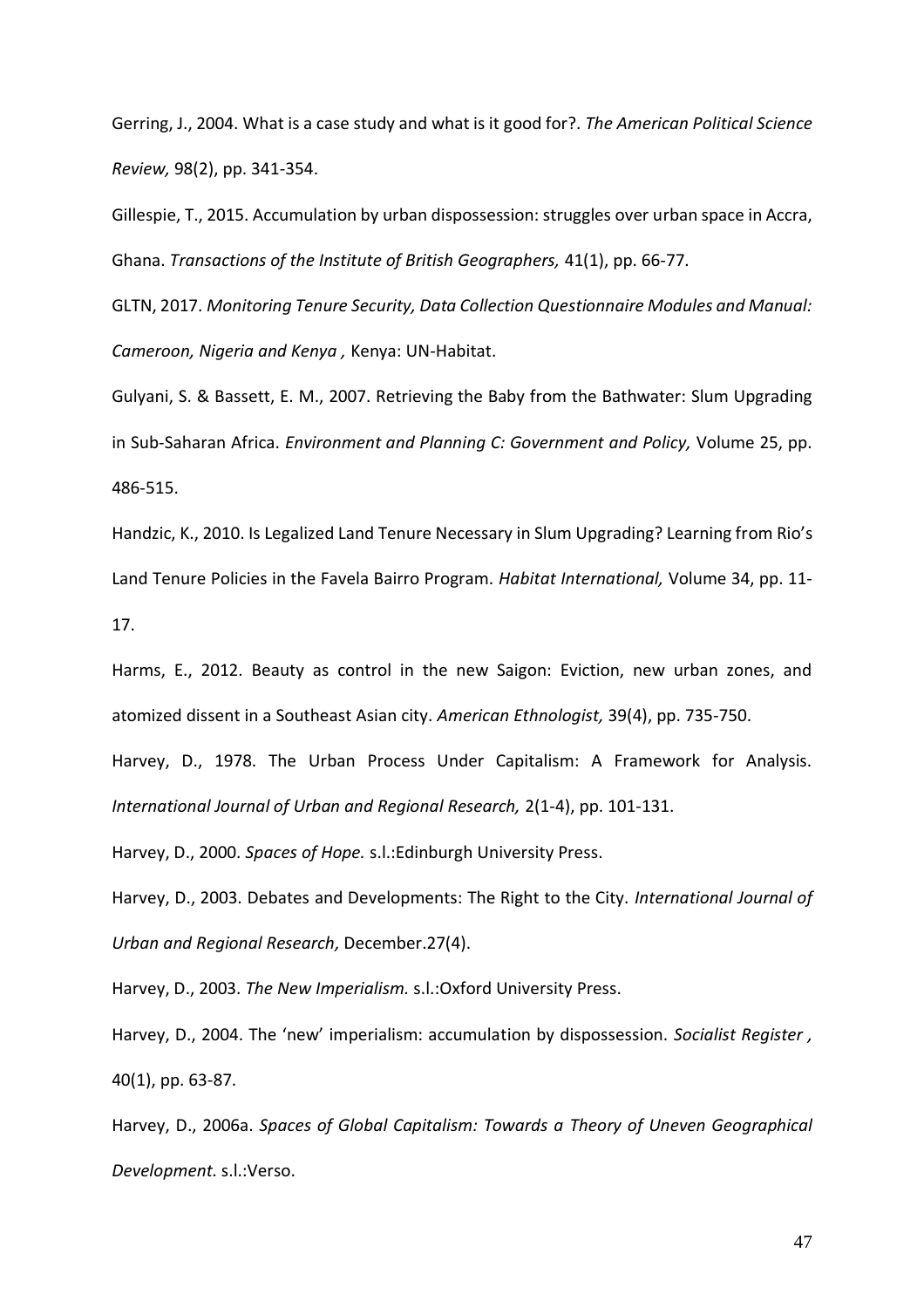Harvey, D., 2006b. Neo-Liberalism as Creative Destruction. *Geografiska Annaler,* 88(2), pp. 145-158.

Harvey, D., 2008. The right to the city. *New Left Review,* 53(8), pp. 23-40.

Heinrich Boell Foundation, 2014. *Makoko-Iwaya Waterfront.* [Online] Available at:

https://ng.boell.org/sites/default/files/makoko\_iwaya\_waterfront\_economic\_opportunities .pdf

Hirsh, H., Eizenberg, E. & Jabareen, Y., 2020. A New Conceptual Framework for Understanding Displacement: Bridging the Gaps in Displacement Literature between the Global South and the Global North. *Journal of Planning Literature,* 35(4), pp. 391-407.

HRW, 2004. China: Forced Evictions Spur Protests. 16(4).

HRW, 2006. Condemned Communities: Forced Evictions in Jakarta. September, 18(10), pp. 1- 111.

Ibem, E. O., 2010. An Assessment of the Role of Government Agencies in Public-Private Partnerships in Housing Delivery in Nigeria. *Journal of Construction in Developing Countries,*  15(2), pp. 23-48.

Ibem, E. O., 2011. Public-Private Partnership (PPP) in Housing Provision in Lagos Megacity Region, Nigeria. *International Journal of Housing Policy,* 11(2), pp. 133-154.

Ibem, E. O., 2013. Bad Memories and Good Prospects For Housing-Led Urban Regeneration Projects in Nigeria. In: M. E. Leary & J. McCarthy, eds. *The Routledge Companion to Urban Regeneration.* Abingdon: Routledge.

IDRC, 1998. *Evictions and the Right to Housing: Experience from Canada, Chile, the Dominican Republic, South Africa, and South Korea.* s.l.:International Development Research Centre (Canada).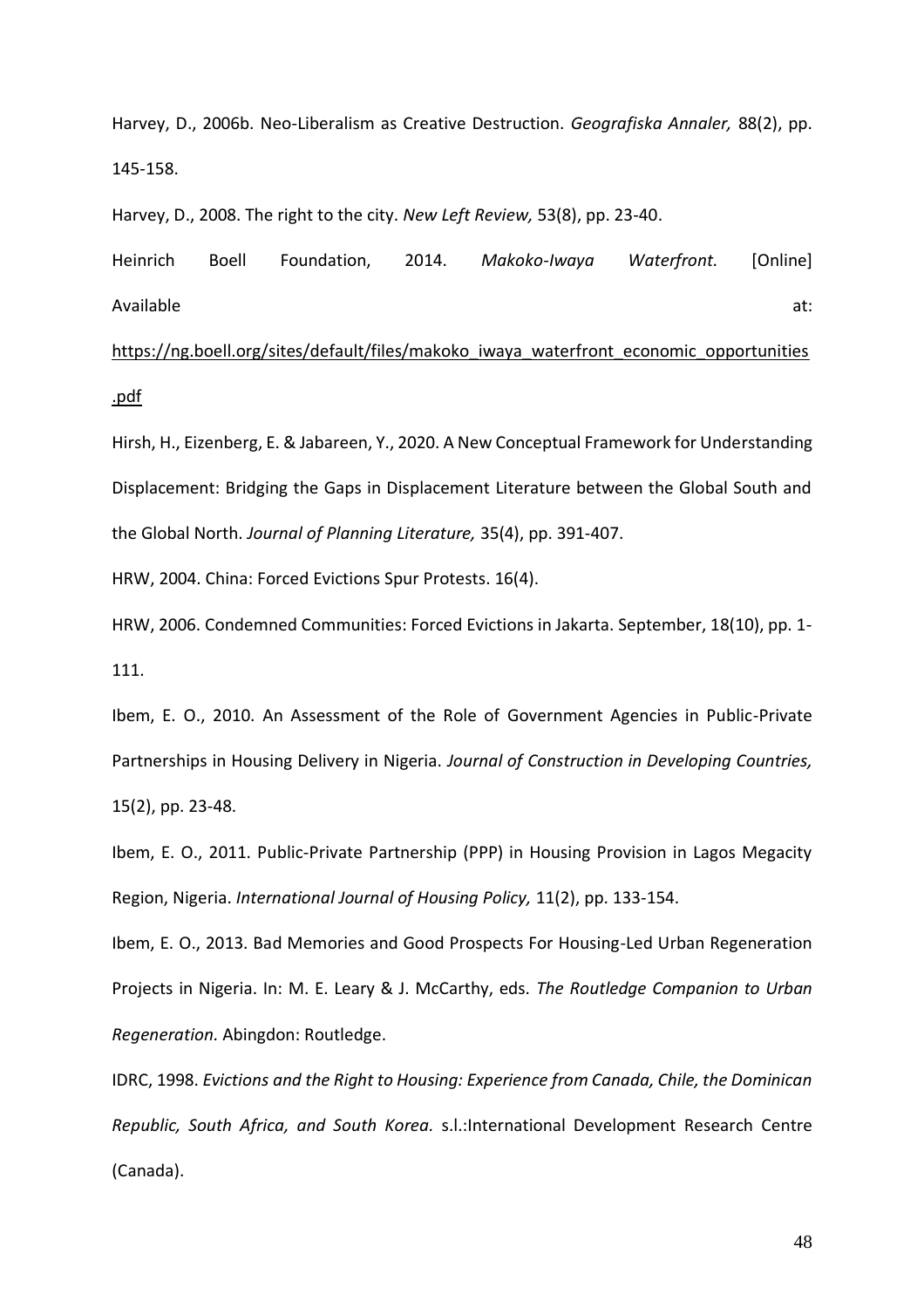Ilesanmi, A. O., 2010. Urban sustainability in the context of Lagos mega-city. *Journal of Geography and Regional Planning,* 3(10), pp. 240-252.

Islam, M. R. & Mungai, N. w., 2016. Forced eviction in Bangladesh: A human rights issue. *International Social Work,* 59(4), p. 494–507.

Isokpan, A. & Durojaye, E., 2018. Eviction process in Nigeria: the need for meaningful engagement. *Commonwealth Law Bulletin,* 44(1), pp. 3-25.

Iweka, A. C. & Adebayo, A. K., 2015. GLOBAL SLUM UPGRADING PRACTICES: IDENTIFYING THE CONTEMPORARY CHALLENGES. *Journal of Construction Project Management and Innovation,*  5(1), pp. 1034-1044.

Jimoh , H. O., Omole, F. K. & Omosulu, S. B., 2013. An examination of urban renewal exercise of Badia East of Lagos State, Nigeria.. *International Journal of Education and Research,* 1(5), pp. 1-14.

Jones, B. G., 2012. 'Bankable Slums': The Global Politics of Slum Upgrading. *Third World Quarterly,* 33(5), pp. 769-789.

Kamete, A. Y., 2006. Revisiting the Urban Housing Crisis in Zimbabwe: Some Forgotten Dimensions. *Habitat International,* 30(4), pp. 981-995.

Kamete, A. Y., 2018. Of good plants and useless weeds: Planning as a technology of the gardening state. *Planning Theory,* 17(2), pp. 253-273.

Lagos State, 2012. *Lagos State Investor Handbook: A guide to business and investment in Lagos State, 2012.* [Online]

Available at: https://nairametrics.com/wp-

content/uploads/2013/05/LagosStateInvestorHandbook.pdf

[Accessed 9 September 2020].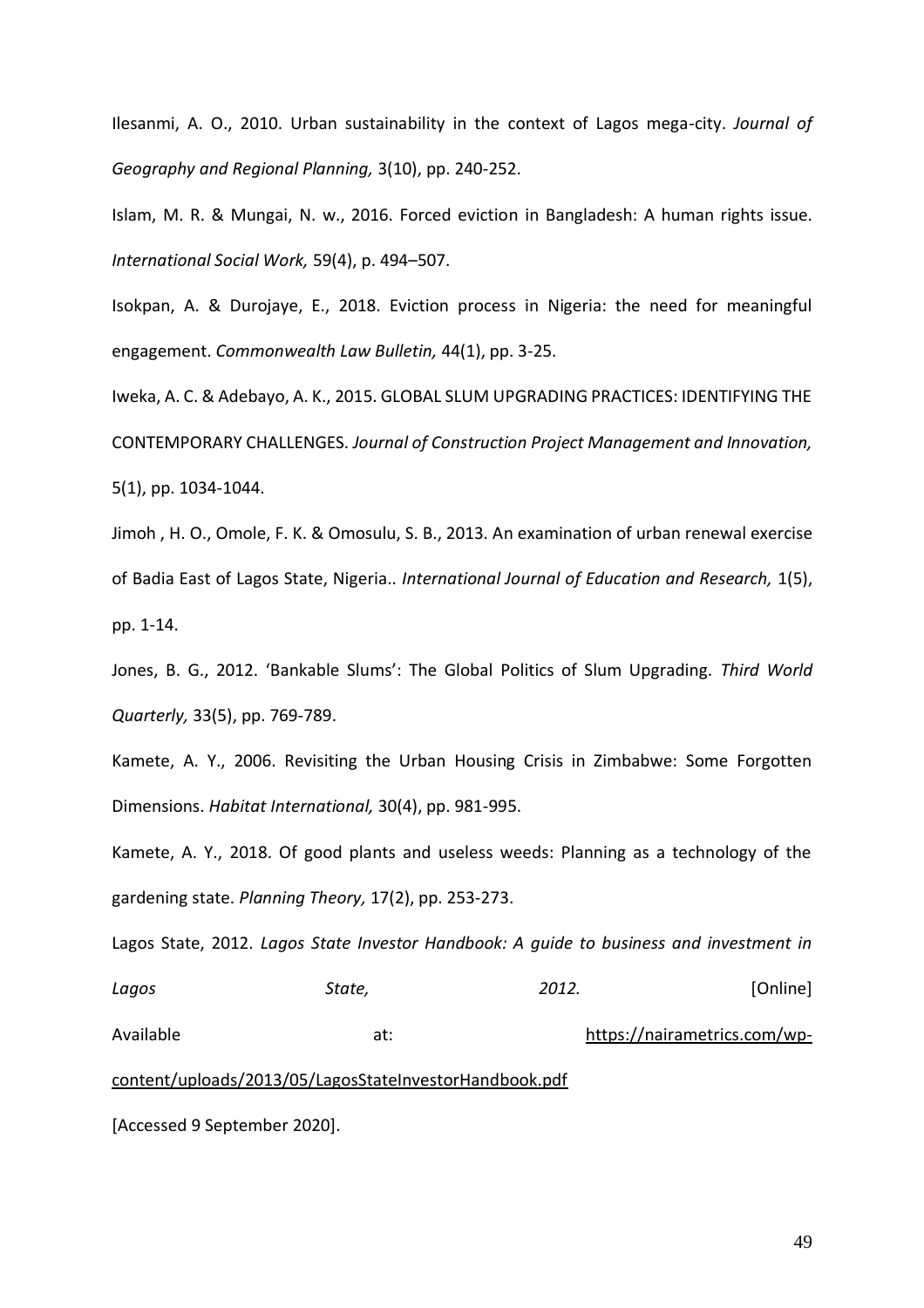Lall, S. V., Henderson, J. V. & Venables, A. J., 2017. *Africa's Cities : Opening Doors to the World.*  Washington, DC: World Bank Group.

Langford, M. & du Plessis, J., 2006. *Dignity in the Rubble? Forced Evictions and Human Rights Law,* s.l.: Centre on Housing Rights and Evictions.

Leckie, S., 1994. Forced Evictions. *Environment and Urbanisation ,* 6(1), pp. 131-146.

Lees, L., Annunziata, S. & Rivas-Alonso, C., 2018. Resisting Planetary Gentrification: The Value of Survivability in the Fight to Stay Put. *Annals of the American Association of Geographers,*  108(2), pp. 346-355.

Lefebvre, H., 1992. *The production of space (D. Nicholson-Smith, Trans.).* Oxford, UK: Wiley-BlackwelL.

Lefebvre, H., 1996. *Writings on cities (E. Kofman & E. Lebas, Eds.).* Cambridge, MA: Wiley-Blackwell.

Leitner, . H. & Sheppard, E., 2018. From Kampungs to Condos? Contested accumulations through displacement in Jakarta. *Environment and Planning A: Economy and Space,* 50(2), pp. 437-456.

lirsgovng, 2013. *LAGOS, AFRICA'S BIG APPLE,* s.l.: s.n.

Lukacs, M., 2014. *New, privatized African city heralds climate apartheid.* [Online] Available at: https://www.theguardian.com/environment/true-north/2014/jan/21/newprivatized-african-city-heralds-climate-apartheid

[Accessed 12 September 2020].

Lund, C., 2016. Rule and Rupture: State Formation through the Production of Property and Citizenship. *Development and Change,* 47(6), pp. 1199-1228.

Lund, C., 2016. Rule and Rupture: State Formation through theProduction of Property and Citizenship. *Development and Change,* 47(6), pp. 1199-1228.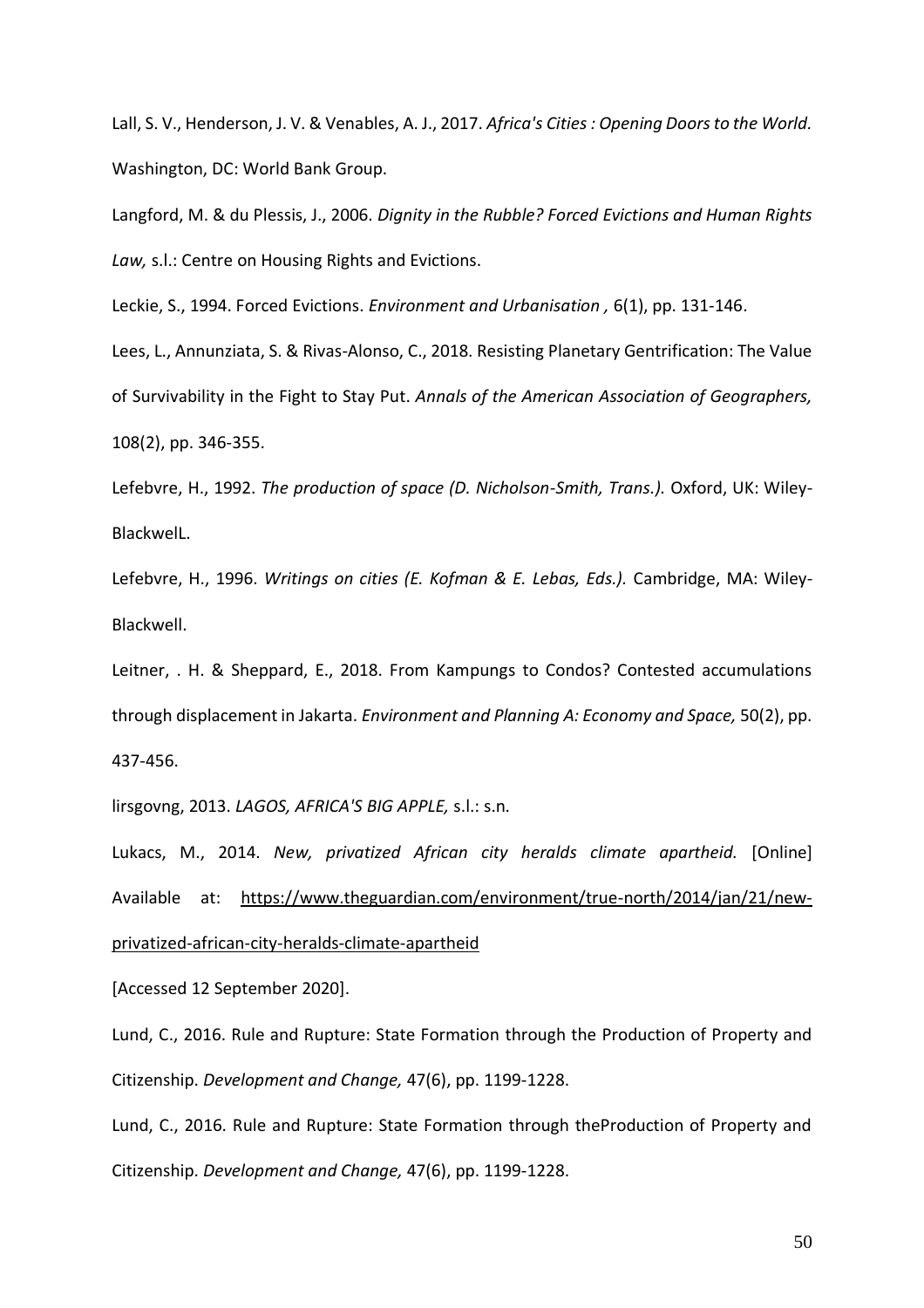Marcuse, P., 2009. From critical urban theory to the right to the city. *City,* 13(2-3), pp. 185- 197.

Marx, K., (1976[1867]). *Capital: A Critique of Political Economy.* Chicago: C.H. Kerr & Company. McGinn, C., 2013. *"Every day is difficult for my body and my heart." Forced evictions in Phnom Penh, Cambodia: Women's narratives of risk and resilience.,* New York: Columbia University. Meehan, J., 2014. Reinventing Real Estate: The Community Land Trust As a Social Invention

in Affordable Housing. *Journal of Applied Social Science,* 8(2), pp. 113-133.

Molotch, H., 1993. The Space of Lefebvre. *Theory and Society,* Volume 22, pp. 887-895.

Morka, F., 2007. *A place to live: a case study of the Ijora-Badia community in Lagos, Nigeria. Case Study prepared for Global Report on Human Settlements,* s.l.: s.n.

Murphy, D. & Anana, T., 1994. Evictions and fear of evictions in the Philippines. *Environment and Urbanisation,* April, 6(1), pp. 40-49.

Nakamura, S., 2014. Impact of Slum Formalisation on Self-Help Housing Construction: A Case of Slum Notification in India. *Urban Studies,* 51(16), pp. 3420-3444.

Nakamura, S., 2017. Does Slum Formalisation Without Title Provision Stimulate Housing Imporvement? A Case of Slum Declaration in Pune, India. *Urban Studies ,* 54(7), pp. 1715- 1735.

Ndubueze, O. J., 2009. *URBAN HOUSING AFFORDABILITY AND HOUSING POLICY DILEMMAS IN NIGERIA,* s.l.: University of Birmingham.

NLE, 2012. *NLE.* [Online] Available at: http://www.nleworks.com/about/ [Accessed 14 September 2020].

Nwanna, C. R., 2018. Right To The City: Lagos, An Emerging Revanchist City In Nigeria?. *Advances in Social Sciences Research Journal ,* 5(4), pp. 59-69.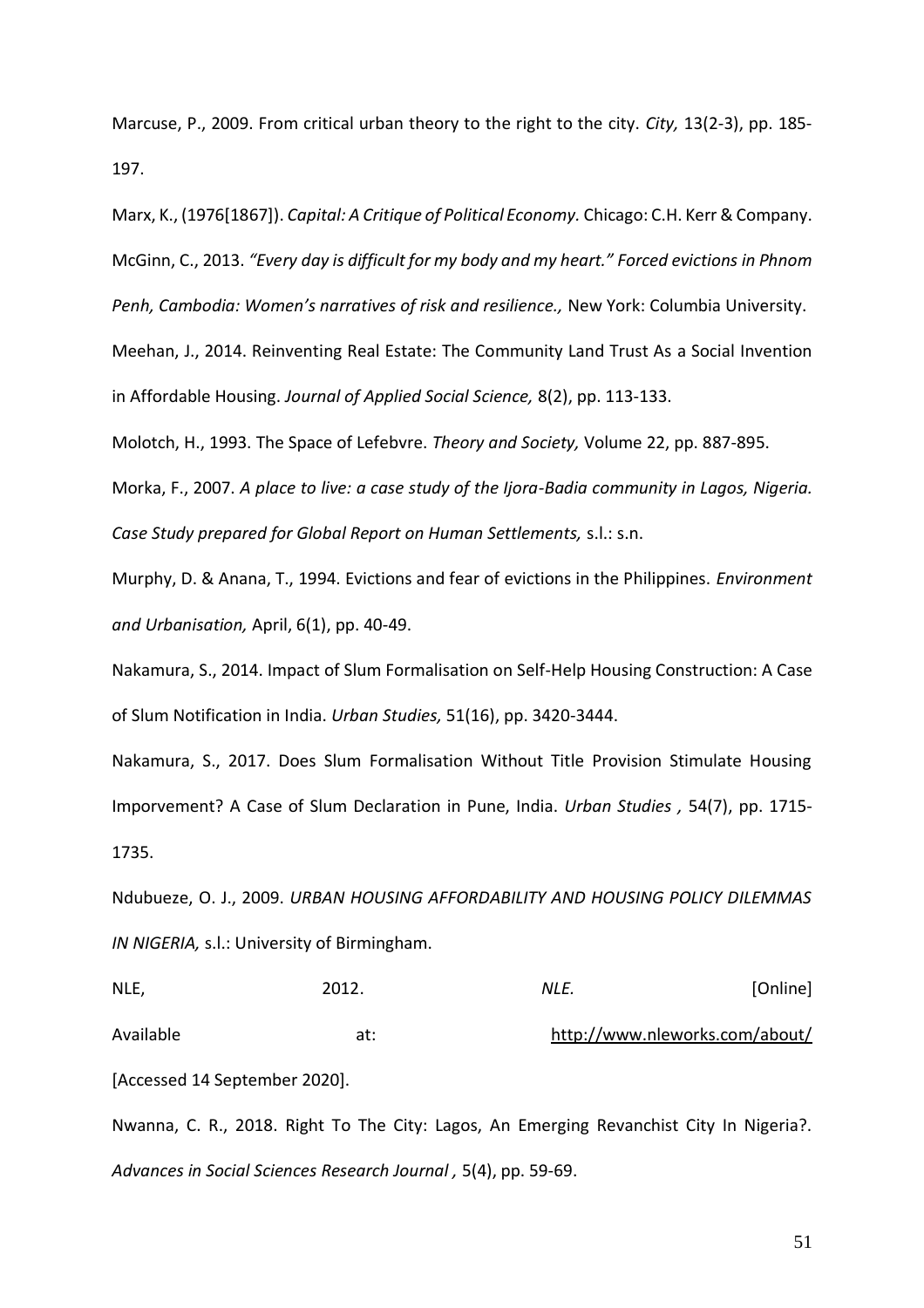Obono, O., 2007. A Lagos Thing: Rules and Realities in the Nigerian Megacity. *Georgetown Journal of International Affairs,* 8(2), pp. 31-37.

Ocheje, P. D., 2007. "In the Public Interest": Forced Evictions, Land Rights and Human Development in Africa. *Journal of African Law,* 51(2), pp. 173-214.

OHCHR, 2019. *Financialisation of Housing.* [Online] Available at: https://www.ohchr.org/EN/Issues/Housing/Pages/FinancializationHousing.aspx [Accessed 24 April 2020].

O'Keeffe , A., 2011. Media and discourse analysis. In: J. Gee & M. Handford , eds. *The Routledge Handbook of Discourse Analysis.* London: Routledge, pp. 441-454.

Okonofua , E.-M., 2016. *Everyday Urban Practices Surrounding a Series of Evictions Across Lagos, Nigeria,* s.l.: Wien University .

Olajide, . O. A., Agunbiade, M. E. & Bishi, H. B., 2018. The realities of Lagos urban development vision on livelihoods ofthe urban poor. *Journal of Urban Management,* Volume 7, pp. 21-31.

Olapade, D. T., Ayodele, T. O. & Olaleye, A., 2018. Impediments to foreign real estate investment in an emerging market: A tripartite characterisation of the Lagos, Nigeria property market. *Journal of Property Investment & Finance,* 36(5), pp. 47--494.

Olawepo, R., 2010. Perspectives on Urban Renewal and Transportation Development in Lagos: Implications for Urban Development in Nigeria. *African Research Review,* 4(1), pp. 273- 287.

Olawepo, R. A., 2010. Perspectives on Urban Renewal and Transportation Development in Lagos: Implications for Urban Development in Nigeria. *African Research Review,* 4(1), pp. 273- 287.

Olds, K., 1998. Urban Mega-Events, Evictions and Housing Rights: The Canadian Case. *Current Issues in Tourism,* 11(6), pp. 2-46.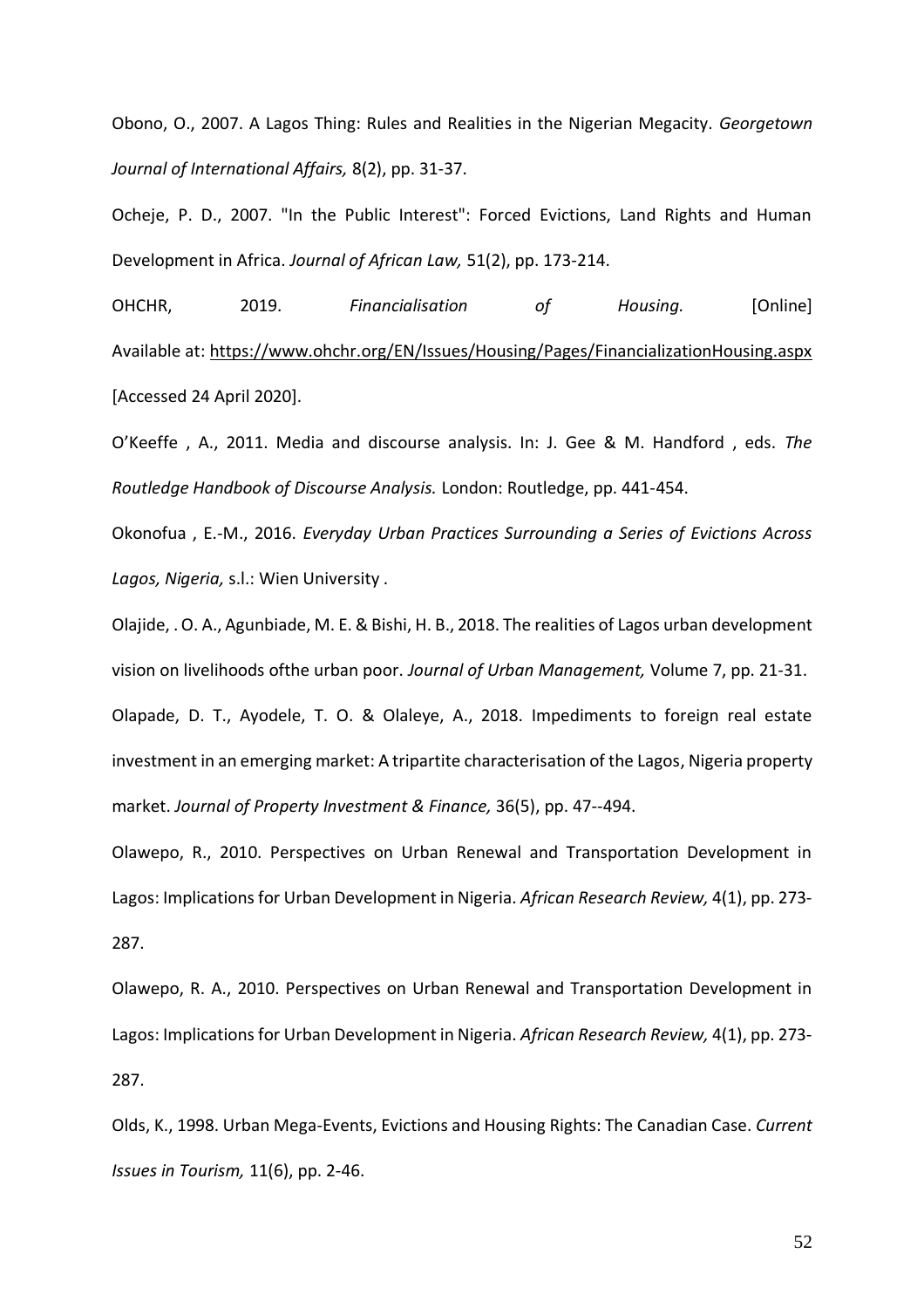Olthuis, K., Benni, J., Eichwede, K. & Zevenbergen, C., 2015. Slum Upgrading: Assessing the Importance of Location and a plea for a spatial approach. *Habitat International,* pp. 270-288. Olufemi, O. A. & W., A. P., 2018. Regeneration - A Pragmatic Approach to Informal Settlement Development of Abesan Lagos, Nigeria. *Sociology and Anthropology,* 6(9), pp. 717-728.

Onwuanyi, N., 2018. Broken Lives and Broken Limbs: An Evaluation of Slum Clearances and Forced Evictions in Metropolitan Lagos. In: *Inclusive City Growth and the Poor: Policies, Challenges and Prospects.* s.l.:s.n., pp. 309-333.

Onyebueke, V. U. et al., 2020. Evicting the poor in the 'overriding public interest': Crisis of rights and interests, and contestations in Nigerian cities. *Cities,* June, Volume 101, pp. 1-12. Open Democracy, 2018. *Radical democracy and municipal movements.* [Online] Available at: https://www.opendemocracy.net/en/opendemocracyuk/radical-democracyand-municipal-movements/#

Osuoka, I. A. & Aremu, A., 2020. What shall we do with Makoko? Solidarity, struggles and visions of social change in the slums of Lagos (Nigeria). In: M. M'barek, G. Velegrakis, R. Hoetmer & A. Rodríguez, eds. *Cities of Dignity: Urban Transformation Around the World.*  s.l.:s.n., pp. 181-210.

Otiso, K. M., 2002. Forced Evictions in Kenyan Cities. *Singapore Journal of Tropical Geography,*  23(3), pp. 252-267.

Oyinloye, M. A., Olamiju, I. O. & Popoola, O. O., 2017. Urban renewal strategies in developing nations: A focus on Makoko, Lagos State, Nigeria. *Journal of Geography and Regional Planning,* 10(8), pp. 229-241.

Oyinloye, M. A., Olamiju, I. O. & Popoola, O. O., 2017. Urban renewal strategies in developing nations: A focus on Makoko, Lagos State, Nigeria. *Journal of Geography and Regional Planning,* 10(8), pp. 229-241.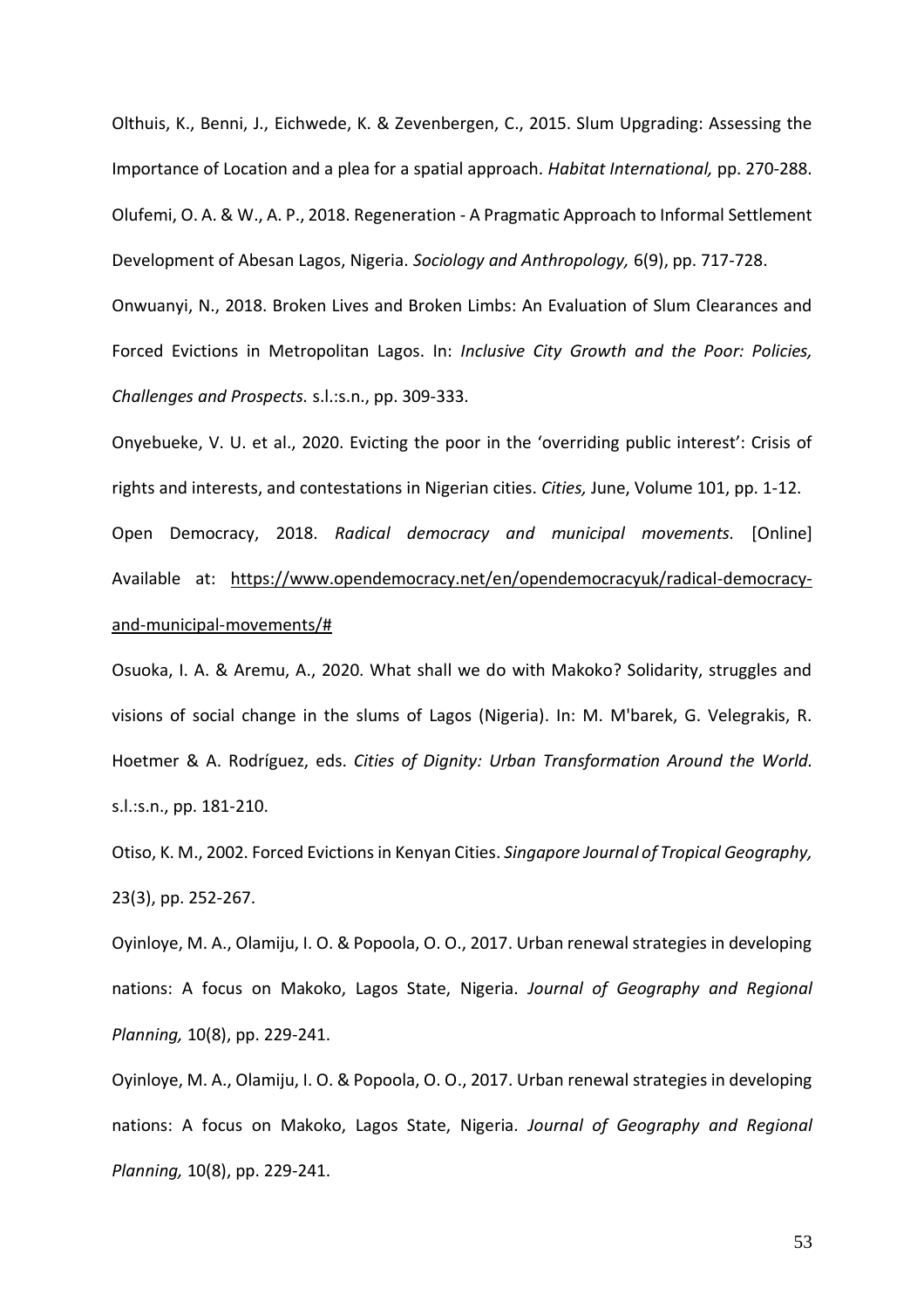Padawangi, R., 2019. Forced evictions, spatial (un)certainties and the making of exemplary centres in Indonesia. *Asia Pacific Viewpoint,* 60(1).

Paller, . J. W., 2020. THE CONTENTIOUS POLITICS OF URBANIZATION: Insights from Africa. *APSA-CP Newsletter,* 30(1), pp. 57-65.

Parneiter, C., 2002. Mexico; The Making of a Global City . In: S. Sassen & R. S. Lynd , eds. *Global Networks, Linked Cities.* s.l.:s.n., pp. 145-182.

Parnell, S., Pieterse, E. & Watson, V., 2009. Planning for cities in the global South: an African research agenda for sustainable human settlements. *Progress in Planning,* 72(2), pp. 233-241. Parnell, S. & Robinson, J., 2012. (Re)theorizing Cities from the Global South: Looking Beyond Neoliberalism. *Urban Geography,* 33(4), pp. 593-617.

Paul, D. E., 2004. World cities as hegemonic projects: The politics of global imagineering in Montreal. *Political Geography,* 23(5), pp. 571-596.

Payne, G., 2002. Tenure and Shelter in Urban Livelihoods. In: . T. Lloyd-Jones & C. Rakodi, eds. *Urban Livelihoods: A People-centred Approach to Reducing Poverty.* s.l.:Routledge.

Payne, G., Durand-Lasserve, A. & Rakodi, C., 2009. The Limits of Land Titling and Home Ownership. *Environment & Urbanisation,* 21(2), pp. 443-461.

Plessis, J. D., 2005. The Growing Problem of Forced Evictions and the Crucial Importance of Community-Based, Locally Appropriate Alternatives. *Environment and Urbanization,* 17(1), pp. 123-134.

Porter, L., 2011. Informality, the Commons and the Paradoxes for Planning: Concepts and Debates for Informality and Planning. *Planning Theory & Practices,* 12(1), pp. 115-153.

Pugh, C., 2001. The Theory and Practice of Housing Sector Development for Developing Countries, 1950-99. *Housing Studies,* 16(4), pp. 399-423.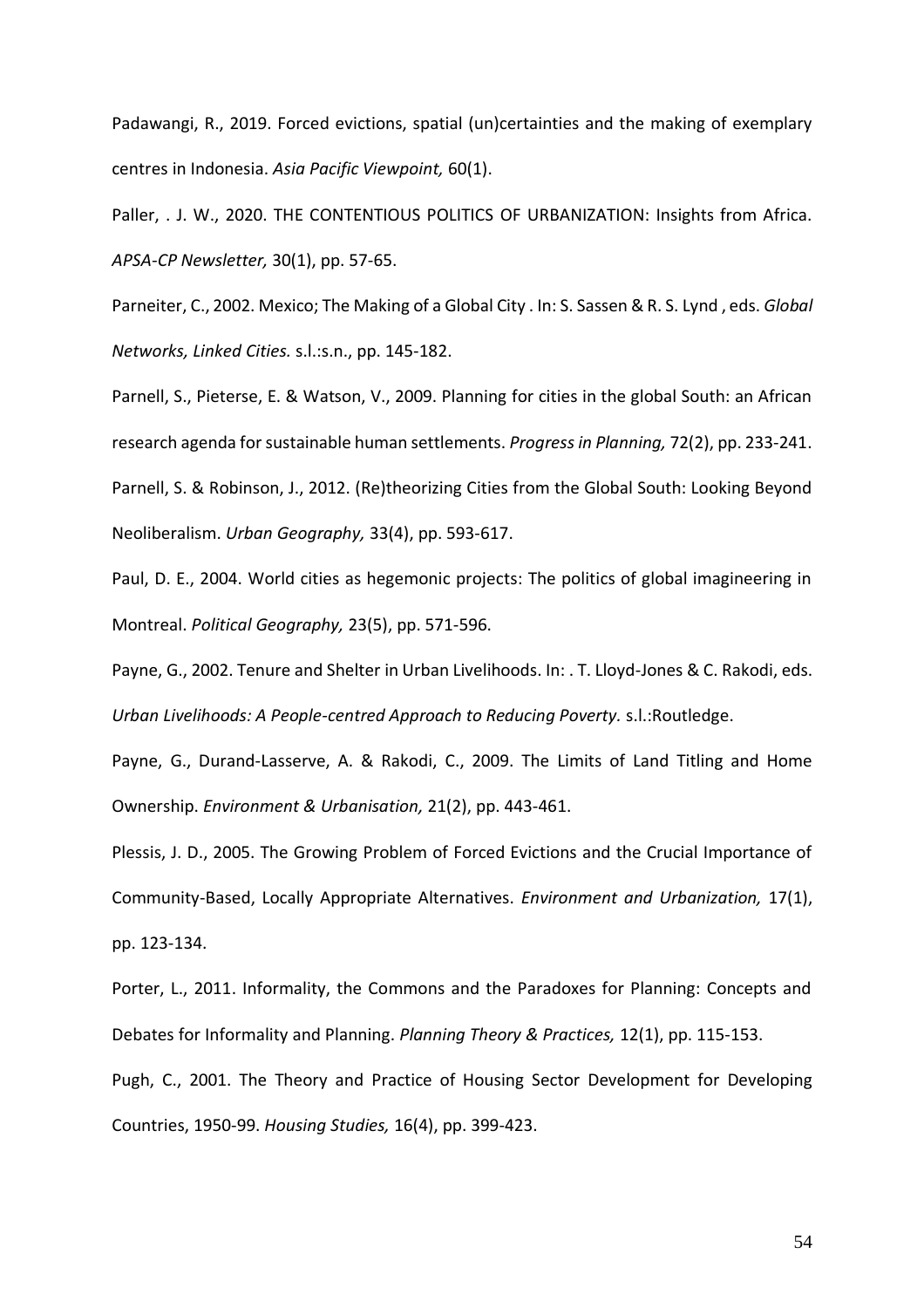Purcell, . M., 2003. Excavating Lefebvre: The right to the city and its urban politics of the inhabitant. *GeoJournal,* Volume 58, pp. 99-108.

Purcell, M., 2006. Urban Democracy and the Local Trap. *Urban Studies,* 43(11), pp. 1921-1941. Purcell, M., 2014. Possible Worlds: Henri Lefebvre and the Right to the City. *Journal of Urban Affairs,* 36(1), pp. 141-154.

Quartz, 2020. *Eko for Show: Africa's largest city has a habit of kicking out its poor to make room for the rich.* [Online] Available at: https://qz.com/africa/1793811/lagos-evicts-tarkwa-bay-okun-ayo-slums/ [Accessed 2 August 2020].

QuartzAfrica, 2017. *Lagos is Doubling Down on Kicking Out Thousands of Waterfront Slum Dwellers.* [Online]

Available at: https://qz.com/africa/954040/nigerias-otodo-gbame-evictions-demolitions-bylagos-state-task-force-leave-one-dead-and-thousands-homeless/

[Accessed 24 April 2020].

Rhoads, E., 2018. Forced Evictions as Urban Planning? Traces of Colonial Land Control Practices in Yangon, Myanmar. *State Crime,* 7(2), pp. 278-305.

Roberts , R. E. & Okanya , . O., 2020. Measuring the socio–economic impact of forced evictions and illegal demolition; A comparative study between displaced and existing informal settlements. *The Social Science Journal,* pp. 1-20.

Rolink, R., 2013. Late Neoliberalism: The Financialization of Homeownership and Housing Rights. *International Journal of Urban and Regional Research,* May, 37(3), pp. 1058-1066.

Roy, A., 2009. The 21st-century Metropolis: new geographies of theory. *Regional Studies ,*  Volume 43, pp. 819-883.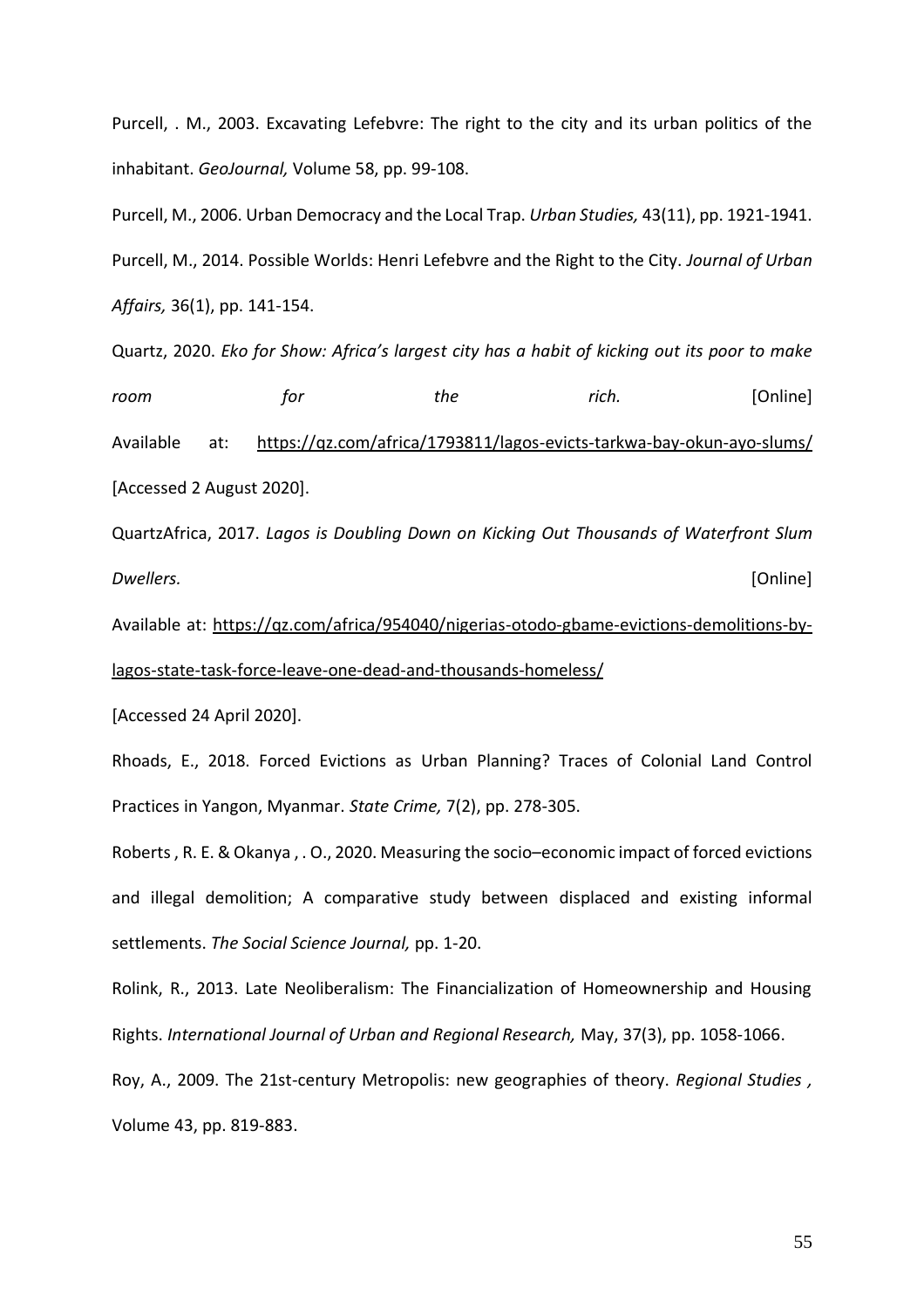Roy, A., 2011. Slumdog Cities: Rethinking Subaltern Urbanism. *International Journal of Urban and Regional Research,* 35(2), pp. 223-238.

Roy, A., 2011. The Blockade of the World‐Class City: Dialectical Images of Indian Urbanism. In: A. Roy & A. Ong, eds. *Worlding cities Asian experiments and the art of being glo- bal.* West Sussex: Blackwell Publishing, pp. 259-278.

Russell, B., 2019. Beyond the Local Trap: New Municipalism and the Rise of the Fearless Cities. *Antipode,* 51(3), pp. 989-1010.

Safier, M., 2002. On estimating 'room for manoeuvre'. *City,* 6(1), pp. 117-132.

Samara, T. R., He, S. & Chen, G., 2013. *Locating Right to the City in the Global South.*  s.l.:Routledge.

Sassen, S., 1991. The Global City. *The Brown Journal of World Affairs,* 11(2), pp. 27-43.

Sevilla-Buitrago, A., 2015. Capitalist Formations of Enclosure: Space and the Extinction of the Commons. *Antipode,* pp. 1-22.

Shatkin, G., 2004. Planning to Forget: Informal Settlements as 'Forgotten Places' in Globalising Metro Manila. *Urban Studies,* 41(12), p. 2469–2484.

Shittu, A. I. & Musbaudeen, A. M., 2015. Public Participation in Local Government Planning and Development: Evidence from Lagos State, Nigeria. *Covenant University Journal of Politics and International Affairs,* 3(2), pp. 20-42.

Shodipe, M., 2017. Urban Spaces and Human Livelihoods: Language Use in Makoko Slum Settlement, Lagos Mainland. In: T. Falola & B. Falola, eds. *The African Metropolis: Struggles over Urban Space, Citizenship, and Rights to the City.* s.l.:Routledge.

Slater, T., 2009. Missing Marcuse: On gentrification and displacement. *City,* 13(2-3), pp. 292- 311.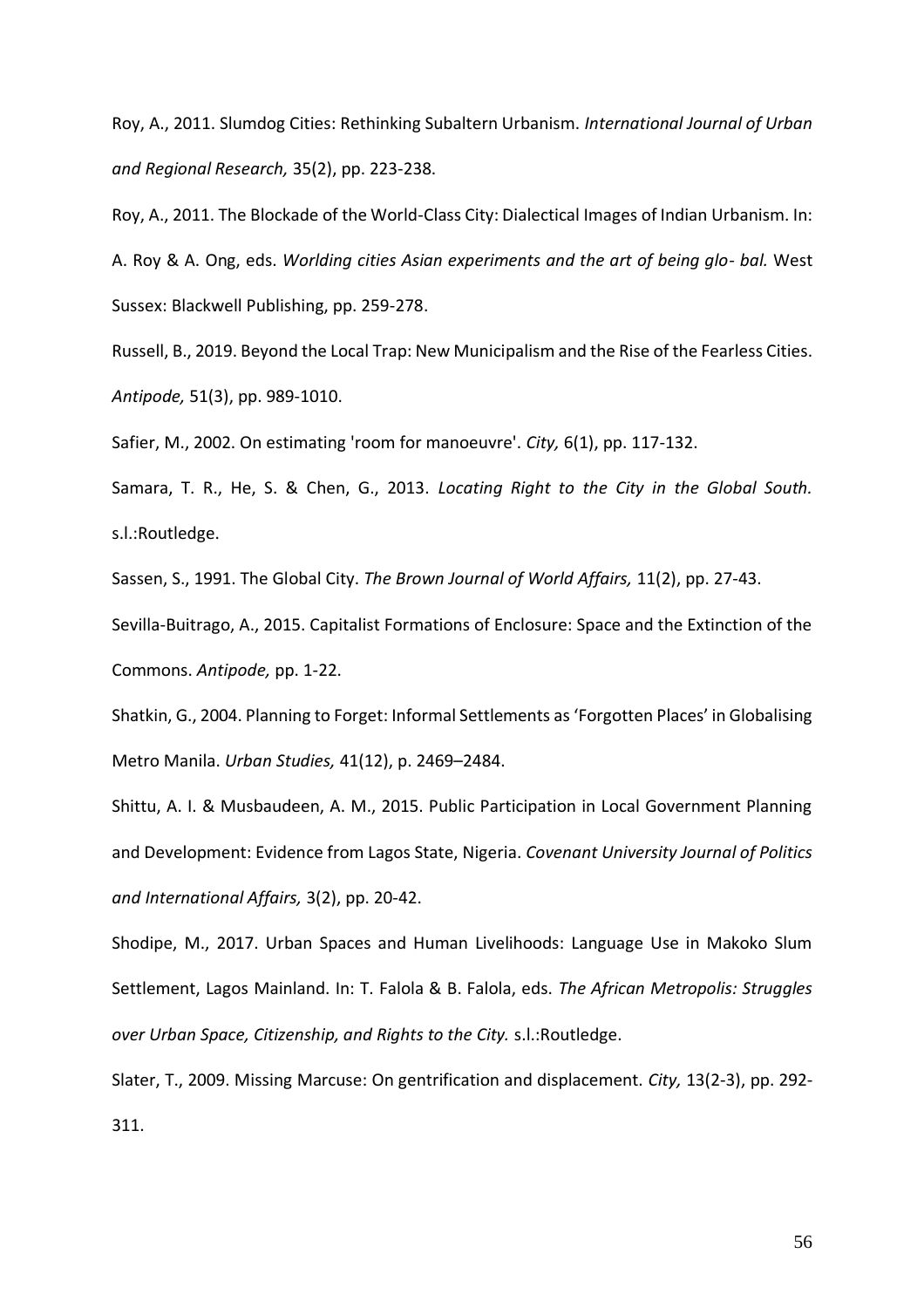Soederberg, S., 2018. Evictions: A Global Capitalist Phenomenon. *Development and Change,*  49(2), pp. 286-301.

Syagga, P., 2011. Land Tenure in Slum Upgrading Projects. pp. 103-113.

Thompson, M., 2015. Between Boundaries: From Commoning and Guerrilla Gardening to Community Land Trust Development in Liverpool. *Antipode,* 47(4), pp. 1021-1042.

TuftsUniversity, 2008. *DISCOURSE,* s.l.: Tufts University.

UCLG, 2019. *Right to the City.* Durban, s.n.

Udo-Udoma, O., 2014. *January 2014 University of Cape Town World Bank Public Participation Policies and Processes in relation to the Lives of Beneficiaries in Slum Upgrading Projects Case Study: Makoko, Lagos, Nigeria,* s.l.: University of Cape Town.

UN, 2018. *A/HRC/37/53,* s.l.: United Nations.

UN-Habitat, 2003. *The Challenge of Slums: Global Report on Human Settlements,* Nairobi: UN-Habitat.

UN-Habitat, 2005. *Forced Evictions – Towards Solutions? First Report of the Advisory Group on Forced Evictions to the Executive Director of UN-HABITAT,* Nairobi, Kenya: UN-Habitat. UN-Habitat, 2011. *Forced Evictions: Global Crisis, Global Solutions,* nairobi: UN-Habitat. UN-Habitat, 2018. *ALTERNATIVE SOLUTIONS TO FORCED EVICTIONS AND SLUM DEMOLITIONS Case studies from Africa, Asia, North and South America,* Nairobi, Kenya: UN-Habitat. UN-Habitat, 2019. *Issue Brief: Slum Upgrading and Land,* Washington, DC: UN-Habitat. Uwaegbulam, C., 2015. *Lead Story Low supply, demand in Eko Atlantic scheme drive land prices higher.* [Online] Available at: https://www.ekoatlantic.com/latestnews/lead- story-low-supply-demand-ekoatlantic-scheme-drive-land-prices- higher/

[Accessed 12 September 2020].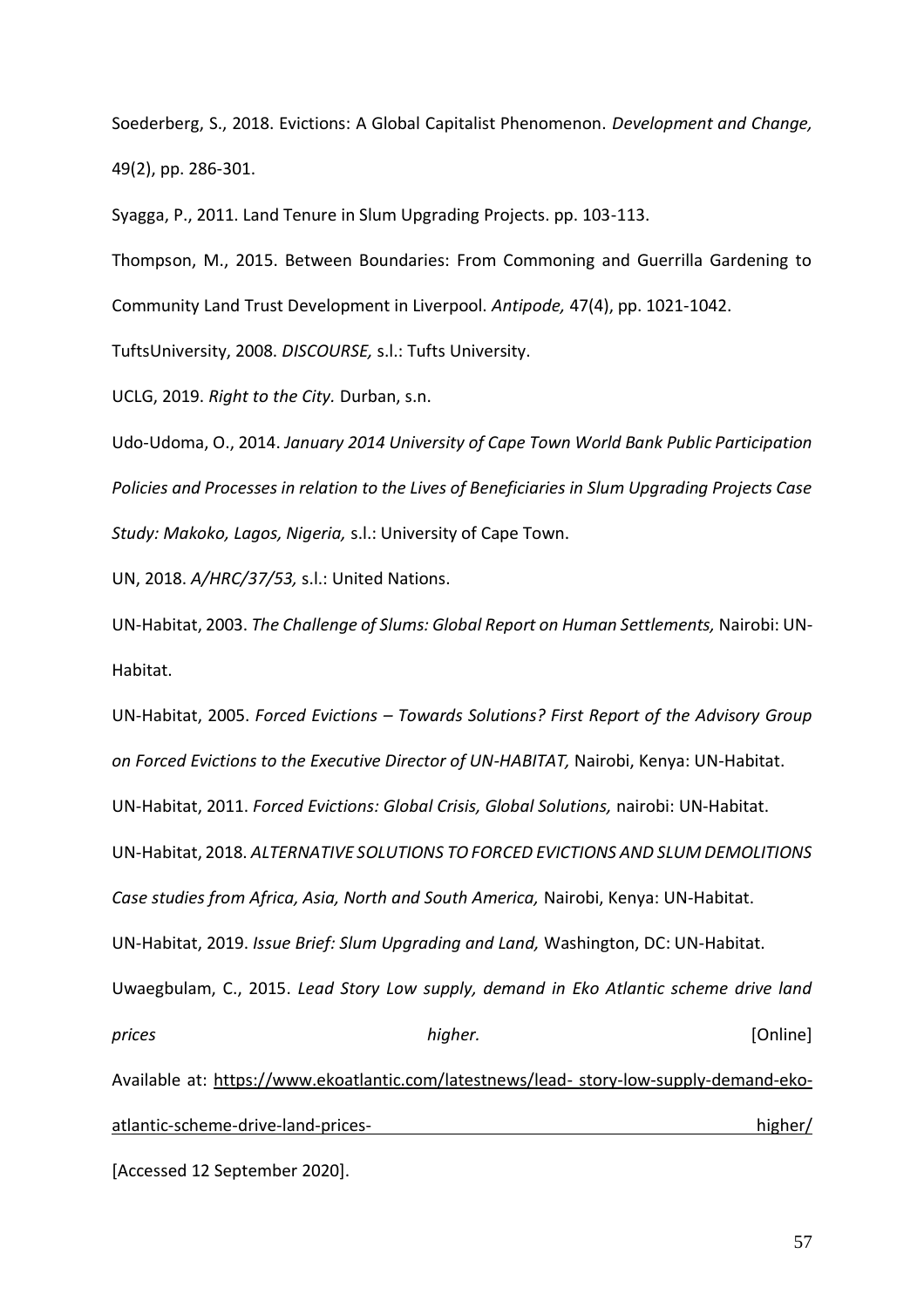Uwayezu, E. & de Vries, W. T., 2018. Indicators for Measuring Spatial Justice and Land Tenure Security for Poor and Low Income Urban Dwellers. *Land,* 7(3), pp. 1-34.

Vanguard, 2012. *Demolition caught us unawares – Makoko residents.* [Online] Available at: http://www.vanguardngr.com/2012/07/demolition-caught-us-unawaresmakoko-residents/

[Accessed 12 September 2020].

Vols, M., Belloir, A. & Zuidema, A., 2019. Common Trends in Eviction Research: a Systematic Literature Review. In: M. Vols & C. U. Schmid, eds. *Houses, Homes and the Law.* s.l.:Eleven Publishing, pp. 1-78.

Watson, V., 2009. Seeing from the South: Refocusing Urban Planning on the Globe's Central Urban Issues. *Urban Studies,* October, 46(11), pp. 2259-2275.

Watson, V., 2014. African urban fantasies: dreams or nightmares?. *Environment & Urbanization,* 26(1).

Weber, R., 2002. Extracting Value from the City: Neoliberalism and Urban Redevelopment. *Antipode,* pp. 519-540.

Weinstein, L., 2014. Urban Cleansing: Evictions, Insecurity, and Intolerance in Global Perspective. *The Cities Papers.*

Werlin, H., 1999. The Slum Upgrading Myth. *Urban Studies ,* 36(9), pp. 1523-1534.

Williamson, T., 2018. *Could Community Land Trusts in Informal Settlements Help Solve the World's Affordable Housing Crisis?,* s.l.: s.n.

Wizor, C. H. & Emerueh, C. A., 2020. Perceived Impact of Urban Waterfront Dwellers' Forced Eviction on Housing, Security and Social Support System in Njemanze and Otodo-Gbame Informal Settlements, Nigeria. *Asian Research Journal of Arts & Social Sciences,* 10(2), pp. 43-

56.